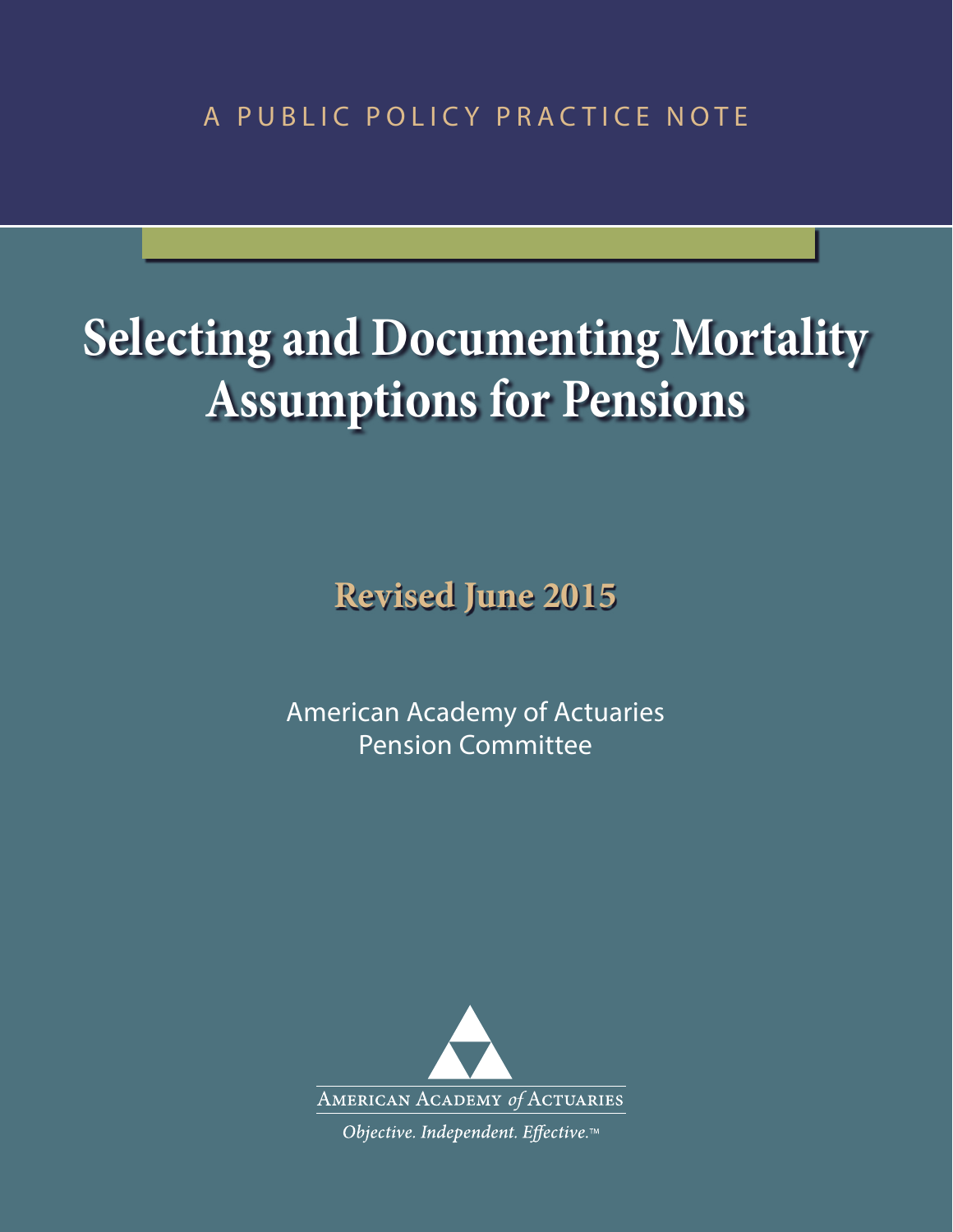A PUBLIC POLICY PRACTICE NOTE

# Selecting and Documenting Mortality Assumptions for Pensions<sup>[1](#page-1-0)</sup>

*Revised June 2015* 

Developed by the Pension Committee of the American Academy of Actuaries



Objective. Independent. Effective.™

The American Academy of Actuaries is an 18,500+ member professional association whose mission is to serve the public and the U.S. actuarial profession. The Academy assists public policymakers on all levels by providing leadership, objective expertise, and actuarial advice on risk and financial security issues. The Academy also sets qualification, practice, and professionalism standards for actuaries in the United States.

<span id="page-1-0"></span><sup>&</sup>lt;sup>1</sup> Includes other post-retirement benefit plans.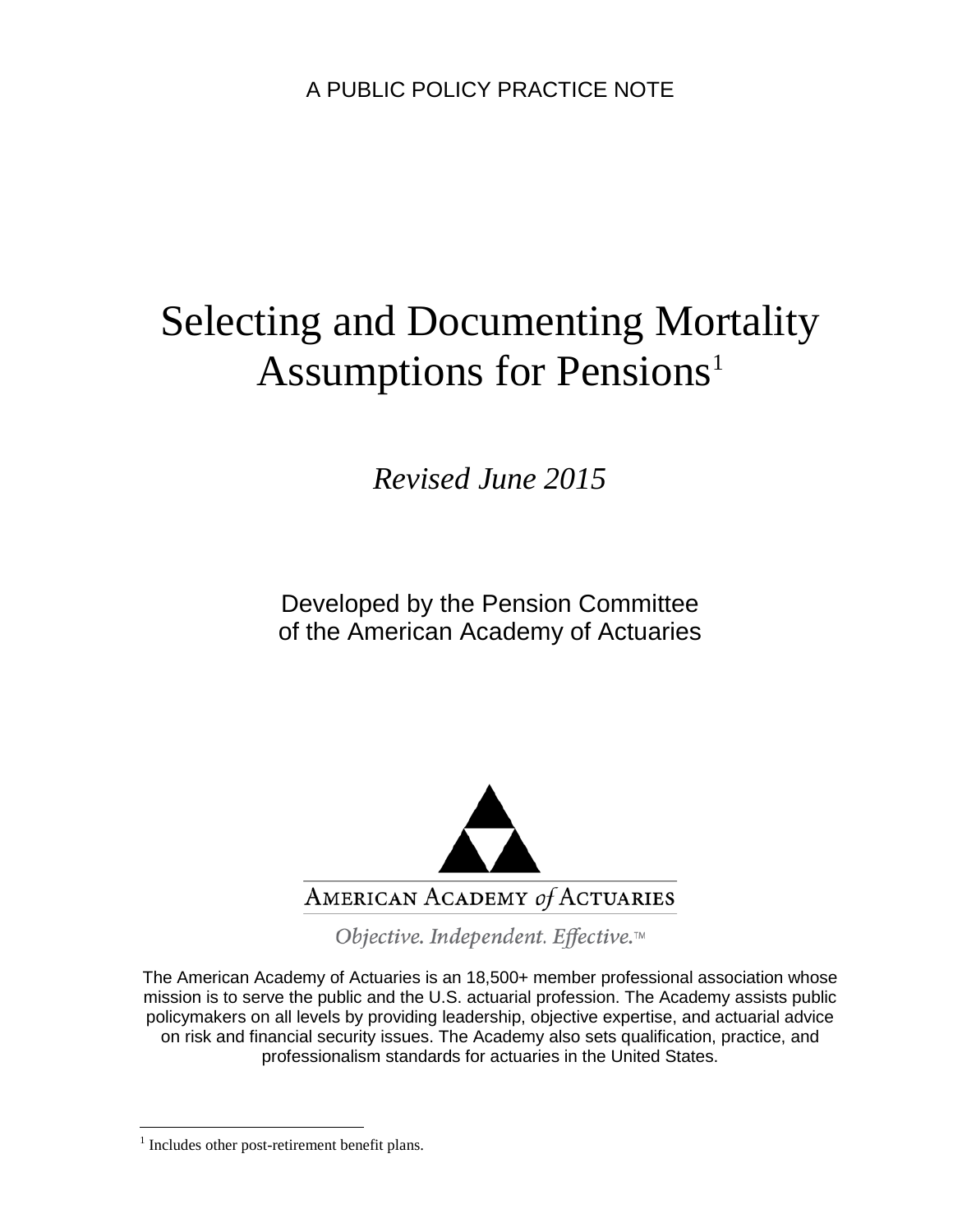# **2015 Pension Committee**

Mike Pollack, Chairperson Ellen Kleinstuber, Vice Chairperson

Margaret Berger Bruce Cadenhead Charles Clark Timothy Geddes William Hallmark Scott Hittner Jeffrey Litwin Tonya Manning Timothy Marnell Gerard Mingione A. Donald Morgan Keith Nichols Nadine Orloff Andrew Peterson Steven Rabinowitz Maria Sarli Mitchell Serota James Shake Joshua Shapiro Mark Spangrud Lane West Carol Zimmerman



AMERICAN ACADEMY of ACTUARIES

Objective. Independent. Effective.™

1850 M Street N.W., Suite 300 Washington, D.C. 20036-5805

© 2015 American Academy of Actuaries. All rights reserved.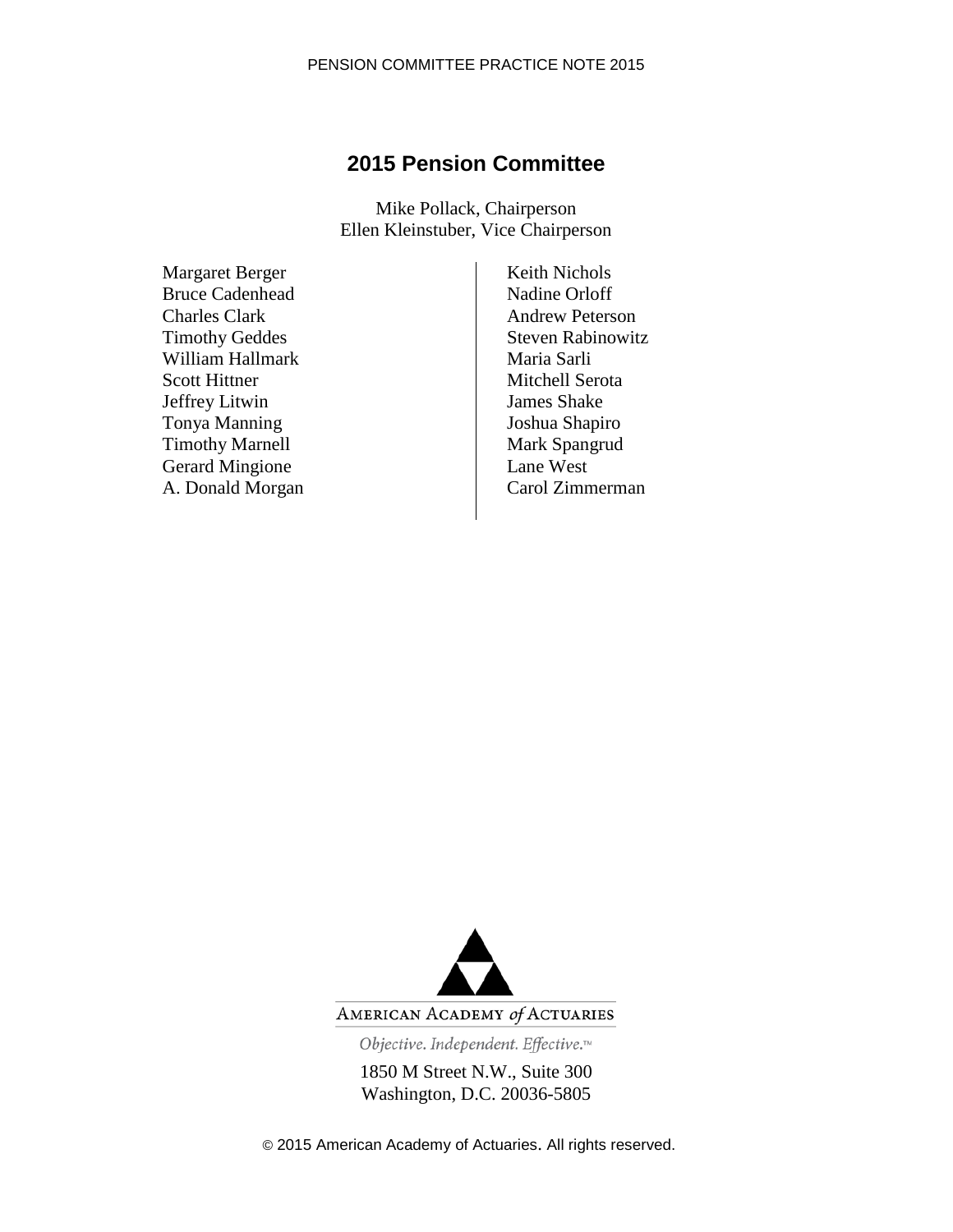# **TABLE OF CONTENTS**

| Appendix 1 |  |
|------------|--|
|            |  |
| Appendix 2 |  |
|            |  |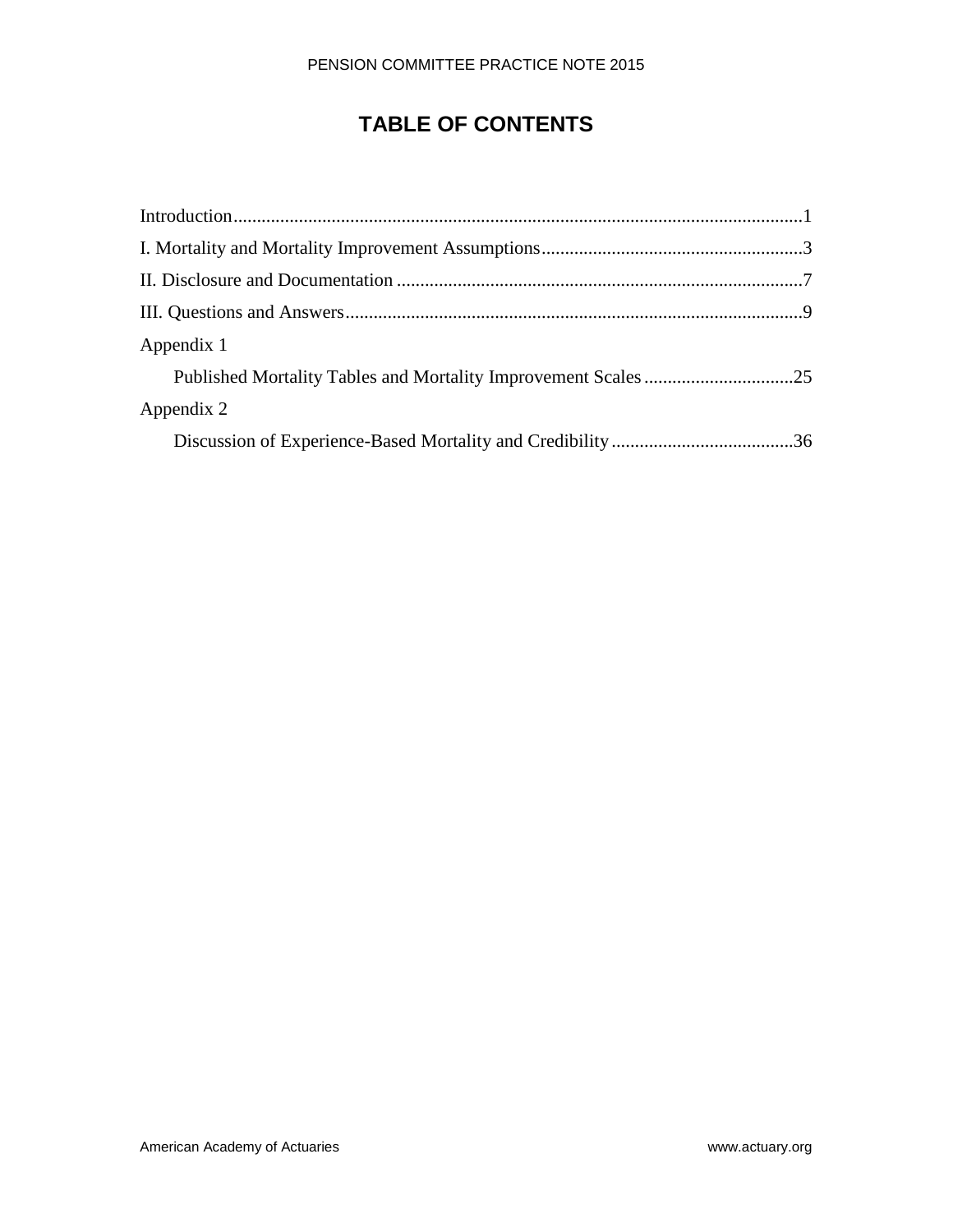# **INTRODUCTION**

This practice note is not a promulgation of the Actuarial Standards Board, is not an actuarial standard of practice (ASOP) or an interpretation of an ASOP, and is not meant to be a definitive statement as to what constitutes generally accepted practice in the area under discussion. Actuaries are not in any way bound to comply with practice notes or to conform their work to the practices described in practice notes. Events occurring subsequent to the publication of this practice note may make the practices described in the practice note irrelevant or obsolete.

This practice note was prepared by the Pension Committee (Committee) of the American Academy of Actuaries (Academy) to provide information to actuaries on current and emerging practices in the selection and documentation of the mortality assumptions for measuring obligations of defined benefit pension plans and other post-retirement benefits plans. The intended users of this practice note are the members of actuarial organizations governed by the ASOPs promulgated by the Actuarial Standards Board.

Measurements of defined benefit pension plan obligations include calculations that assign plan costs to time periods, actuarial present value calculations, and estimates of the magnitude of future plan obligations. This practice note does not apply to individual benefit calculations or individual benefit statement estimates. The application of the information contained herein is intended to cover U.S. tax-qualified and non-qualified plans, and governmental and non-governmental plans for which the actuary is subject [to ASOP No. 3](http://www.actuarialstandardsboard.org/asops/selection-demographic-noneconomic-assumptions-measuring-pension-obligations/)5, *Selection of Demographic and Other Noneconomic Assumptions for Measuring Pension Obligations*.

This practice note may be helpful when setting assumptions, or providing advice on setting assumptions, for funding (where permitted by law), and for financial accounting. In general, this note refers to an actuary selecting assumptions, but also generally refers to an actuary giving advice on selecting assumptions.

This practice note does not cover the selection and documentation of investment return assumptions, other economic assumptions, or non-mortality demographic assumptions.

Mortality rates that are appropriate for measuring pension obligations are not necessarily appropriate for measuring life insurance or individual annuity contracts. The issues involved in selecting mortality assumptions for life insurance (both individual and group) or individual annuity contracts are not addressed in this practice note. Similar considerations generally apply to selection of mortality rates for pension and postretirement medical valuations, but with some differences that are discussed in this practice note.

This practice note is intended to assist actuaries by describing some approaches for selecting and documenting mortality assumptions that the Committee believes could be employed to comply with ASOP No. 35. [ASOP No. 4,](http://www.actuarialstandardsboard.org/asops/measuring-pension-obligations-determining-pension-plan-costs-contributions/) *Measuring Pension Obligations*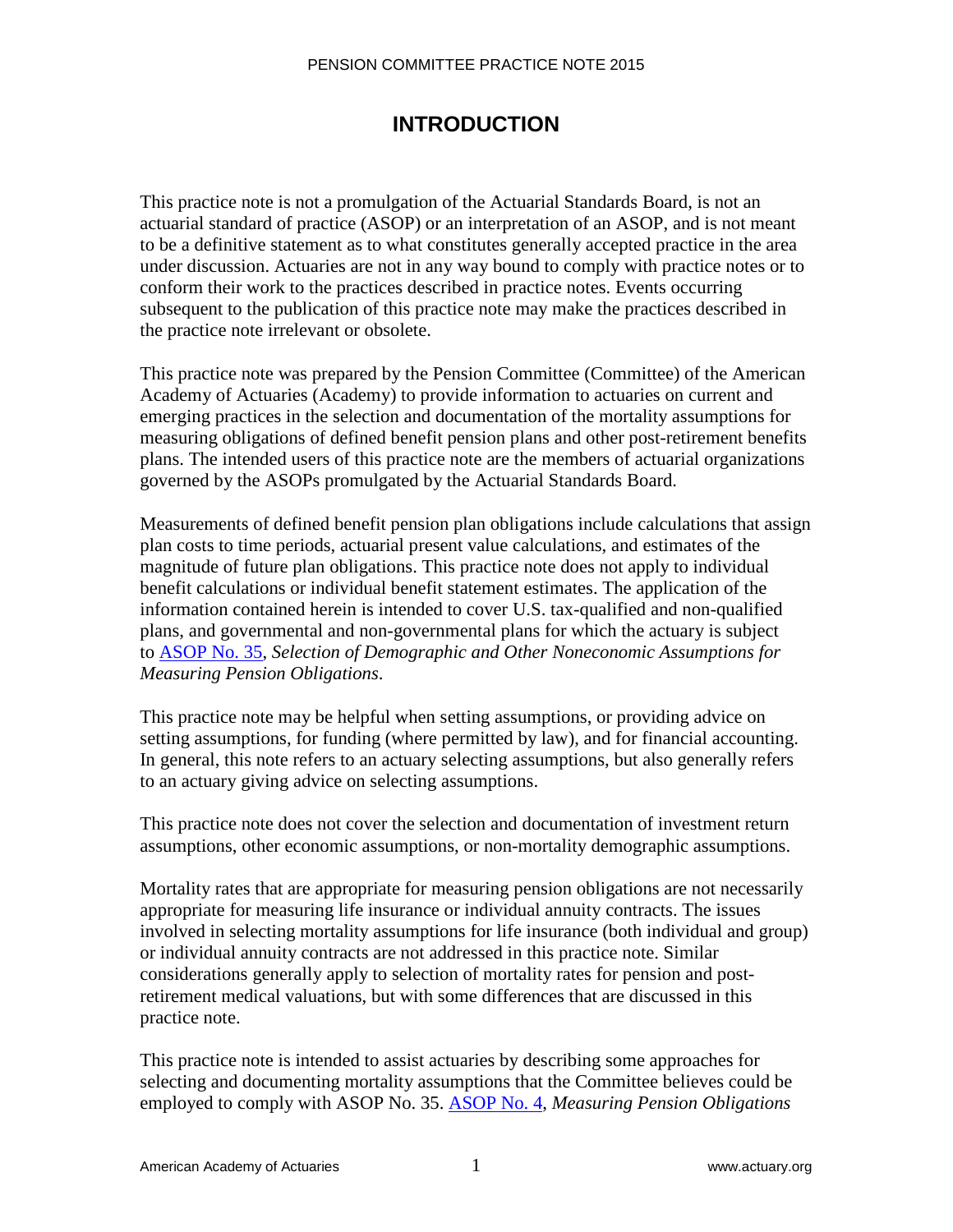*and Determining Pension Plan Costs or Contributions*, and [ASOP No. 6,](http://www.actuarialstandardsboard.org/asops/measuring-retiree-group-benefit-obligations/) *Measuring Retiree Group Benefits Obligations and Determining Retiree Group Benefits Program Periodic Costs or Actuarially Determined Contributions*, address broader measurement issues for pension and other post-retirement benefit plans and provide guidance for coordinating and integrating the elements of these measurements that are not addressed in this practice note. [2](#page-5-0),[3](#page-5-1),[4](#page-5-2)

This practice note replaces the October 2011 version and has been updated to reflect a new mortality improvement scale (BB) published by the Retirement Plans Experience Committee (RPEC) of the Society of Actuaries in September 2012 and to reflect a new mortality table RP-2014 and mortality improvement scale MP-2014 published by the Society of Actuaries in October 2014 (with the RP-2014 report revised in November 2014).

The introduction to the RP-2014 Report states two ultimate objectives of the study that produced both RP-2014 and MP-2014<sup>[5](#page-5-3)</sup>:

- 1. To propose an updated set of mortality assumptions that would supersede both the RP-2000 base tables and mortality projection Scales AA, BB and BB-2D, and
- 2. To provide new insights into the composition of gender-specific pension mortality by factors such as type of employment (e.g., collar), salary/benefit amount, health status (i.e., healthy or disabled), and duration since event.

Actuaries are encouraged to read the publications of the Society of Actuaries concerning pension mortality tables and mortality improvement scales. As of the publication date of this practice note, this material is available at [http://www.soa.org/professional](http://www.soa.org/professional-interests/pension/resources/pen-mortality-resources.aspx)[interests/pension/resources/pen-mortality-resources.aspx.](http://www.soa.org/professional-interests/pension/resources/pen-mortality-resources.aspx)

The Committee welcomes any suggested improvements for future updates of this practice note. Suggestions may be sent to the pension policy analyst of the American Academy of Actuaries at 1850 M St. NW, Suite 300, Washington, DC 20036 or by emailing pensionanalyst@actuary.org.

<span id="page-5-0"></span> $\overline{a}$  $2^{2}$  In the event of a conflict between the guidance provided in ASOP No. 4 and the guidance provided in ASOP Nos. 27 and 35, ASOP No. 4 governs.

<span id="page-5-1"></span><sup>&</sup>lt;sup>3</sup> In December 2010, the Actuarial Standards Board (ASB) adopted revisions to Actuarial Standard of Practice No. 41, *Actuarial Communications* ("ASOP No. 41"). ASOP No. 41 affects the actuary's responsibility regarding required disclosures concerning assumptions and regarding prescribed assumptions. Actuaries are encouraged to familiarize themselves with the requirements of ASOP No. 41.

<span id="page-5-2"></span> $<sup>4</sup>$  At the date of this practice note, ASOP Nos. 4, 6, and 35 have been revised and there are new versions</sup> that are effective for any actuarial work product with a measurement date on or after December 31, 2014, March 31, 2015, and June 30, 2015, respectively (although earlier compliance is encouraged). This practice note reflects the new provisions of these ASOPs, even though they may not be effective until after this practice note is published.

<span id="page-5-3"></span> $<sup>5</sup>$  Society of Actuaries, "RP-2014 Mortality Tables Report," page 5.</sup>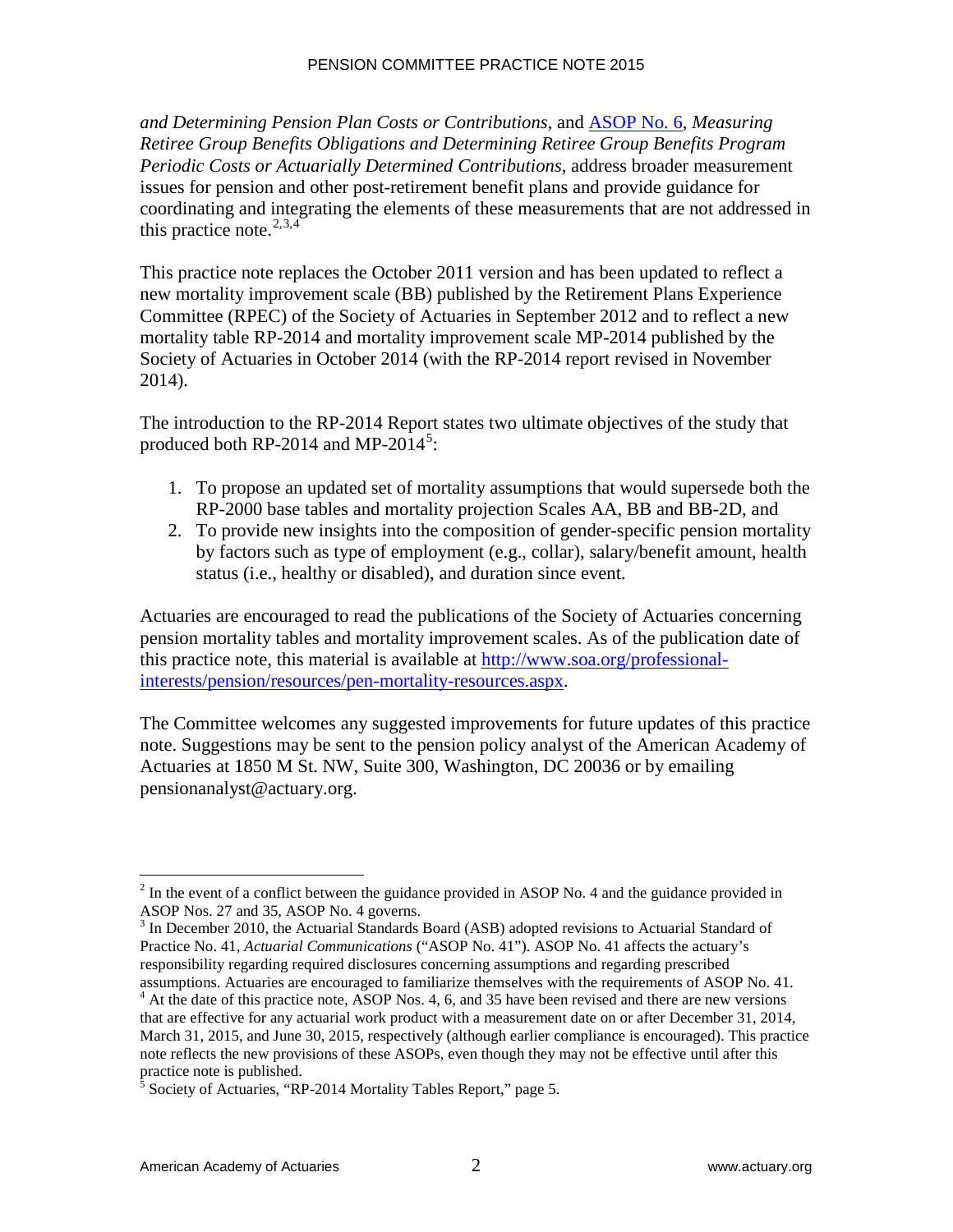# **I. Mortality and Mortality Improvement Assumptions**

# **General Requirements of ASOP No. 35**

The Actuarial Standards Board (ASB) originally adopted ASOP No. 35 in 1999. The ASOP was revised in September 2007 to be consistent with the other standards providing guidance on measuring pension obligations, again in September 2010, and most recently in September 2014. ASOP No. 35, Section 3.1 provides that an "actuary should use professional judgment to estimate possible future outcomes based on past experience and future expectations and select assumptions based upon application of that professional judgment." According to Section 3.3.5 of ASOP No. 35, a reasonable assumption is one that:

- Is appropriate for the purpose of the measurement;
- Reflects the actuary's professional judgment;
- Takes into account historical and current demographic data that is relevant as of the measurement date;
- Reflects the actuary's estimate of future experience, the actuary's observation of the estimates inherent in market data (if any), or a combination thereof; and
- Has no significant bias (i.e., it is not significantly optimistic or pessimistic), except when provisions for adverse deviation or plan provisions that are difficult to measure are included and disclosed or when alternative assumptions are used for the assessment of risk.

ASOP No. 35 outlines a general process an actuary should follow for selecting demographic assumptions and generally describes the following in Section 3.3:

- Identify the type of assumption that is appropriate for the specific measurement;
- Consider the relevant assumption universe (e.g., published studies or tables, credible plan or plan sponsor experience, other studies or reports, relevant information from plan sponsor or other sources about future expectations, etc.) from which a specific assumption may be selected;
- Consider the assumption format and whether it is appropriate to use different assumptions for different segments of the covered population;
- Select the specific assumption from the appropriate assumption universe; and
- Confirm the reasonableness of the selected assumption.

An actuary need not follow this entire process at every measurement date for every assumption if, in the actuary's professional judgment, previously selected assumptions continue to be reasonable (Section 3.3 of ASOP No. 35). Each individual demographic assumption selected by the actuary should satisfy the standard. With respect to any particular measurement, each demographic assumption selected by the actuary should be consistent with the others unless the assumption, considered individually, is not material.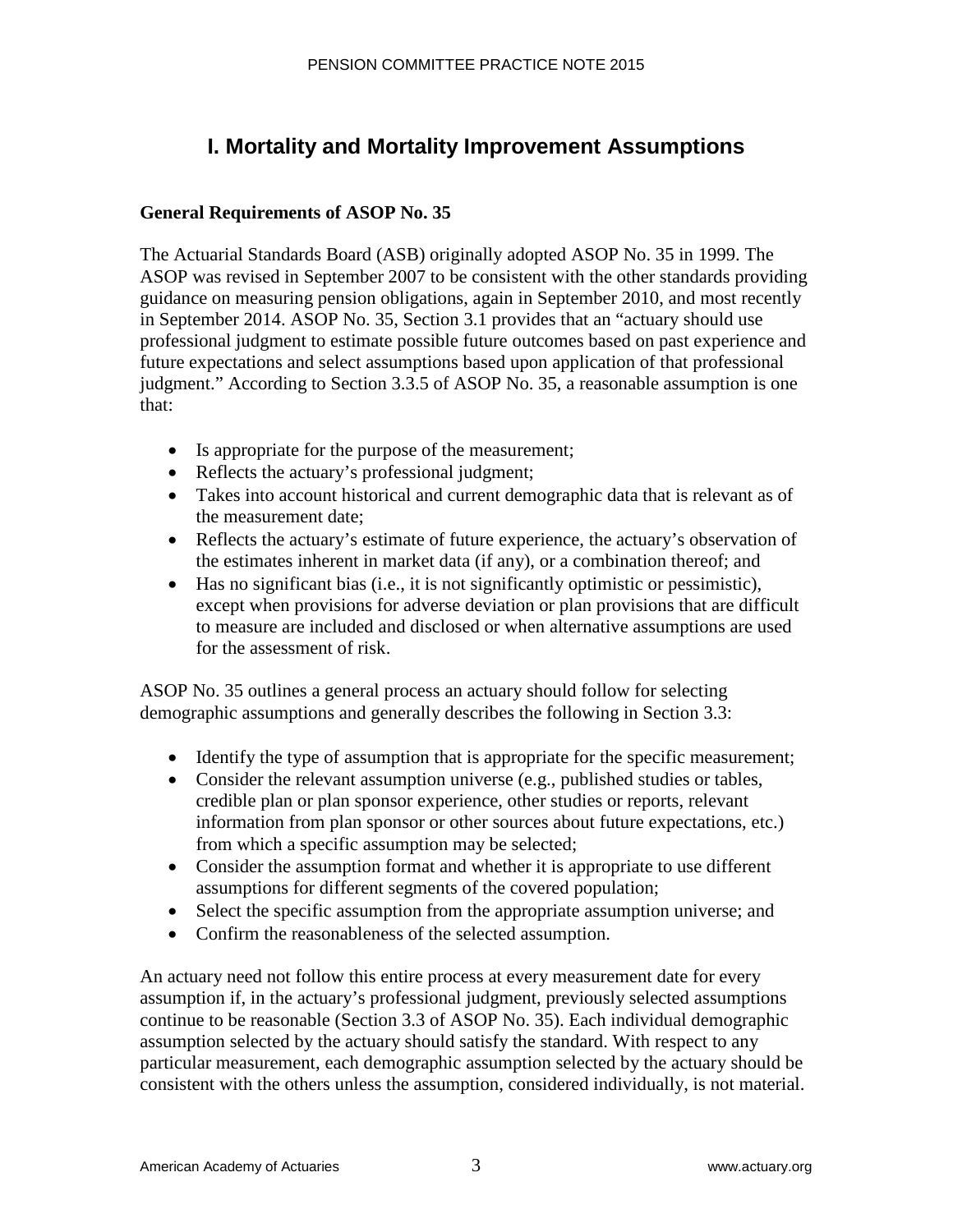ASOP No. 35 applies not just when an actuary selects an assumption, but also when an actuary gives advice on selecting an assumption; in general, this note refers to an actuary selecting assumptions, but also generally refers to when an actuary gives advice on selecting assumptions. In addition, Section 3.17 of ASOP No. 4 provides guidance on the actuary's responsibility with regard to prescribed assumptions selected by a plan sponsor (such as employer-selected assumptions to comply with Statements of Financial Accounting Standards). Many sections of ASOP Nos. 35 and 4 do not apply to prescribed assumptions set by law (i.e., statutes, regulations, or other legally binding authority), such as Internal Revenue Code Regulation 1.430(h)(3)-1; however, certain disclosures are required for prescribed assumptions set by law as described in Section 4 of ASOP No. 4.

Because of the uncertain nature of the items for which assumptions are selected, more than one reasonable assumption may exist for measuring the same contingency, resulting in a range of reasonable assumptions that may be developed both by an individual actuary and across actuarial practice. The actuary may select one reasonable assumption, or may provide results using alternative reasonable assumptions to show the effect of the difference in assumptions.

ASOP No. 35, Section 3.10 discusses other considerations when selecting a demographic assumption, including:

- It may be appropriate to adjust the assumption to provide for adverse deviation or plan provisions that are difficult to measure, as discussed in ASOP No. 4;
- The actuary should consider the balance between refined assumptions and materiality and is not required to use a particular type of assumption or a more refined assumption when, in the actuary's professional judgment, such use or selection is not expected to produce materially different results;
- The actuary should balance refined assumptions and the cost of using the refined assumptions (for example, while actuaries working with small plans may use results of general research to comply with ASOP No. 35, they are not precluded from using relevant plan-specific facts);
- The combined effect of all nonprescribed assumptions selected by the actuary should be reasonable (for example, if events are not material individually but are material when considered together, the assumptions should reflect these events);
- Although assumptions should reflect knowledge as of the measurement date, an actuary may (but is not required to) reflect any changes in circumstances after the measurement date; and
- When the actuary is selecting or giving advice on selecting an assumption, the actuary may incorporate the views of experts, but the assumption selection or advice should reflect the actuary's professional judgment.

# **General Framework of Mortality Assumptions**

Selection of a mortality assumption generally involves a two-step process: (1) choosing an appropriate set of base mortality tables, and (2) selection of (past and future) mortality improvement rates.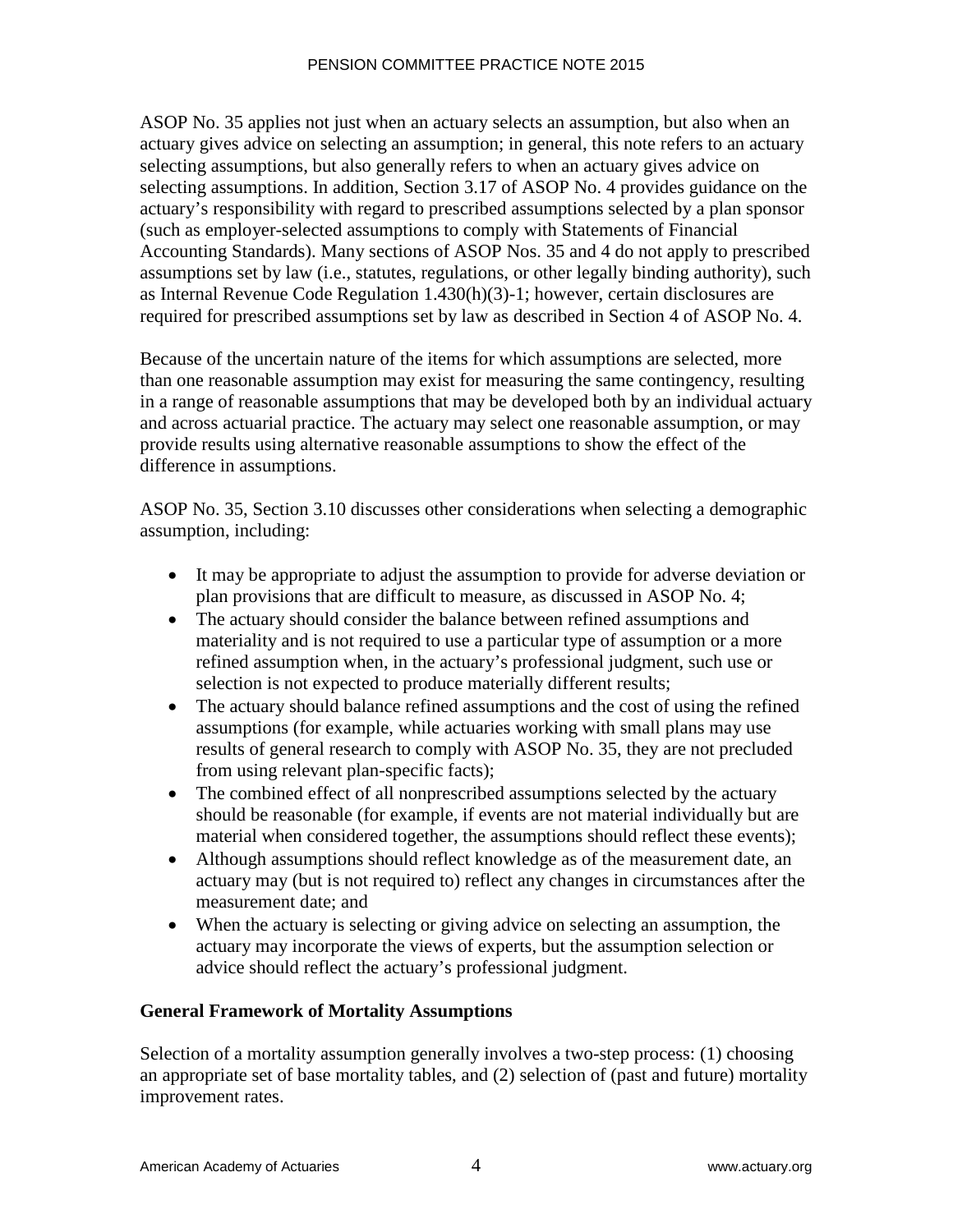### **Selecting Mortality and Mortality Improvement Assumptions**

Section 3.5.3 of ASOP No. 35 provides guidance on the selection of the mortality and mortality improvement assumptions and generally states that the actuary should consider factors such as:

- Whether to use different assumptions before and after retirement (for example, for some small plans it may be reasonable to assume no mortality before retirement);
- Whether different assumptions should be used for disabled lives, considering the plan's definition of disability and/or administration of disability provisions; and
- Whether assumptions should differ for certain participant subgroups and beneficiaries.

The ASOP also states, "the actuary should consider the effect of mortality improvement both prior to and subsequent to the measurement date" and should do the following:

- Adjust mortality rates to reflect mortality improvement before the measurement date; however, the published mortality table without improvement can be used if, in the actuary's professional judgment, it reflects expected mortality at the measurement date; and
- Include an assumption as to expected mortality improvement after the measurement date and disclose the assumption, even if the actuary concludes that it is reasonable to assume no future mortality improvement for a particular population; the ASOP notes that an actuary's uncertainty about the occurrence or magnitude of future mortality improvement does not by itself mean that an assumption of no future mortality improvement is reasonable.

When choosing a reasonable mortality assumption, actuaries often reflect published mortality tables (see Appendix 1 for a list of published pension mortality tables), unlike when choosing other demographic assumptions. They may choose to adjust those published mortality tables, however, to reflect various characteristics of the covered group, and to provide for expectations of future mortality improvement (both up to and after the measurement date). If the plan population has sufficient credibility to justify its own mortality table or, in the case of partially credible data, to make an adjustment to a published table to reflect this experience (see Appendix 2), then the use of such a table may also be appropriate. Factors that can be considered in selecting and/or adjusting a base mortality table include:

- the demographics of the covered group;
- the size of the group;
- the statistical credibility of its experience; and
- historical mortality improvement from when the experience was collected to the measurement date.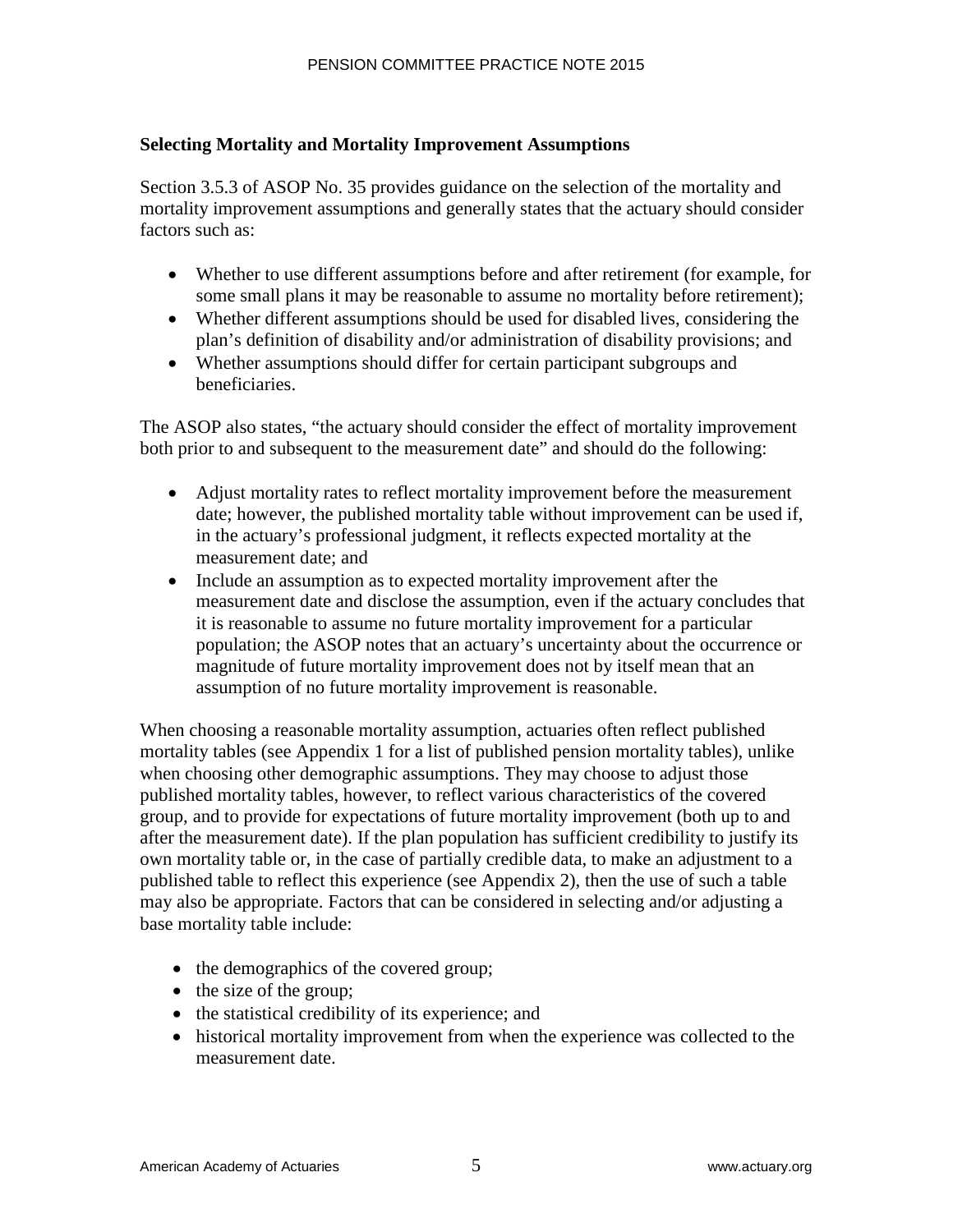A more explicit discussion of these factors can be found in Section III of this practice note.

#### **Published Tables**

Appendix 1 contains descriptions of several pension mortality tables and mortality improvement scales published in the past 25 years. The inclusion of any particular table should not be considered an indication of current best practice.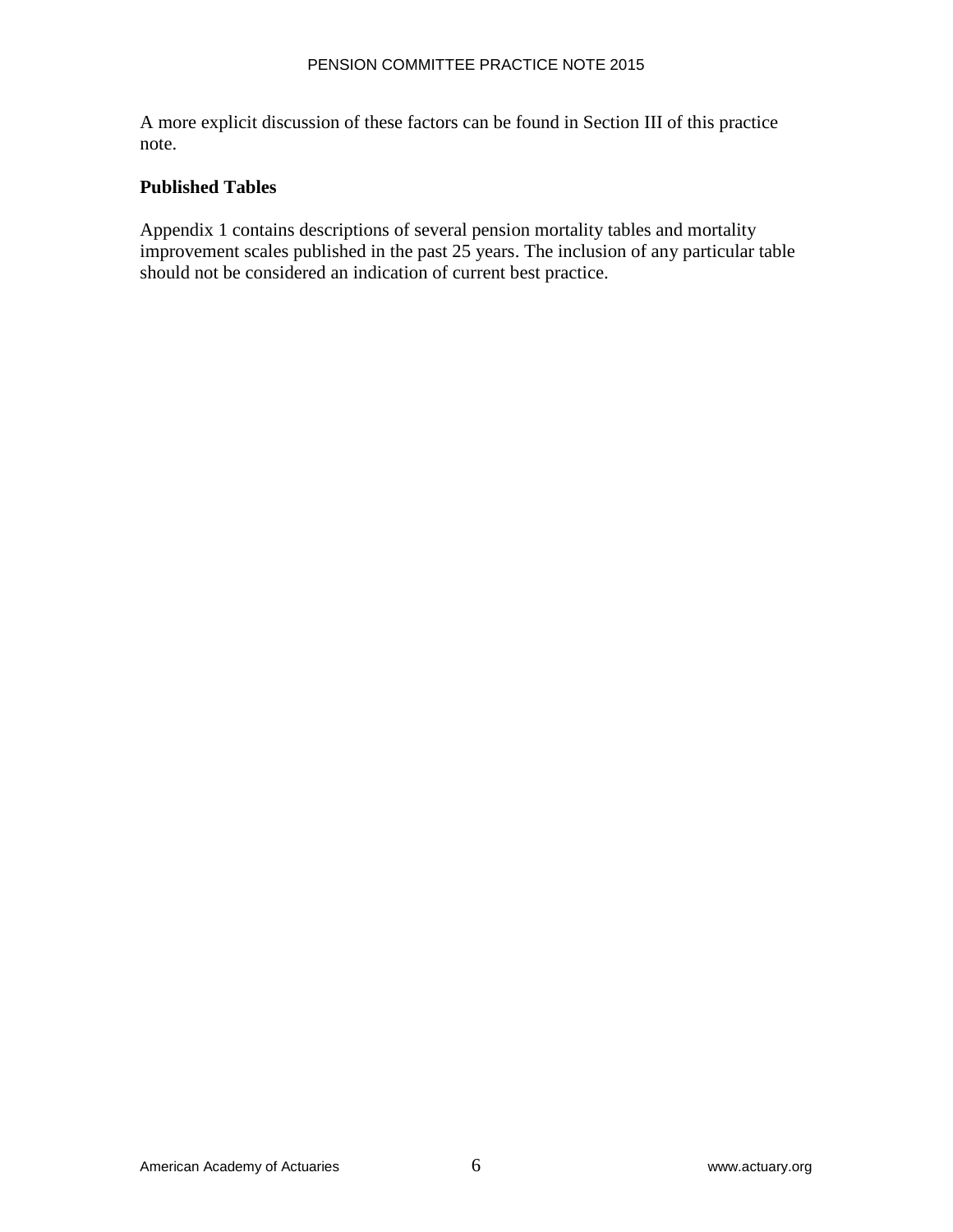# **II. Disclosure and Documentation**

Required disclosures about the mortality assumptions in pension actuarial communications are described in ASOP Nos. 4, 6, 35, and 41, and generally include the following:

- Specific information about each material assumption that was used in the measurement and whether the assumption represents an estimate of future experience, the actuary's observation of estimates inherent in market data, or a combination thereof. The information should provide sufficient detail so that another actuary reading the communication can make an assessment about the level and pattern of the assumed rates. The disclosure of the mortality assumption should include a description of the specific provision made for future mortality improvement; if no such provision was made, that also is explicitly disclosed. The actuary should also disclose any explicit adjustment made for adverse deviation as discussed in Section 3.10.1 of ASOP No. 35 or for valuing plan provisions that are difficult to measure as discussed in ASOP No. 4;
- Identification of the party responsible for each material assumption; where the communication is silent about such responsibility, the actuary who signed the communication will be assumed to have taken responsibility for that assumption;
- For nonprescribed mortality assumptions, a brief summary of the information and analysis used to select the assumptions that were used for the specific calculation, which may include specific approaches used, sources of external advice, and how past experience and future expectations were considered. The disclosure is provided for situations when the actuary provides advice to another party involved with the selection of the mortality assumption;
- For assumptions prescribed by law, the applicable law under which the report was prepared, the assumptions that are prescribed by that law and disclosure that the report was prepared in accordance with that law;
- Discussion of any material changes in the significant assumptions from the previous measurement, including a description of the changes, their general effects, in words or numerically, as appropriate, and for nonprescribed assumptions, a brief explanation of the information and analysis that led to those changes;
- Discussion of any relevant event that meets the following conditions:
	- It becomes known to the actuary after the date through which data or other information has been considered in developing the findings included in the report;
	- It becomes known to the actuary before the actuary's report is issued;
	- It may have a material effect on the actuarial findings if it were reflected in the actuarial findings; and
	- It is impractical to revise the report before it is issued.

Also, if the actuary learns of changes to data or other information (on or before the information date) after some findings have been communicated but before the report is completed, the actuary should communicate those changes and their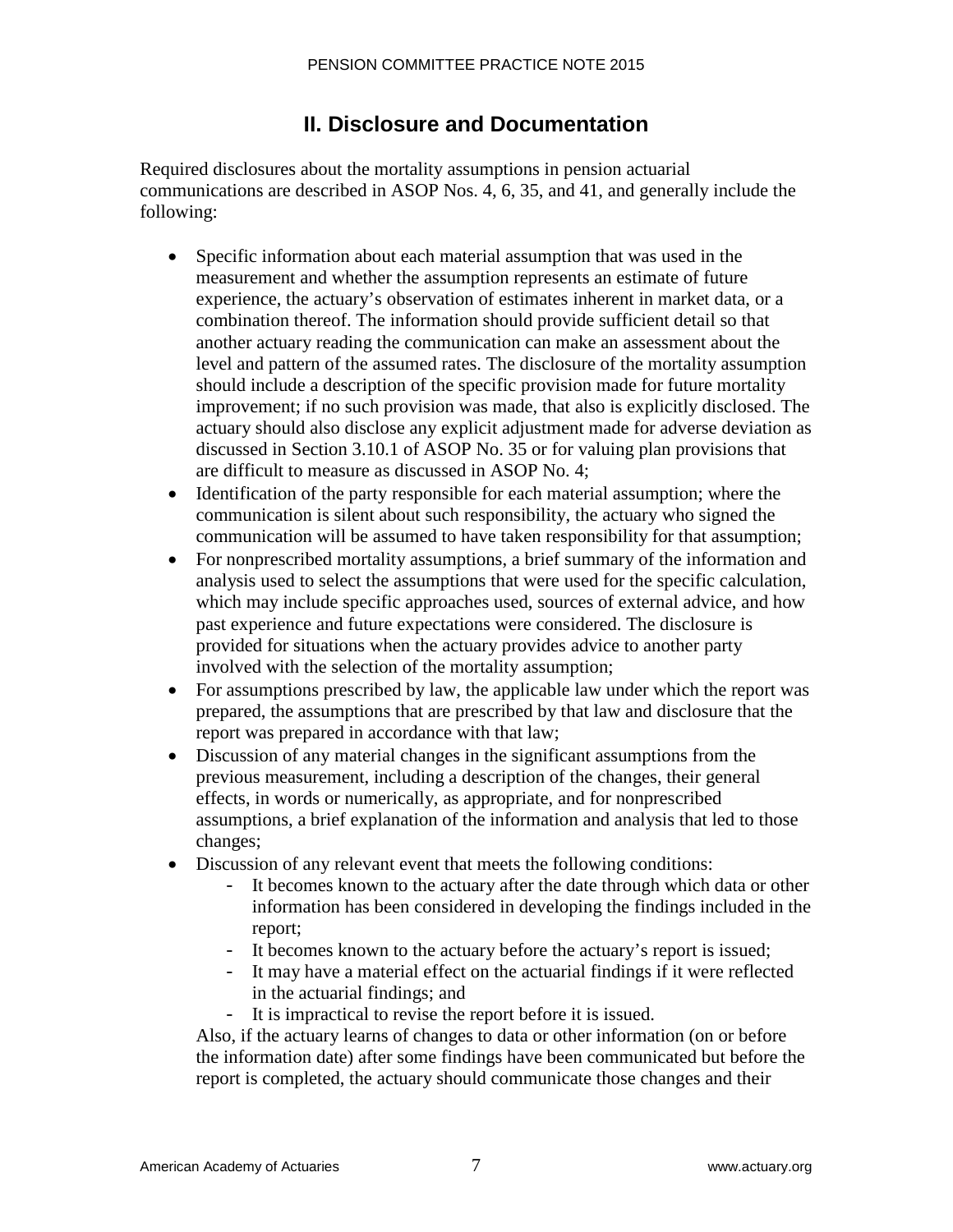implications to any intended user to whom the actuary has communicated findings.

- Identification of any prescribed assumptions, including their sources:
	- Identification of any prescribed assumptions set by another party that significantly conflict with what the actuary judges to be reasonable for the purpose of the measurement (note that for this purpose, a reasonable assumption is not limited to what the actuary would have selected); and
	- Identification of any prescribed assumptions set by another party that the actuary is unable to evaluate (within the scope of the assignment) for reasonableness.
- Statement when the actuary relied on other sources and thereby disclaims responsibility for the assumption, including the assumption that was set by another party, the party who set the assumption, the reason the party rather than the actuary set the assumption, and either (i) that the assumption significantly conflicts with what, in the actuary's professional judgment, would be reasonable for the calculation, or (ii) that the actuary was unable to judge the reasonableness of the assumption without performing a substantial amount of additional work beyond the scope of the assignment and did not do so, or that the actuary was not qualified to judge the reasonableness of the assumption; and
- Discussion of any deviation from the procedures in ASOP No. 35, including the nature, rationale, and effect of the deviation.

Nothing in ASOP No. 35 is intended to require the actuary to disclose confidential information.

If the form and content of an actuarial communication is in a prescribed form that does not accommodate these disclosures (such as for a required government form), Section 4.2 of ASOP No. 41 states that the "actuary should make these disclosures in a separate communication (such as a cover letter to the principal), requesting that both communications be disseminated together where practicable."

The actuary also may want to document the assumption selection in internal work papers. This documentation may describe the assumptions selected for the analysis and the rationale for the assumption selection, including the basis for selecting these assumptions, the process used to review them, and the results of any experience or gain/loss analysis; the effect of any special events; and the effect of any assumption changes.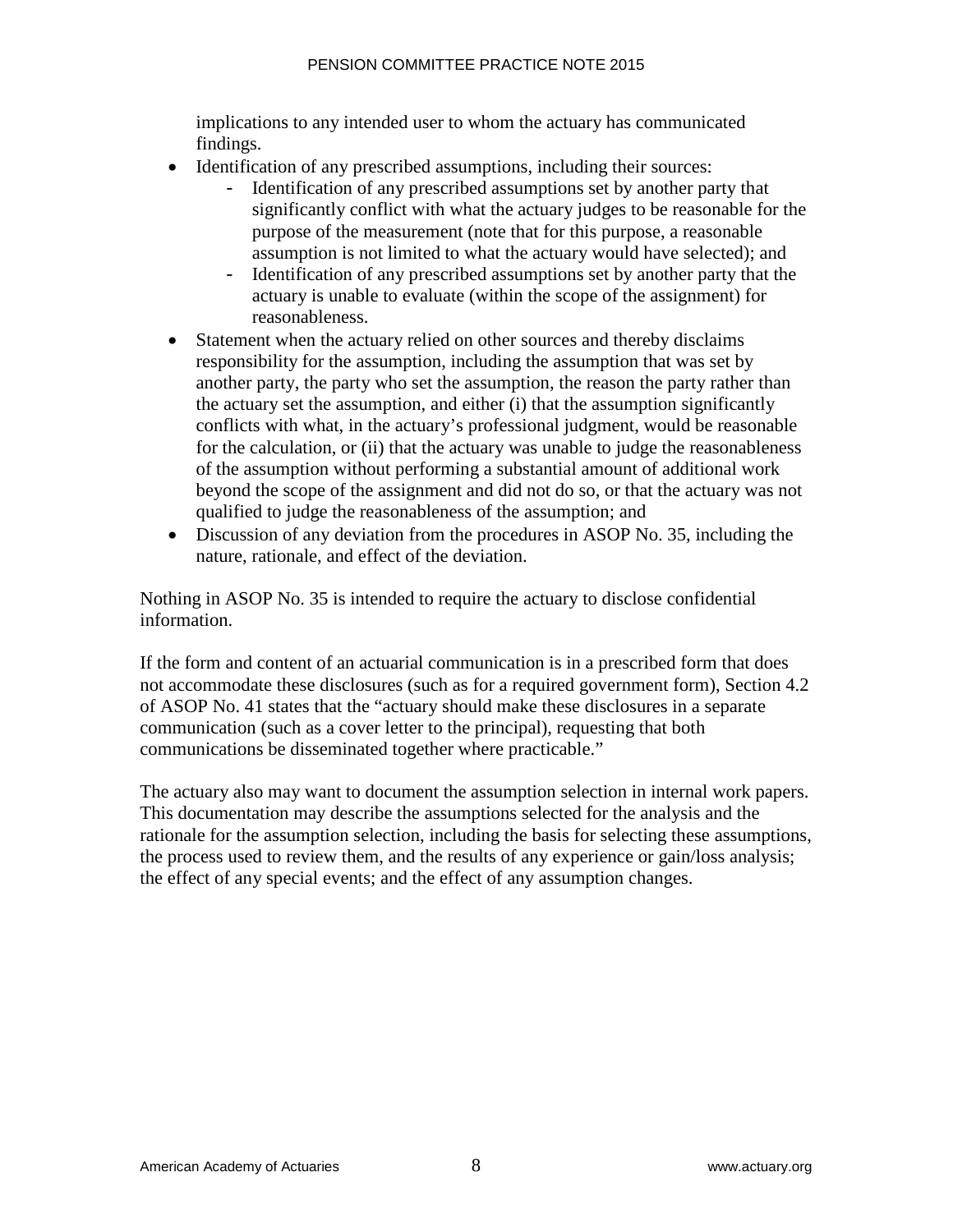# **III. Questions and Answers**

Unless otherwise indicated, the following questions and answers relate to selecting a nonprescribed mortality assumption for an uninsured defined benefit pension plan (or other post-retirement benefit plan). As discussed above, "selecting" in this context includes providing advice to a plan sponsor as part of the plan sponsor's selection of a mortality table and a mortality improvement scale assumption.

- Q1. What are some of the demographic characteristics that may be considered when selecting a base mortality table?
- A1. Actuaries will sometimes choose separate tables for different demographic groups or reflect the demographics of the entire covered group in selecting or adjusting a published table and/or published improvement scale. Demographic experience under the plan may be considered if it is fully or partially credible (see Appendix 2). The types of characteristics one might want to consider for mortality adjustments include:
	- Collar (White, Blue)
	- Income Level
	- Gender
	- Occupation
	- Status (Active, Retired, Disabled, Inactive, Beneficiary, etc.)
	- Early vs. normal retirement
	- Country of residence or other more specific geographic location
	- Form of payment
	- Presence of medical coverage

As an example, more hazardous occupations and occupations with higher physical job demands may exhibit higher rates of mortality.

A list of other factors can be found

[at: http://www.soa.org/files/research/projects/farm-phase2-paper.p](http://www.soa.org/files/research/projects/farm-phase2-paper.pdf)df

A plan may be able to reflect its own experience if it is of sufficient size (see Q&A 9).

In the U.K., the use of generalized linear models (GLMs) to help better track and understand longevity exposure in pension plans has been increasing. Understanding longevity exposure is a significant issue for U.K.-based plans, especially because of mandatory benefit indexing and the growing pension settlement market. Instead of just counting deaths and dividing by exposures, these models help actuaries understand the many correlations in the data. Although this type of analysis is not prevalent in the United States, it may be something for actuaries to consider, especially for large plans. "A Practitioner's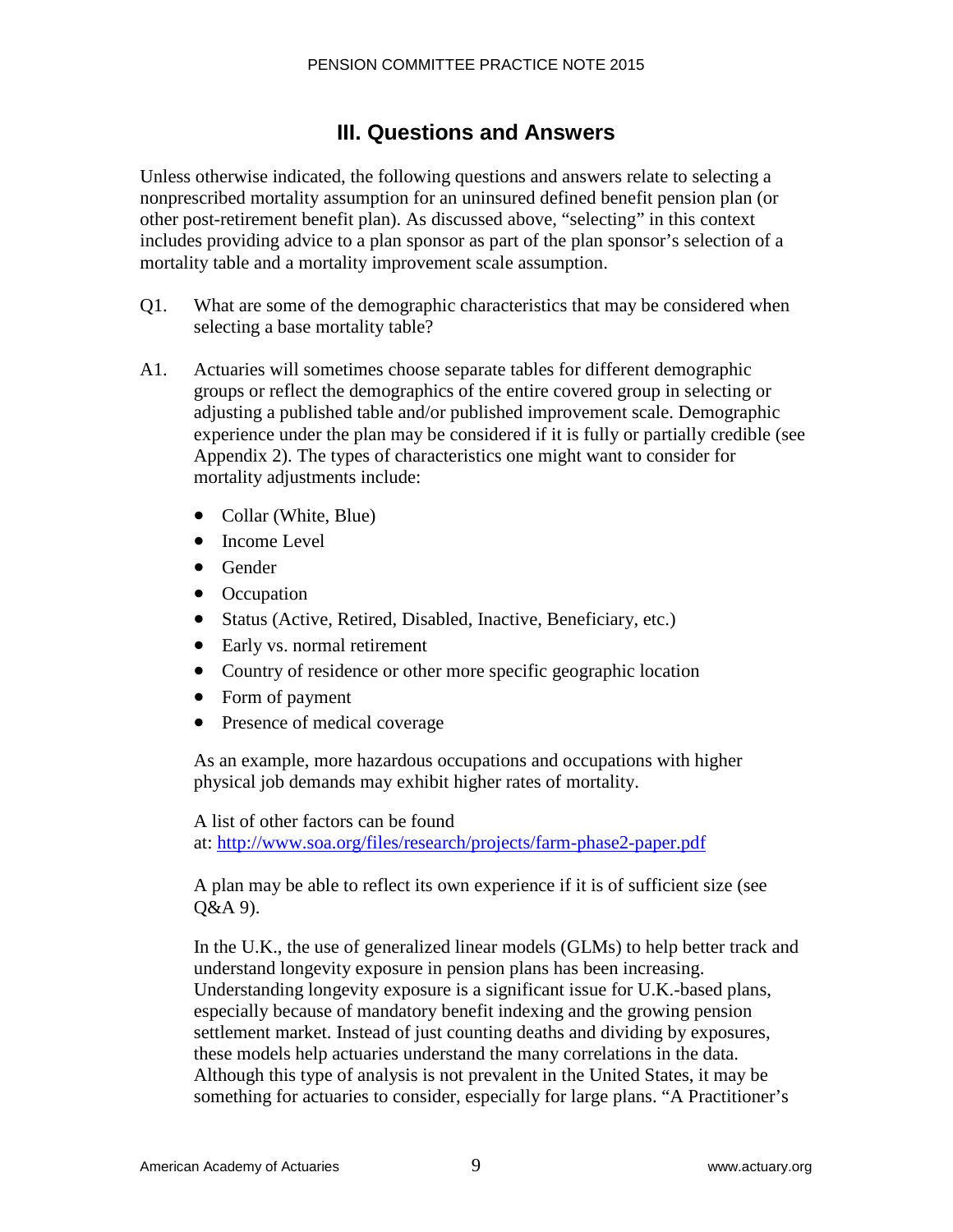Guide to Generalized Linear Models" can be found on the Casualty Actuarial Society Part 9 syllabus at [www.casact.org/pubs/dpp/dpp04/04dpp1.pdf.](http://www.casact.org/pubs/dpp/dpp04/04dpp1.pdf)

- Q2. What external restrictions apply to the selection of a base mortality table?
- A2. The following are some of the situations in which the choice of mortality assumption is restricted:
	- Under IRS funding standards for many single employer pension plans, the actuary is only allowed to reflect mortality differences for gender, age, and benefit commencement when using the prescribed mortality table to calculate contributions.
	- When determining lump sums in tax-qualified U.S. pension plans, assumptions (including mortality) meet the minimum present value rules in the Internal Revenue Code.
	- When determining optional forms of payment in tax-qualified U.S. pension plans, actuarial assumptions are unisex (Norris and other decisions).<sup>[6](#page-13-0)</sup>
- Q3. What is the process for selecting appropriate mortality and mortality improvement assumptions?
- A3. ASOP No. 35 outlines five primary steps in selecting assumptions (Section 3.3 of ASOP No. 35). Generally, the actuary should:
	- Identify the type of assumption that is appropriate for the specific calculation;
	- Consider the relevant assumption universe;
	- Consider the assumption format;
	- Select the specific assumptions; and
	- Confirm that the selected assumption is reasonable, which includes the following characteristics:
		- Is appropriate for the measurement;
		- Reflects the actuary's professional judgment;
		- Takes into account historical and current demographic data that is relevant as of the measurement date;
		- Reflects the actuary's estimate of future experience, the actuary's observation of the estimates inherent in market data (if any), or a combination thereof; and
		- Has no significant bias (i.e., it is not significantly optimistic or pessimistic), except when provisions for adverse deviation or plan

<span id="page-13-0"></span><sup>&</sup>lt;sup>6</sup> "Los Angeles Dept. of Water & Power v. Manhart, [435 U.S. 702,](http://supreme.justia.com/cases/federal/us/435/702/case.html) which held unequal pension plan contributions for male and female employees based on actuarial tables reflecting women's greater life spans violated the sex discrimination prohibitions of Title VII of the Civil Rights Act of 1964. *Arizona Governing Committee for Tax Deferred Annuity & Deferred Compensation Plans v. Norris,* [463 U.S. 1073,](http://supreme.justia.com/cases/federal/us/463/1073/case.html) extended this nondiscrimination principle to unequal benefits payments" (Source: Justia.com U.S. Supreme Court Center under Syllabus at http://supreme.justia.com/cases/federal/us/487/223/case.html).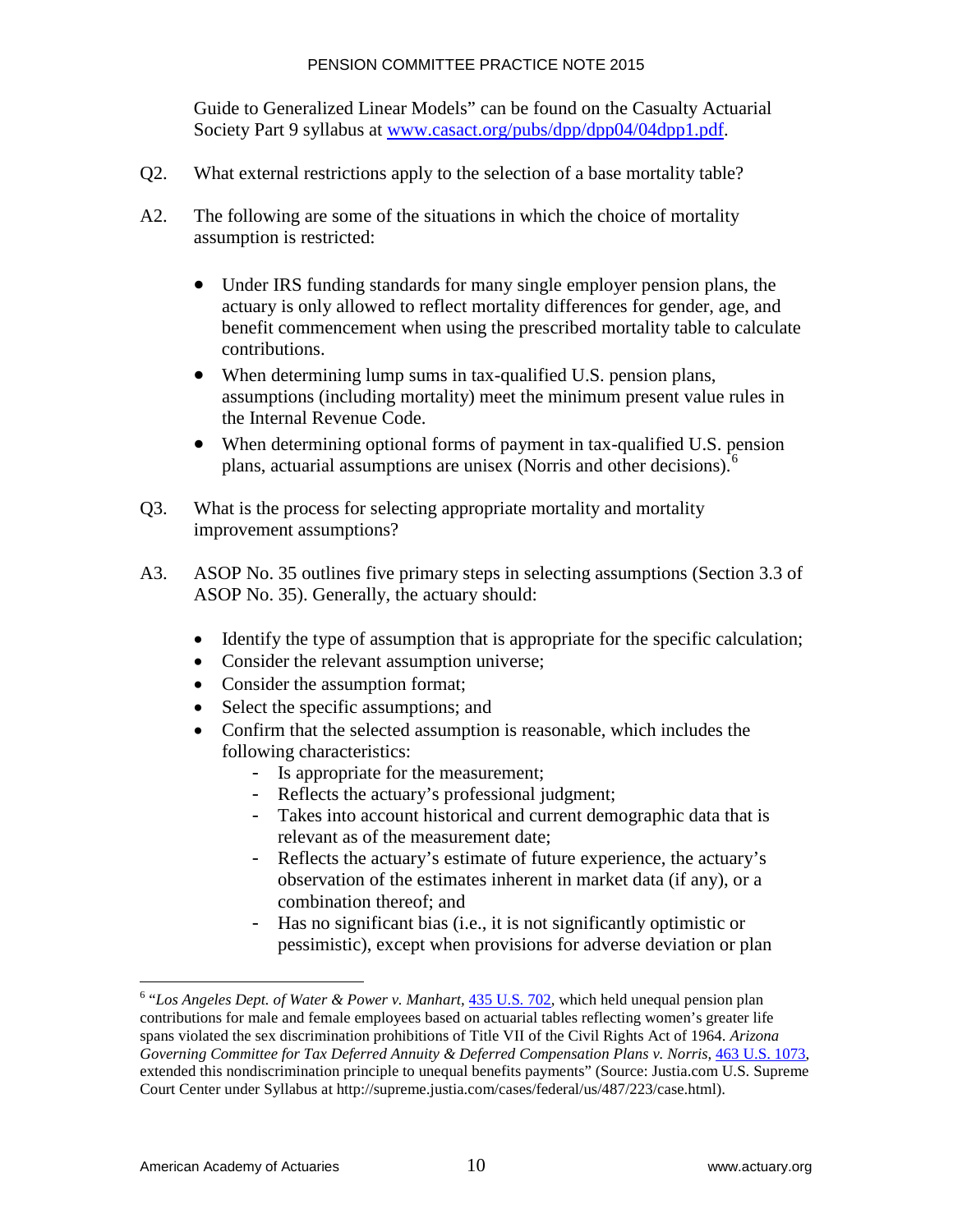provisions that are difficult to measure are included and disclosed or when alternative assumptions are used for the assessment of risk.

Refer to the remaining Q&A's for further information.

- Q4. May actuaries take into consideration mortality tables that are based on the experience of the entire general population?
- A4. Those who are employed are generally healthier than those who are not employed. Mortality based on the general population will, on average, therefore exhibit higher rates of mortality than the rates exhibited by the subset of working participants. A general population mortality table may be useful when valuing a group that includes non-workers (such as participants in a social insurance program).
- Q5. Separate tables are available for the purpose of measuring life insurance (both individual as well as group coverages). When are such tables useful in measuring pension or other post-retirement benefit plans?
- A5. Individual life insurance tables reflect an element of underwriting and some antiselection. While those tables may be appropriate for valuing and pricing individual life products, they are generally not appropriate for valuing pension or other post-retirement benefit plans. Tables used to determine life insurance statutory reserves are also unlikely to be appropriate for valuing pension or other post-retirement benefit plans. Group life insurance tables show a higher rate of mortality than would be expected for group annuity tables. Life tables also may include a margin for adverse experience, which in the case of a life insurance table results in an increase in the expected mortality rate.
- Q6. What is the difference between a table used to measure group annuity mortality and a table used to measure individual annuity mortality?
- A6. Individual annuities are generally purchased by individuals who think they will live a long time. Group annuities are generally purchased by employers or plans for groups of individuals who are not given a choice of whether or not the annuity will be purchased. Mortality experience under individual annuity contracts, therefore, tends to be lower (that is, people are expected to live longer) than group annuity experience due to anti-selection by the purchasers of individual contracts. On the other hand, group annuity mortality tables reflect the anticipated experience of a group of employed persons. While the use of a group annuity table is generally more appropriate for valuing a pension plan, the use of an individual annuity table may be appropriate for predicting the mortality of principals of smaller organizations.
- Q7. Are there different types of group annuity mortality tables (i.e., tables used by insurance companies to set prices and establish reserves for group annuity contracts)?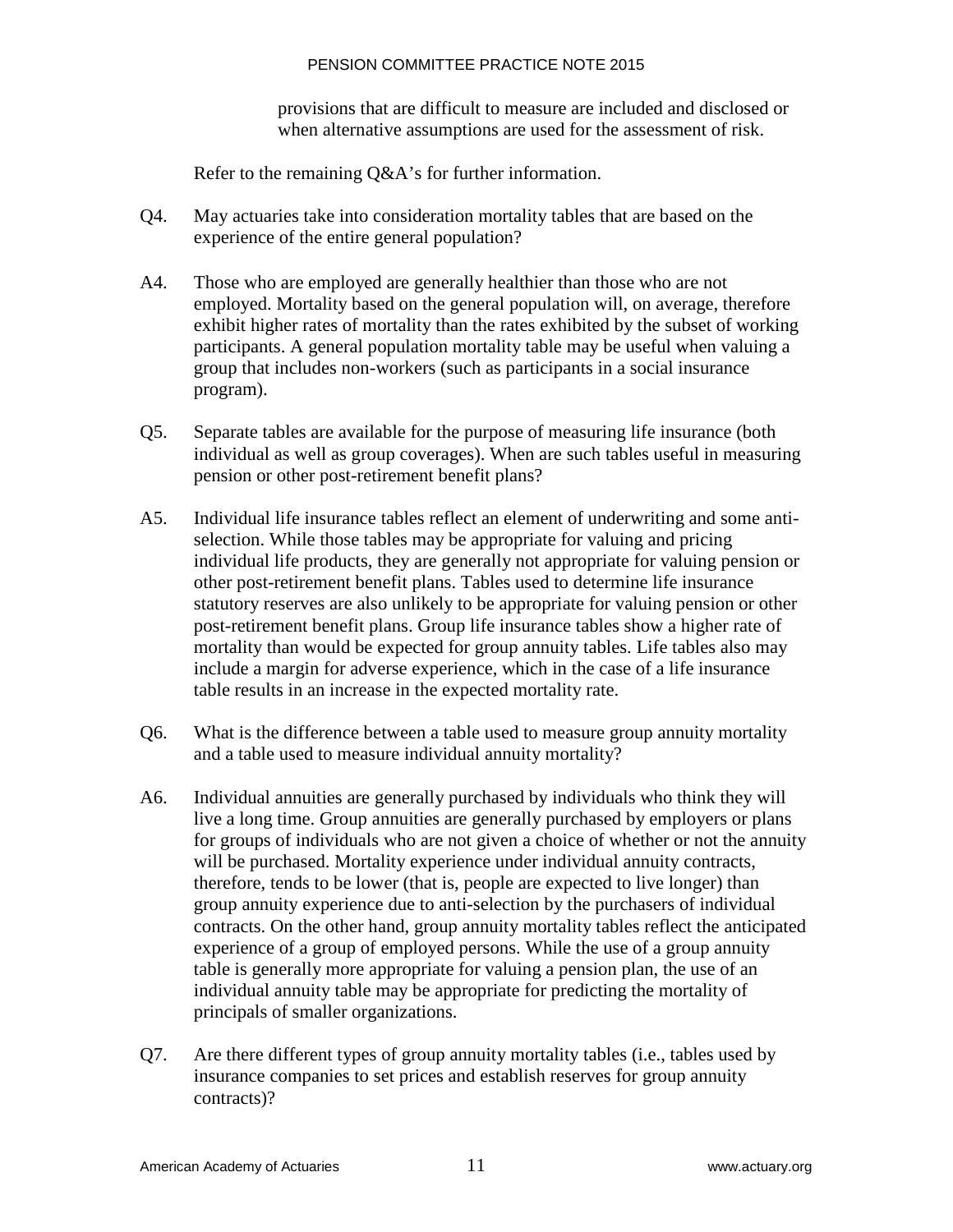A7. Yes. Different types of group annuity mortality tables are used depending on the purpose of the actuarial measurement. There are reserving tables that are used to determine statutory reserves and what is called "surplus strain" (or the amount of capital used to support the sale of a particular group annuity contract). The tables used for these purposes include a load for adverse experience, i.e., for lower-thanexpected mortality. The GAR-94 Table is one such table (see Appendix 1 for more information about this table). Section 6.C of the 2013 NAIC "Model Rule (Regulation) for Recognizing a New Annuity Mortality Table for use in Determining Reserve Liabilities for Annuities" requires the use of the GAR-94 table for determining the minimum standard of measurement for any group annuity purchases on or after the date adopted by a state. Section 7 requires the use of Scale AA applied from 1994.

The other type of group annuity mortality table does not include a load for adverse experience and is typically used to price a group annuity contract and to set Generally Accepted Accounting Principles (GAAP) reserves. These tables reflect an estimate of the anticipated mortality experience for the group being measured. The GAM-94 Basic with Scale AA applied on a generational basis is one example of a table that does not have a load for adverse experience built in.

For more information on published mortality tables, see Appendix 1.

- Q8. Is it ever appropriate to assume no mortality?
- A8. In most cases, a mortality assumption is appropriate. However, the absence of a pre-retirement mortality assumption may be reasonable if the small size of the pension population does not justify the use of a mortality assumption for the period prior to assumed retirement. (See ASOP No. 35, Section 3.5.3(a).) This approach can also be used to simplify the measurement when the use of a preretirement mortality table would not be expected to produce a materially different result (such as when a death benefit is provided that is equal to the actuarial reserve under the actuarial funding method).
- Q9. When is plan experience significant enough to be reflected in the mortality assumption?
- A9. For most plans, the plan population is not large enough to generate fully credible experience data. In those cases, published tables are available. When the plan population is sufficiently large, the mortality assumptions can reflect solely the plan's experience or a blend of the plan's experience and a published table. See the discussion on credibility theory in Appendix 2.

For plan populations that are large enough to have partial credibility, or for which experience has been observed over an extended period, the actuary may attempt to validate whether a published table (adjusting for the period between the actual plan mortality experience and the year of the published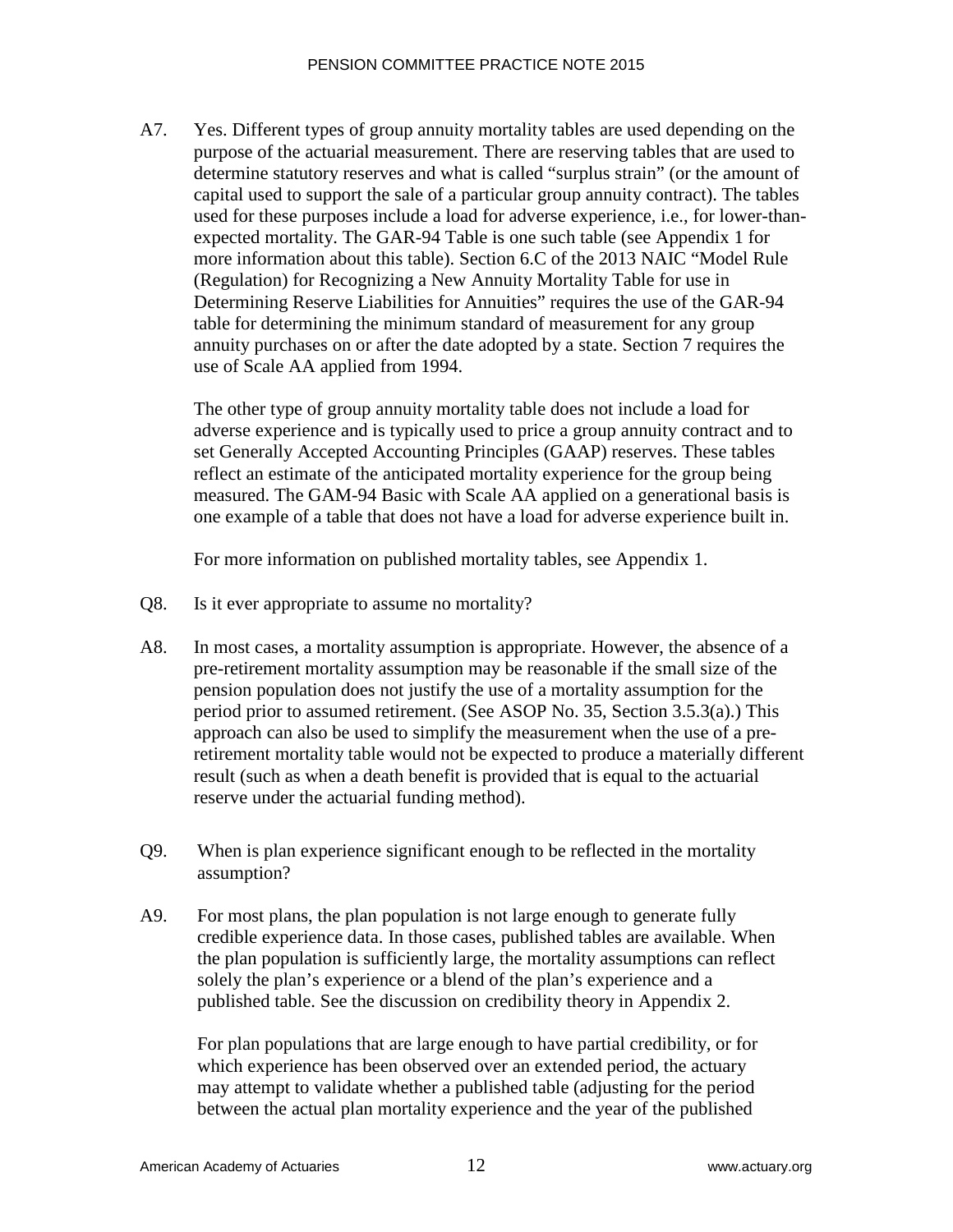table) aligns with the plan's mortality levels. The actuary also may consider the extent to which the published table (or an adjusted version of the published table) provides a margin for mortality improvement. Validating the published mortality table is an important starting point, even when a projection will be applied.

- Q10. Should improvements in mortality be assumed for non-disabled participants?
- A10. ASOP No. 35 indicates that the effect of mortality improvement before and after the measurement date should be considered. Data from mortality and demographic studies can be considered when determining the likelihood and extent of mortality improvement in the future. Past experience indicates mortality rates have consistently improved. There are many unknowns, however, such as whether there is a limit to mortality improvement, how the rate of mortality improvement is expected to change, what new factors may emerge to replace the non-recurring causes of past mortality improvement (e.g., significant reductions in smoking, introduction of Medicare and Medicaid, widespread use of antibiotics and statins, etc.), and whether changes in economic trends and the rollout of the Affordable Care Act will have an effect.

The actuary should consider adjusting base mortality rates to reflect mortality improvement from the effective date of any base table used through the measurement date. The published mortality table without improvement can be used, however, if, in the actuary's professional judgment, it reflects expected mortality rates at the measurement date.

The actuary should include an assumption of expected future mortality improvement after the measurement date. Section 3.5.3(ii) of ASOP No. 35 states, "the existence of uncertainty about the occurrence or magnitude of future mortality improvement does not by itself mean that an assumption of zero future improvement is a reasonable assumption."

Demographics and plan design are considerations when evaluating future mortality improvement. For example, the significance of the mortality improvement assumption increases when:

The plan provides benefits to a group that is predominately comprised of active lives who are not expected to elect a lump sum distribution of their benefit.<sup>[7](#page-16-0)</sup>

<span id="page-16-0"></span> $<sup>7</sup>$  Though the lump sum conversion basis is typically prescribed by the plan, when measuring the liability</sup> related to a lump sum benefit, the actuary (or the plan sponsor) may need to make an assumption as to the future mortality table that will apply under the plan's basis. However, as the lump sum conversion would typically be a plan provision, its application may be prescribed, rather than calling for the actuary to make an assumption.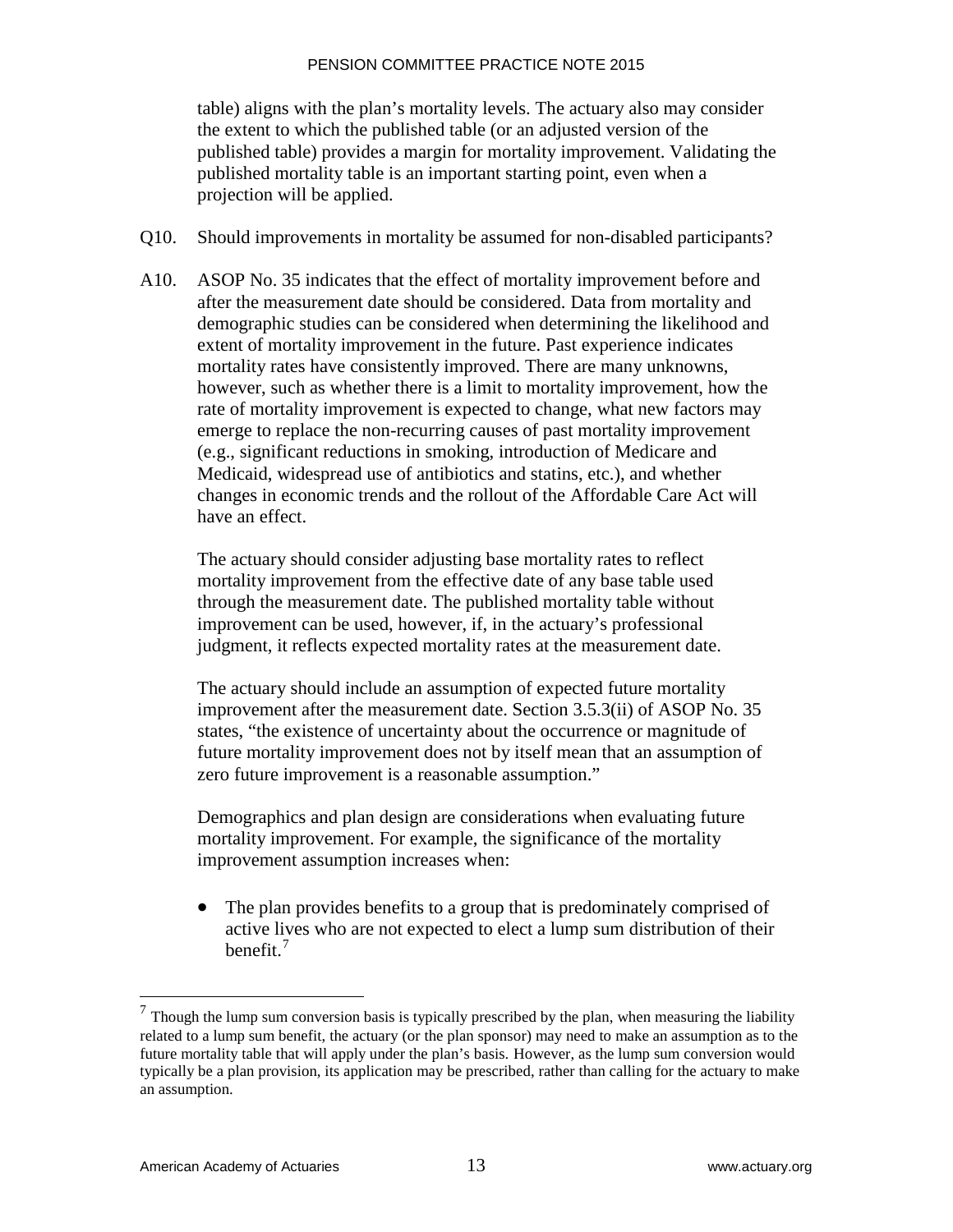• The plan provides benefits that increase over time (e.g., pension plans) that grant automatic cost-of-living increases and many post-retirement medical plans that do not have a cap on company cost increases).

Estimating the level of future mortality improvement might involve consideration of specific demographic and other circumstances such as:

- When the application of mortality improvement for some or all future years is precluded by law, or the purpose of the measurement calls for stated or mandated assumptions;
- When the characteristics of the plan population differ from those of the general population and such differences might affect the projected rate of mortality improvement. Examples might include high-/low-paid populations or particular industries or collars;
- When the plan's benefits primarily are paid in a lump sum form for which a future change in mortality basis may not need to be reflected (for example, IRS-mandated assumptions for pension funding where anticipated changes are not reflected in current year results, or where a plan specifies an alternative lump sum basis using a fixed table); and
- When the pre-retirement death benefit has roughly the same present value as the benefit payable under some other decrement(s) (e.g., turnover) such that the effect of mortality improvements would not be material.

There is a large body of data and research regarding mortality improvement. Pension actuaries are encouraged to become familiar with these data and research findings. The Society of Actuaries has collected some of this information at [http://www.soa.org/professional](http://www.soa.org/professional-interests/pension/resources/pen-mortality-resources.aspx)[interests/pension/resources/pen-mortality-resources.aspx.](http://www.soa.org/professional-interests/pension/resources/pen-mortality-resources.aspx)

- Q11. Should improvements in mortality be assumed for disabled participants?
- A11. The factors that have driven mortality improvement in general can also affect the disabled population. According to the SOA report on MP-2014 mortality improvement scale, the RPEC "encourages the application of Scale MP-2014 (or an appropriately parameterized RPEC\_2014 model) on a generational basis to all pension-related mortality tables, including those covering disabled lives."[8](#page-17-0) A discussion of their rationale can be found in Section 6.2 of the same report.<sup>[9](#page-17-1)</sup> This is a change from the recommendations provided in the SOA report on RP-2000. (See Q&A 20.)
- Q12. What resources are available to assist in choosing a mortality projection scale?

 $\overline{a}$ 

<span id="page-17-1"></span><span id="page-17-0"></span><sup>8</sup> Society of Actuaries, "Mortality Improvement Scale MP-2014 Report," page 5. <sup>9</sup> Society of Actuaries, "Mortality Improvement Scale MP-2014 Report," page 21.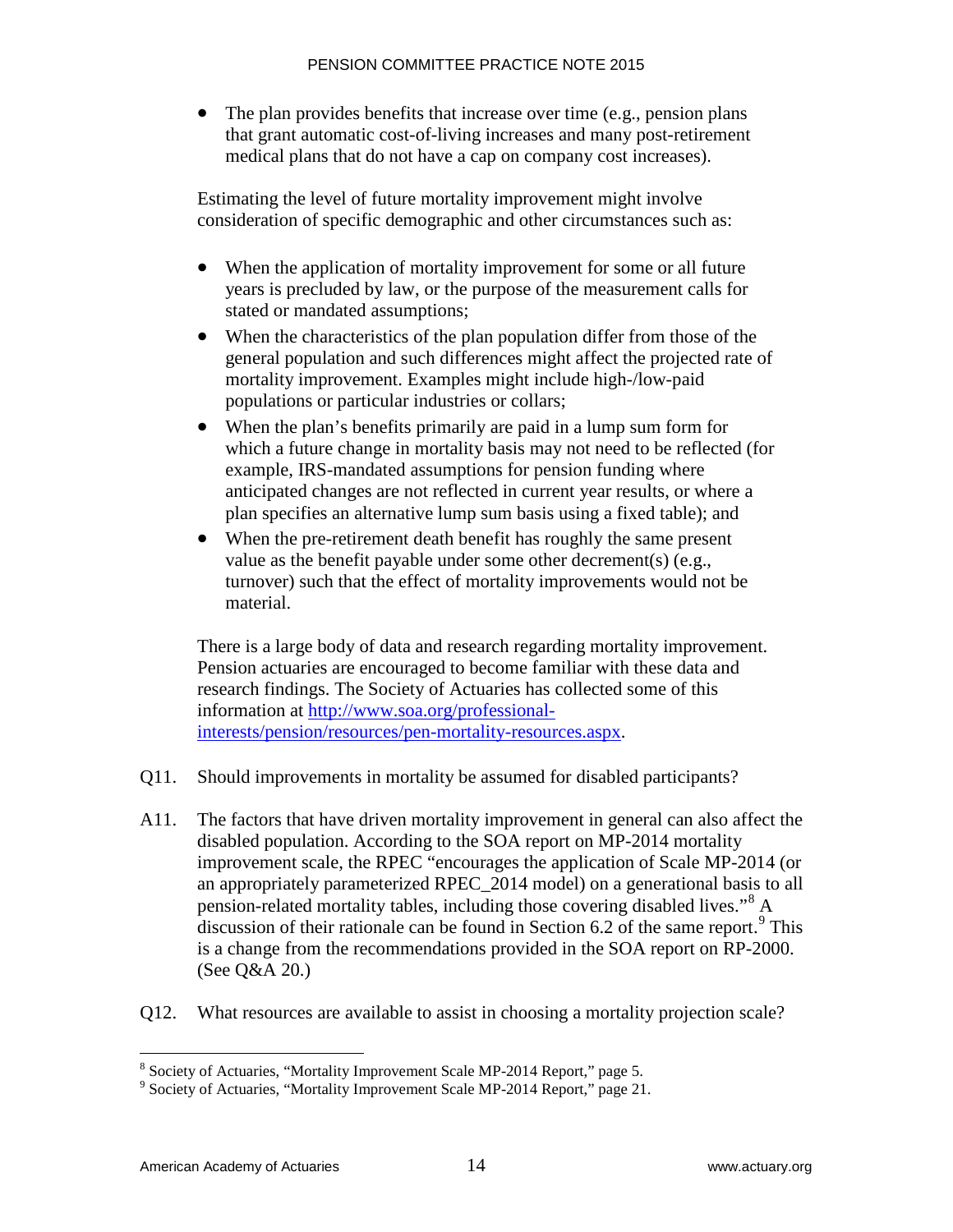- A12. There are several resources to assist actuaries in selecting mortality projection scales, including those listed below. More information about the more recent tables, and the sources of data for those tables, can be found in Appendix 1.
	- The Society of Actuaries published a new mortality improvement scale, Scale  $MP-2014^{10}$ , in October 2014. This is a two-dimensional gender-specific scale that varies by age as well as by calendar year. In that report, as noted in Q&A 11, Scale MP-2014 is recommended for use with mortality table RP-2014 and all pension-related mortality tables, and is intended to replace both Scale AA and interim Scales BB and BB-2D.
	- Interim Scale BB was published in September 2012 and was intended to provide a temporary alternative to Scale AA. For example, if the RP-2000 table is the underlying base mortality table, Scale BB was intended to apply on a generational basis from 2000. Scale BB is a one-dimensional approximation of Scale BB-2D. Scale BB was intended to be temporary and was replaced by Scale MP-2014. In addition, MP-2014 is based on two more recent years of data than Scale BB-2D (2008 and 2009) and was developed using a similar model, but one that has a number of computational techniques that are intended to be simpler and more transparent than those used in developing Scale BB-2D.
	- Scale AA, which was originally developed based on data through 1993 for use with the 1994 pension and annuitant tables, was a commonly used mortality improvement scale table prior to the issuance of MP-2014.
	- A summary of various scales that predate Scale AA can be found in Table I, pages 228/229 at [http://www.soa.org/library/research/transactions-reports-of](http://www.soa.org/library/research/transactions-reports-of-mortality-moribidity-and-experience/1980-89/1988/january/tsr889.pdf)[mortality-moribidity-and-experience/1980-89/1988/january/tsr889.pdf](http://www.soa.org/library/research/transactions-reports-of-mortality-moribidity-and-experience/1980-89/1988/january/tsr889.pdf)
	- The Social Security Administration (SSA) recently made available historical rates of mortality for 1900-2010, as well as projected probabilities of death from 2011-2090 based on the intermediate assumptions of the 2014 Trustees Report. The historical probabilities include the information from which the MP-2014 tables were developed. Future rates of improvement used by the SSA may be inferred from the projected death probabilities. This information may be found

at [http://www.ssa.gov/OACT/HistEst/DeathProbabilities2014.htm](http://www.ssa.gov/OACT/HistEst/DeathProbabilities2014.html)l.

• Studies by other professionals, such as demographers, can also be helpful in determining the rate and duration of past mortality improvements. While experts expect a continued long-term trend of mortality improvements, others believe that rates of mortality improvement will ultimately decline, given factors such as obesity, sedentary lifestyles, drug-resistant bacteria and the possibility of pandemic diseases.

Experts also point to the declining influence of factors that drove past

<span id="page-18-0"></span> $\overline{a}$ <sup>10</sup> Society of Actuaries, "Mortality Improvement Scale MP-2014 Report."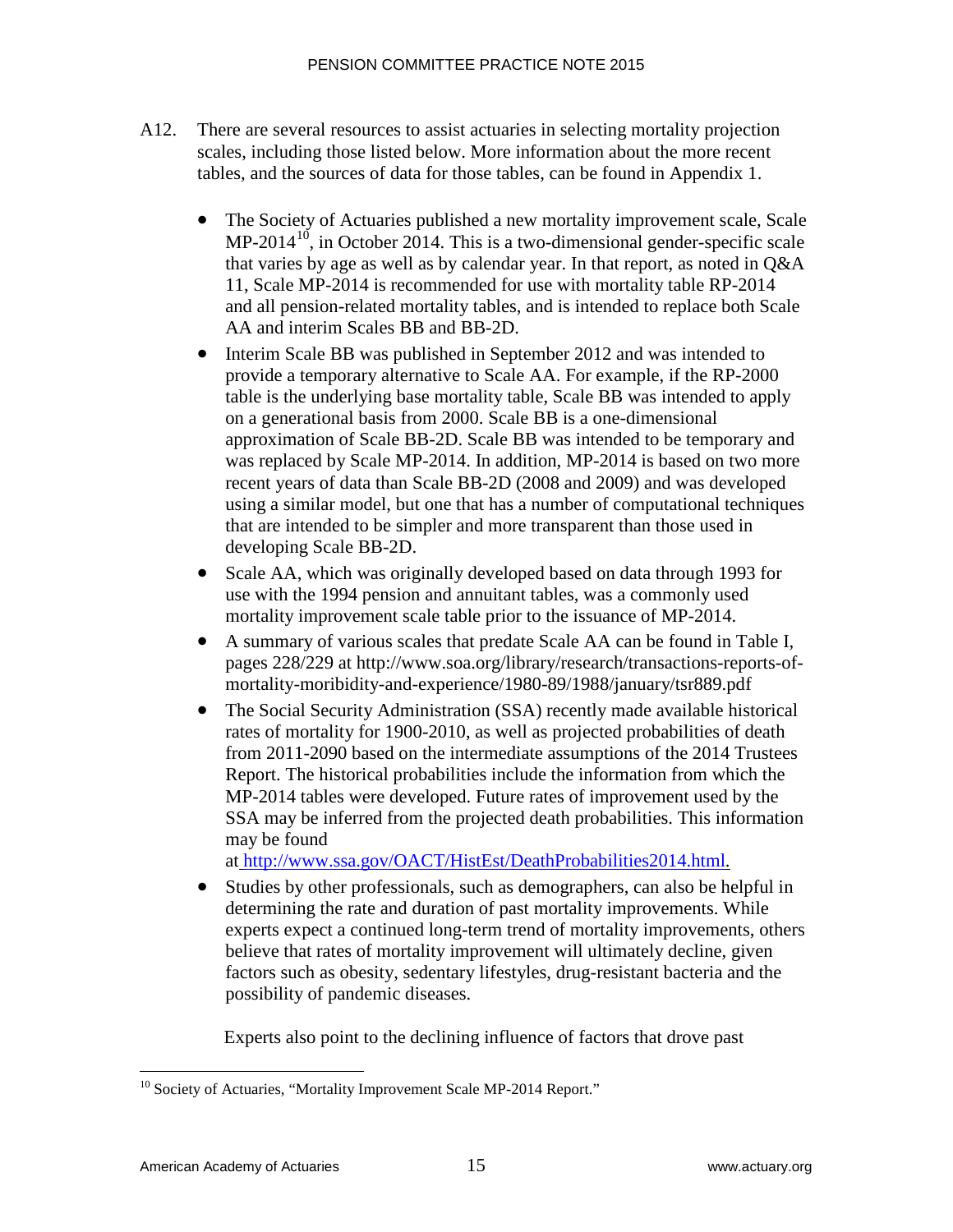mortality improvement (which included significant reductions in smoking, widespread use of antibiotics and statins, expansion of Medicare and Medicaid, etc.). However, other factors may emerge to drive future improvements.

Actuaries are encouraged to review the available materials to assist in their selection of a particular improvement scale or method and disclose any information used and analysis performed as the rationale for the assumption selection.<sup>[11](#page-19-0)</sup> Each of these and other factors can be considered in selecting a mortality improvement scale and the time period over which it is to be applied.

• Appendix B of the paper on the development of the UP-94 Table (see Appendix 1) explores some issues in choosing a mortality improvement scale.

New information that is issued from the Society of Actuaries, as well as relevant studies from other organizations, is likely to become available subsequent to the issuance of this practice note.

- Q13. What is the difference between a static and generational mortality projection?
- A13. A static projection is a projection of the base mortality rates to a specific date or equivalently for a specific number of years. The same mortality rates at any given age apply to everyone. For example, if a 15-year static projection is used, the mortality rate at age 65 is the age 65 rate from the base table with 15 years of projected mortality improvement applied. Similarly, the mortality rate at age 66 will be the age 66 rate from the base table, also with 15 years of projected improvement in mortality. These same age 65 and 66 rates will be applied to all participants at ages 65 and 66, regardless of their current age.

A generational projection generates a unique table for each year of birth cohort. For example, the mortality rate at age 65 for someone now age 40 will be the current age 65 rate with 25 years of projection applied. For the same person, the mortality rate at age 66 will be the current age 66 rate with 26 years of projection. By comparison, the mortality rate at age 65 for someone now age 50 will be the current age 65 rate with 15 years of projection applied.

Generational tables theoretically more accurately replicate the anticipated pattern of improvement in mortality rates, but may also be somewhat more difficult to use than a static projection. Relative to a generational projection, a comparable static projection will overstate liability for some participants and understate it for others. While a static projection may be less accurate for each individual

<span id="page-19-0"></span><sup>&</sup>lt;sup>11</sup> For examples, see the information the Society of Actuaries has collected at **http://www.soa.org/pension**[mortality](http://www.soa.org/pension-mortality).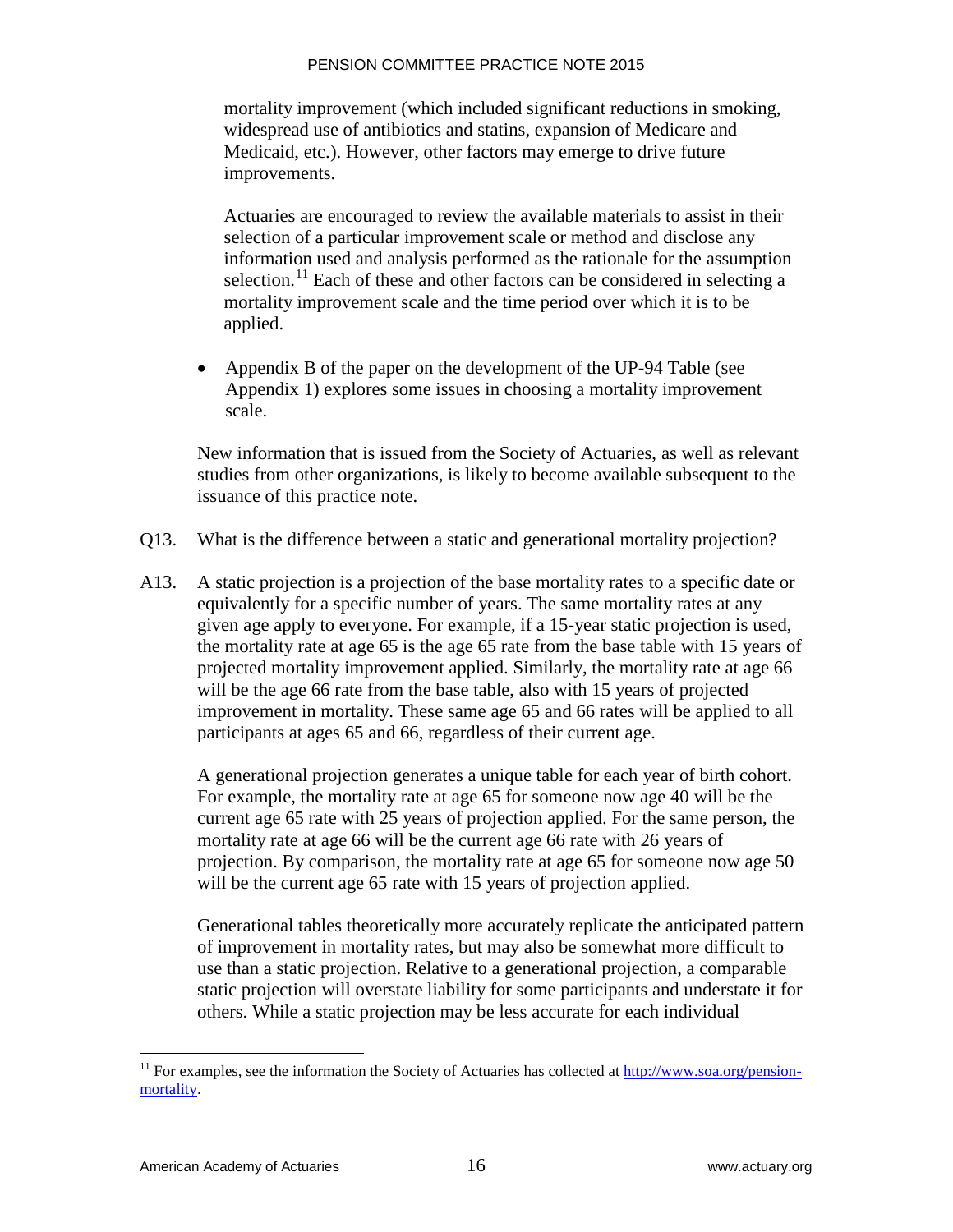participant, it may still produce a reasonable result for a larger diverse group.

The use of generational tables may improve the accuracy of benefit payment projections and liability forecasts. Also, generational tables do not need to be updated as frequently as static tables to be kept up-to-date with mortality improvements. In theory, if a generational projection scale reasonably matches actual rates of mortality improvement, the generational tables would never need to be updated. In practice, the base rates and mortality improvement scale will likely be updated periodically to account for new information that has become available since the last update.

- Q14. What factors support the use of a static mortality table without projection of future mortality improvement?
- A14. In general, use of static tables was common in the past due to technological limitations. However, with general advances in computing power and updates in actuarial valuation system capabilities, simplifications such as these may not be as necessary in the future.

Nonetheless, in some cases a static table with sufficient margin for mortality improvements can be appropriate. For example, the GAM-94 Static table (see Appendix I) employs this technique, as did several older tables (e.g., GA-51, GAM-71 and GAM-83). As of the date this pract[ic](#page-20-0)e note was published, these tables are generally not representative of more recent mortality experience; nonetheless, the actuary may feel comfortable reflecting one of these older tables with mortality improvements explicitly built in (for example, using a static table with a setback or other adjustment), depending on the characteristics of the group for which benefits are being measured and the purpose of the measurement. But the use of such tables should be carefully considered to make sure they are still appropriate

- Q15. If using static projection of mortality improvement, for how many years would one project that improvement?
- A15. The magnitude of future improvement in mortality, and for how long that improvement may persist, are issues that are subject to much debate, as discussed in many other areas of this practice note. This question and the response below presume that there will be perpetual improvements and addresses how this view might be approximated on a static basis.

The papers for the RP-2000 and UP-94 tables (see Appendix 1) indicate that a static projection to the duration of the liabilities provides an appropriate approximation of future mortality improvement.<sup>12</sup> (See Q&A 16 for a discussion

<span id="page-20-0"></span><sup>&</sup>lt;sup>12</sup> TSA 95, page 833. found at [http://www.soa.org/library/research/transactions-of-society-of](http://www.soa.org/library/research/transactions-of-society-of-actuaries/1990-95/1995/january/tsa95v4721.pdf)[actuaries/1990-95/1995/january/tsa95v4722.pdf.](http://www.soa.org/library/research/transactions-of-society-of-actuaries/1990-95/1995/january/tsa95v4721.pdf)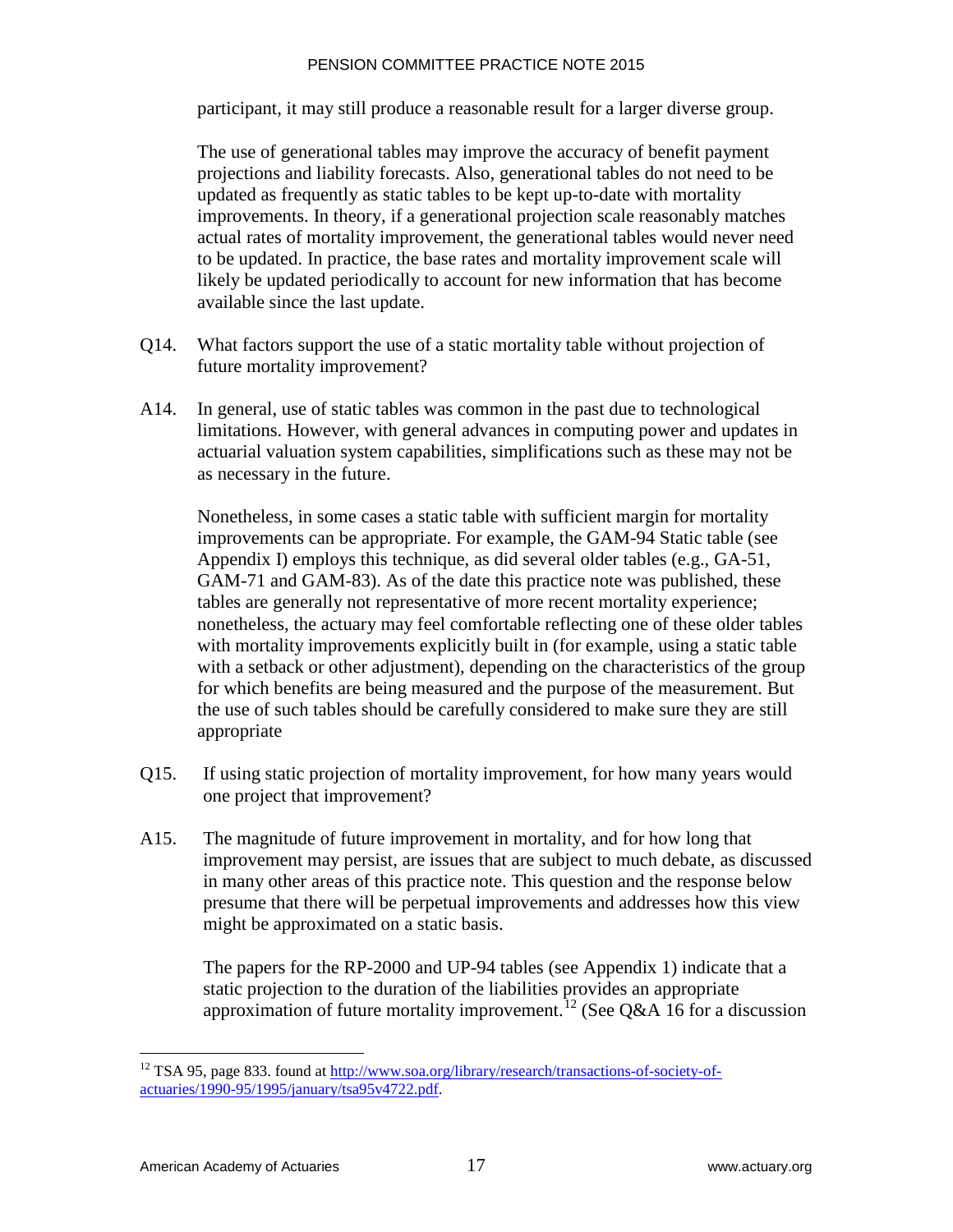of duration.) Note that this projection is for a specified number of years ("n"), for which the number of years is equal to (a) the number of years from the date of the table to [the measurement date, plus \(b\) the duration of the liabilities](http://www.soa.org/files/research/exp-study/rp00_mortalitytables.pdf) (see Q&A 16).

If static projections are used, different projections can be used in certain circumstances, such as for different groups of participants or for pre-benefit commencement periods vs. post-benefit commencement periods. Duration varies with the discount rate, increasing as the rate decreases, which may affect the evaluation of an appropriate static projection period.

Beginning with the Scale BB report, questions were raised within the actuarial community with regard to the continued suitability of a static estimation of generationally projected mortality. Furthermore, the implementation of a 2D projection scale makes determining the appropriate static estimation period more difficult, because the rate of improvement varies not only by age but also by calendar year.

- Q16. If duration is used to establish a static projection, how can duration be determined?
- A16. Several different methods can be used to approximate duration. One method can be found at http://www.soa.org/files/research/exp-study/rp00\_mortalitytables.pdf (Chapter 7, sixth [pa](#page-21-0)ge).
- Q17. What is the difference between one- and two-dimensional mortality improvement?
- A17. One-dimensional mortality improvement rates are gender-specific and reflect differences in mortality improvement due to age. Two-dimensional [m](#page-21-1)ortality improvement rates are also gender-specific, but reflect differences in mortality improvement both due to age and calendar year  $(CY)$ . The change in underlying mortality rates for a given age, *x*, and a CY, *y*, can be seen by arranging these rates into a two-dimensional array  $(f(x,y))$  that reflects the change in underlying mortality rates at age x between CY*y-1* and CY*y*.

<span id="page-21-1"></span><span id="page-21-0"></span>The MP-2014 projection scale was developed in a two-dimensional manner. To develop the mortality rate  $(q_x)$  for a given year (y), the base rate from the RP-2014 table  $q(x,2014)$  is adjusted by the improvement rate for each year for age x  $[q(x,y+1) = (q(x,y) * (1 - (f(x,y+1)))]$ . As an example, the mortality decrement for a male healthy annuitant aged 70 in year 2018 is equal to:  $q(70,2014)*(1$  $f(70,2015))*(1-f(70,2016))*(1-f(70,2017))*(1-f(70,2018)) = .01677*(1-$ .01740)\*(1-.01580)\*(1-.01430)\*(1-.013) = .01578. Please see Q&A C3 in the Scale BB Q&A Document for additional information on two-dimensional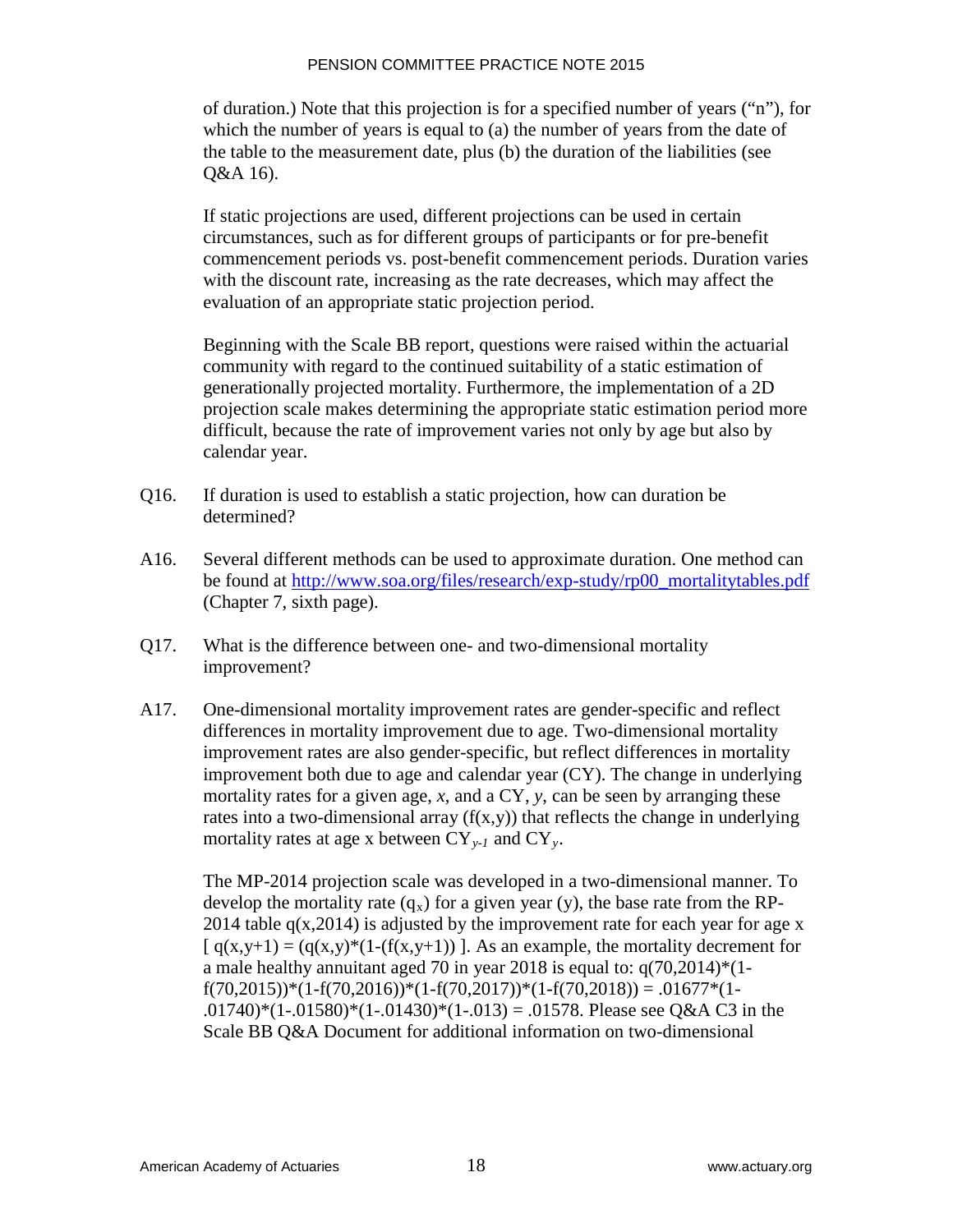projection scales.<sup>13</sup>

- Q18. What are the important considerations in selecting a two-dimensional mortality improvement scale?
- A18. In the Scale MP-2014 report, the RPEC outlines three key concepts<sup>14</sup> inherent in the underlying model used to develop the MP-2014 mortality improvement scale:
	- Short-t[erm](#page-22-0) mortality improvement rates are based on recent experience;
	- Long-term mortality improvement rates are based on expert opinion; and
	- Short-term mortality improvement rates blend smoothly into the assumed long-term rates over an appropriate transition period.

In the study that developed Scale MP-2014, the RPEC found mortality improvement varies by gender, age, and year of birth and thus recommends a two dimensional gender-specific table be used in pension valuations. The table supports both a short-term and long-term view of mortality improvement. The short-term view considers recent experience, which the RPEC felt was the best predictor of future near-term mortality improvement rates. The long-term view was based on expert opinion and analysis of longer-term mortality patterns. Scale MP-2014 uses an ultimate mortality improvement of 1.0 percent to age 85, followed first by a linear decrea[se](#page-22-1) to 0.85 percent at age 95, and then a linear decrease to zero at age 115. It also transitions smoothly from the short-term to long-term assumptions over a period of 20 years (from 2007 to 2027).

The Scale MP-2014 Report stated the experience "contains information from a variety of sources. It may or may not reflect the experience of any individual company."<sup>15</sup> The Scale MP-2014 Report also indicated that "as with all forwardlooking actuarial assumptio[ns,](#page-22-2) the selection of future mortality improvement rates involves a certain degree of subjectivity. While RPEC considers the committee-selected set of assumptions underpinning Scale MP-2014 to be its best estimate, the Committee is fully aware that any number of future developments (e.g., medical breakthroughs, environmental changes and societal factors) could result in actual future rates of mortality improvement varying significantly from projected levels. Actuaries may conclude that alternative mortality improvement scales, including those developed from assumption sets other than that selected by RPEC for Scale MP-2014, lie within an appropriate assumptions universe for modeling mortality improvement, Accordingly, the RPEC\_2014 model described in Section 3 was specifically designed to enable users to develop gender-specific two-dimensional mortality improvement rates based on alternate assumption sets for a variety of purposes, including model

<span id="page-22-2"></span><span id="page-22-1"></span><span id="page-22-0"></span><sup>&</sup>lt;sup>13</sup> Society of Actuaries, "Questions and Answers Regarding Mortality Improvement Scale BB," page 16.<br><sup>14</sup> Society of Actuaries, "[Mortality Improvement Scale MP-2014 Report," page 3.](http://www.soa.org/research/experience-study/group-annuities/resrch-01-02-group-annuity-reprt.aspx)<br><sup>15</sup> [Society of Actuaries, "M](http://www.soa.org/research/experience-study/group-annuities/resrch-01-02-group-annuity-reprt.aspx)ortality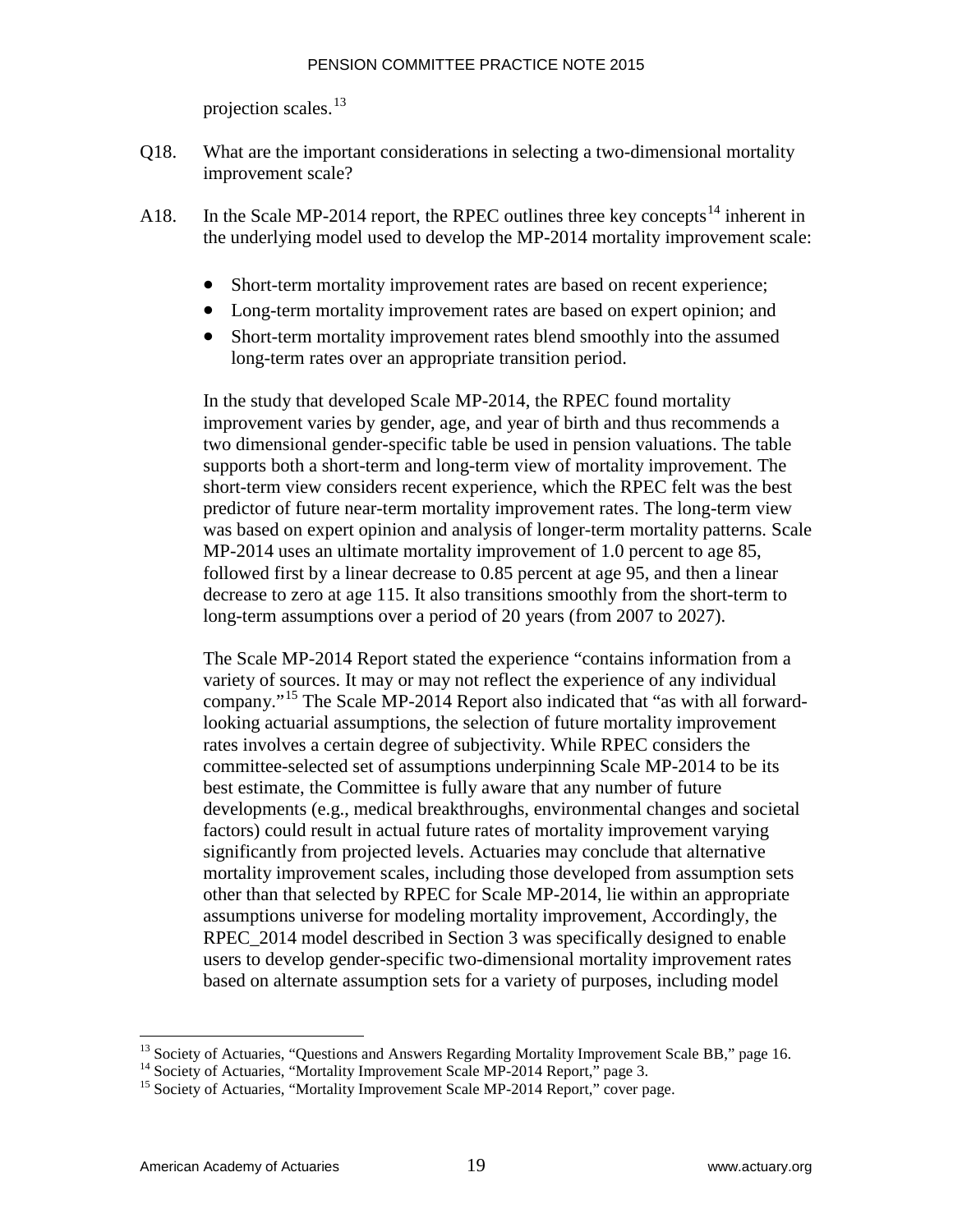assumption sensitivity analysis."<sup>16</sup>

- Q19. How do differences for annuitant, employee, and beneficiary experience affect the choice of mortality assumption?
- A19. The RP-2014 report, as did the RP-2000 report, indicates a difference between employee and annuitant mortality. Th[es](#page-23-0)e differences may or may not be material in a given situation (depending on the assumed form of payment, small or large plan, etc.).

The RP-2014 report mentioned that sufficient female beneficiary data was available to develop stand-alone female beneficiary tables and indicated that the female beneficiary experience differed significantly from that of healthy, female retirees. However, a sufficient amount of male beneficiary data was not avai[lab](#page-23-1)le and thus RPEC decided not to produce a stand-alone beneficiary table and instead developed "Healthy Annuitant" mortality tables that reflect the experience of both retirees and beneficiaries.

- Q20. How does the type of retirement (e.g., early, normal, disability) affect the choice of mortality assumption?
- A20. A study of group annuity experience of insurance companies indicated that early retirees tend to exhibit higher rates of mortality than those who retiree on or after their normal retirement date.<sup>17</sup> Mortality rates for disabled lives are generally higher than for those who retire from active service, and mortality rates vary depending on the type of disability. An actuary may consider reflecting expected variations in disability mortality rates based upon a pla[n's](#page-23-2) specific eligibility criteria (e.g., higher mortality rates may be appropriate for a plan that requires a participant to be eligible for Social Security disability rather than for a plan that requires merely a determination that the participant cannot perform the requirements of their current job). The RP-2014 Report included updated mortality tables for disabled retirees (ages 18 through 120) that reflected various disability eligibility criteria.

With respect to disability, the MP-2014 Report states "Analysis performed by OCACT [Office of the Chief Actuary at the Social Security Administration] on SSA [Social Security Administration] disabled mortality rates indicated that recent mortality improvement trends for disabled lives in the United States have generally been similar to those for non-disabled lives. The similarity in mortality improvement trends is confirmed on page 41 of the 2012 OASDI Trustees' Report: '"Over the last 20 years, the rates of benefit termination [for disabled lives] due to death have declined very gradually, and generally have mirrored the improving mortality

<sup>&</sup>lt;sup>16</sup> Society of Actuaries, "Mortality Improvement Scale MP-2014 Report," page 19.

<span id="page-23-2"></span><span id="page-23-1"></span><span id="page-23-0"></span><sup>&</sup>lt;sup>17</sup> Report of Group Annuity Experience Committee Mortality Experience, Society of Actuaries, for 2001-2002, page 6, available at: http://www.soa.org/research/experience-study/group-annuities/resrch-01-02 group-annuity-reprt.aspx . Neither the RP-2014 nor the MP-2014 reports address this issue.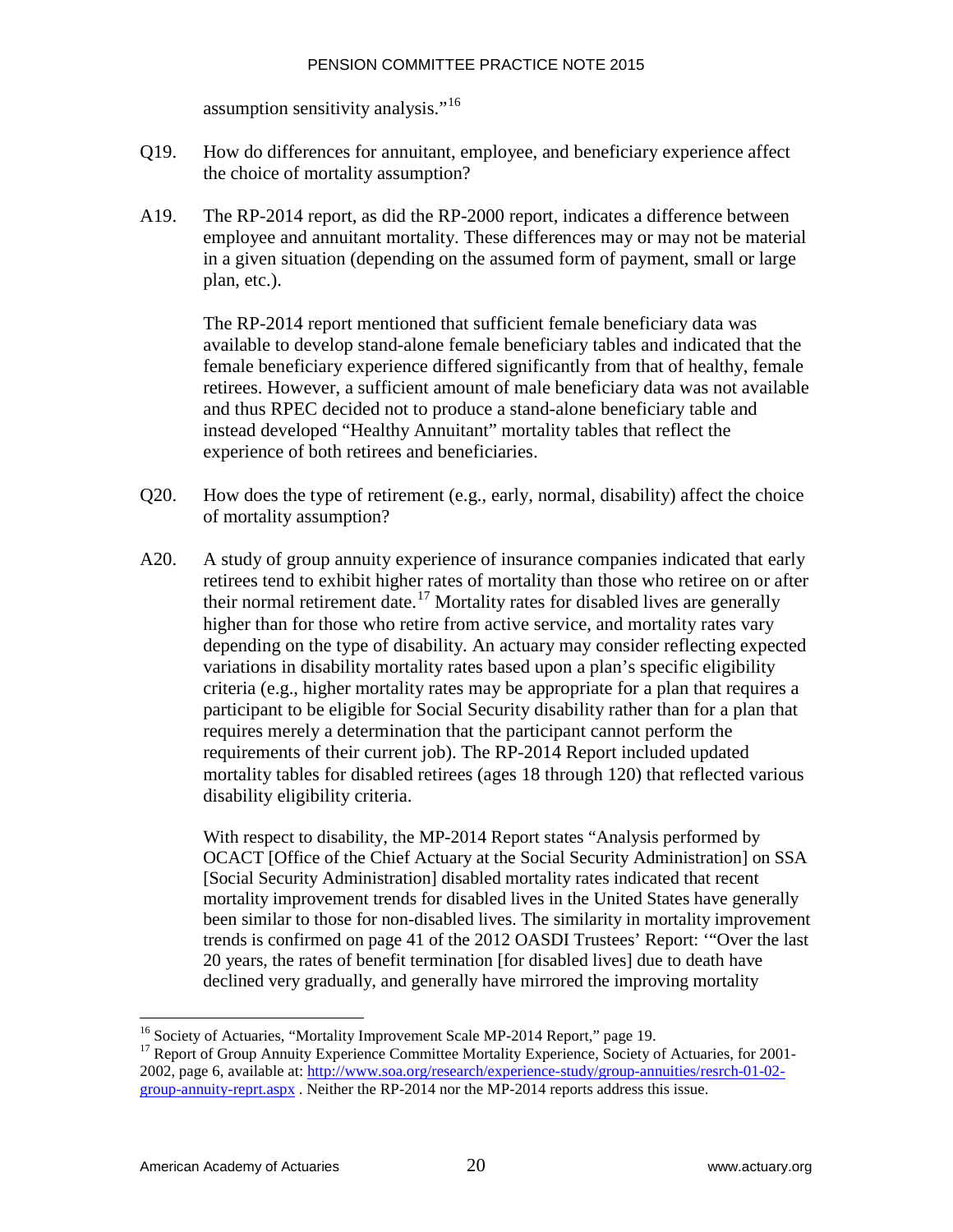experience for the overall population."<sup>18</sup>

- Q21. When is it appropriate to use unisex tables?
- A21. Gender typically is reflected in the mortality assumptions for measurements of pension obligations except where prohibited by law. A unisex table is generally appropriate when determining the benefits under optional forms of payment (such as a lump sum form of payment, a qualified joint and survivor annuity, or a qualified joint and survivor death benefit). Once the benefits are determined, they are generally measured using sex-distinct tables. If a unisex table is used for other purposes, documenting the reason why such an assumption is appropriate in internal workpapers can be useful.

See the answer to Question 2 for other considerations regarding the use of gender.

- Q22. [When is it appropriate to use select and ultimate mortality assumptions?](http://www.soa.org/research/experience-study/pension/research-2014-rp.aspx)
- A22. Select and ultimate assumptions may be appropriate when the rate of mortality is affected by the length of time after a particular event, such as disability. Disability mortality tables generally include a higher probability of death and a probability of recovery in the years immediately following the disability.<sup>19</sup> There may also be a return-to-work effect to be considered. If the disability benefit is a deferred benefit, then a select and ultimate assumption may not be needed if the deferral period is longer than the select period.
- Q23. Is it appropriate to reflect the collar of the covered work force in the mortality assumption?
- A23. Considering collar when selecting a mortality assumption is used by some actuaries but is not universal. The collar effect was studied and discussed in preparation of the RP-2000 and the RP-2014 mortality tables (see Appendix 1). In the development of the RP-2014 tables, the collar effects were found to be more pronounced in males than in females and tended to diminish with advancing age.
- Q24. Is it appropriate to reflect the industry or sector of the population?
- A24. The paper on RP-2000 (see Appendix 1) indicated that, in general, the industry of the population was not found to be a consistent predictor of mortality in the data collected. However, it may be appropriate to consider industry in selecting a mortality assumption, if the data supports that type of adjustment. The RP-2014

<sup>&</sup>lt;sup>18</sup> Society of Actuaries, "Mortality Improvement Scale MP-2014 Report," page 21.

<sup>&</sup>lt;sup>19</sup> "RPEC's analysis of mortality by duration indicated that mortality rates in the early years of disability were considerably higher than those in subsequent years. However, because of the lack of data necessary to produce credible rates, RPEC decided against developing death rates that vary by duration." Society of Actuaries "RP-2014 Mortality Tables Report," revised November 2014, Section 4.4.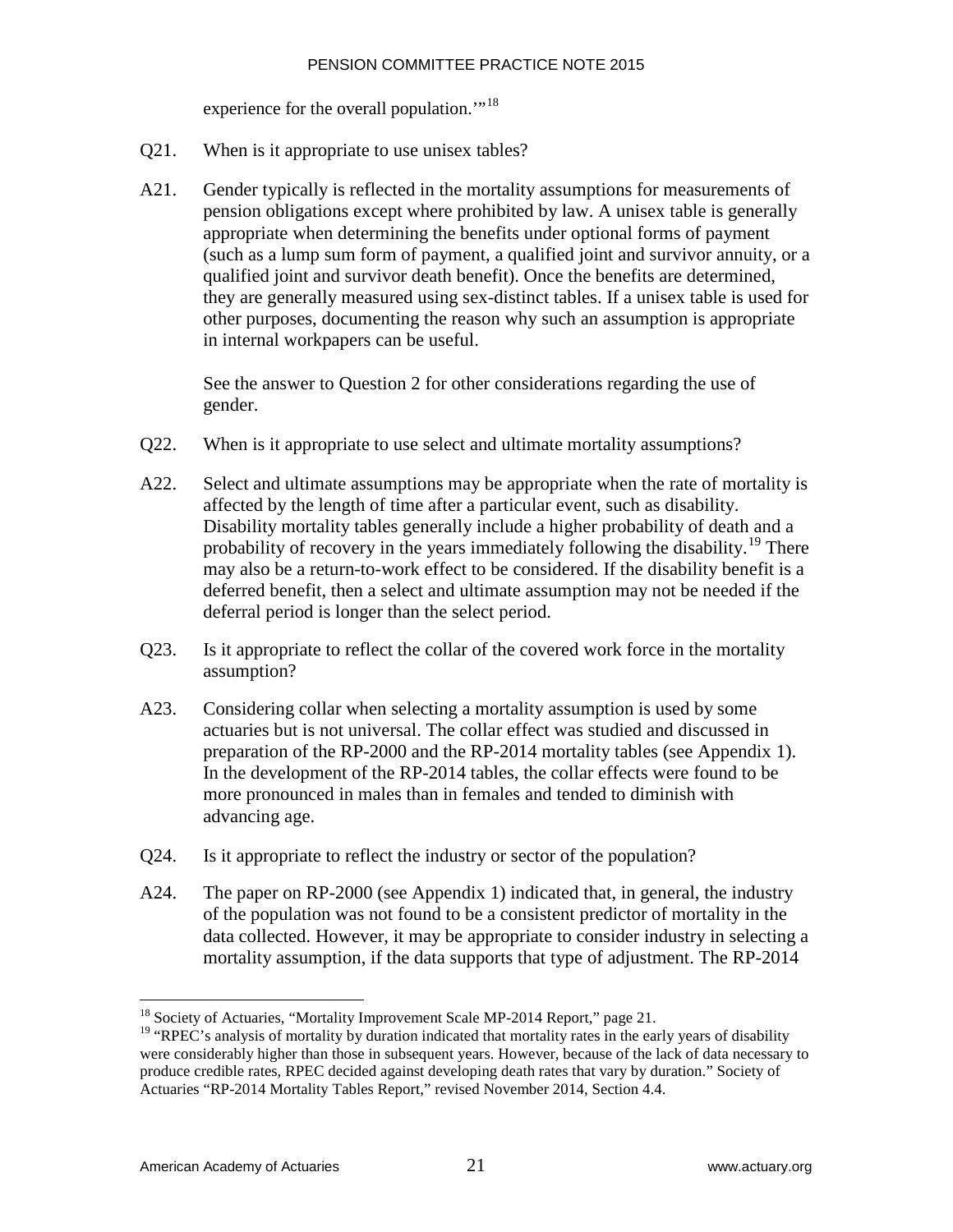and MP-2014 reports do not address this issue.

- Q25. Is it appropriate to reflect salary level or amount of benefit?
- A25. Although the work in connection with RP-2014 showed that salary level and benefit amounts are statistically significant indicators of differences in base mortality rates for nondisabled lives, the RPEC believes that the use of collarbased tables is generally more practical than the use of amount-based tables.<sup>20</sup>
- Q26. How could mortality experience be monitored?
- A26. If fully or partially credible experience can be obtained for a plan or a specified group of plan participants, an analysis of actual plan mortality experience vs. assumed experience could be conducted and regularly documented. See Appendix 2 for a discussion of credibility theory.

Some actuaries review the pattern and size of actuarial gains and losses from the mortality decrement, with a more thorough analysis conducted if the results of the analysis indicate that experience may be deviating from the assumption. This analysis typically includes adjusting for the current-year gains that would be expected if using a static approximation of a generational mortality table.

Other special events (e.g., plan spinoffs, mergers, or work force reductions) might trigger a need for additional review and documentation of the selection of actuarial assumptions. In some cases, the occurrence of the event could significantly alter the future experience of the plan and, in those cases, assumption changes may be warranted to better reflect that future experience.

- Q27. When is it appropriate to use mortality rates that are amount-weighted vs. headcount-weighted?
- A27. The RP-2014 mortality rates were all based on amount-weighted exposures and deaths. In the report, RPEC indicated that they believe the use of amountweighted mortality rates continues to be appropriate for the measurement of pension plan obligations. However, RPEC also indicated that the use of headcount-weighted mortality rates might be more suitable and possibly produce more accurate results in certain applications, such as for estimates of average age at death, projections of retirement plan populations, and the measurement of obligations for retirement programs with relatively flat benefit structures (such as some post-retirement medical and life insurance plans).<sup>21</sup>
- Q28. What is appropriate to disclose in the actuarial communication regarding the selection of a mortality assumption?

<sup>&</sup>lt;sup>20</sup> Society of Actuaries, "RP-2014 Mortality Tables Report," revised November 2014, section 1.5, page 8.

<sup>&</sup>lt;sup>21</sup> Society of Actuaries, "RP-2014 Mortality Tables Report," revised November 2014, section 13.5, page 52.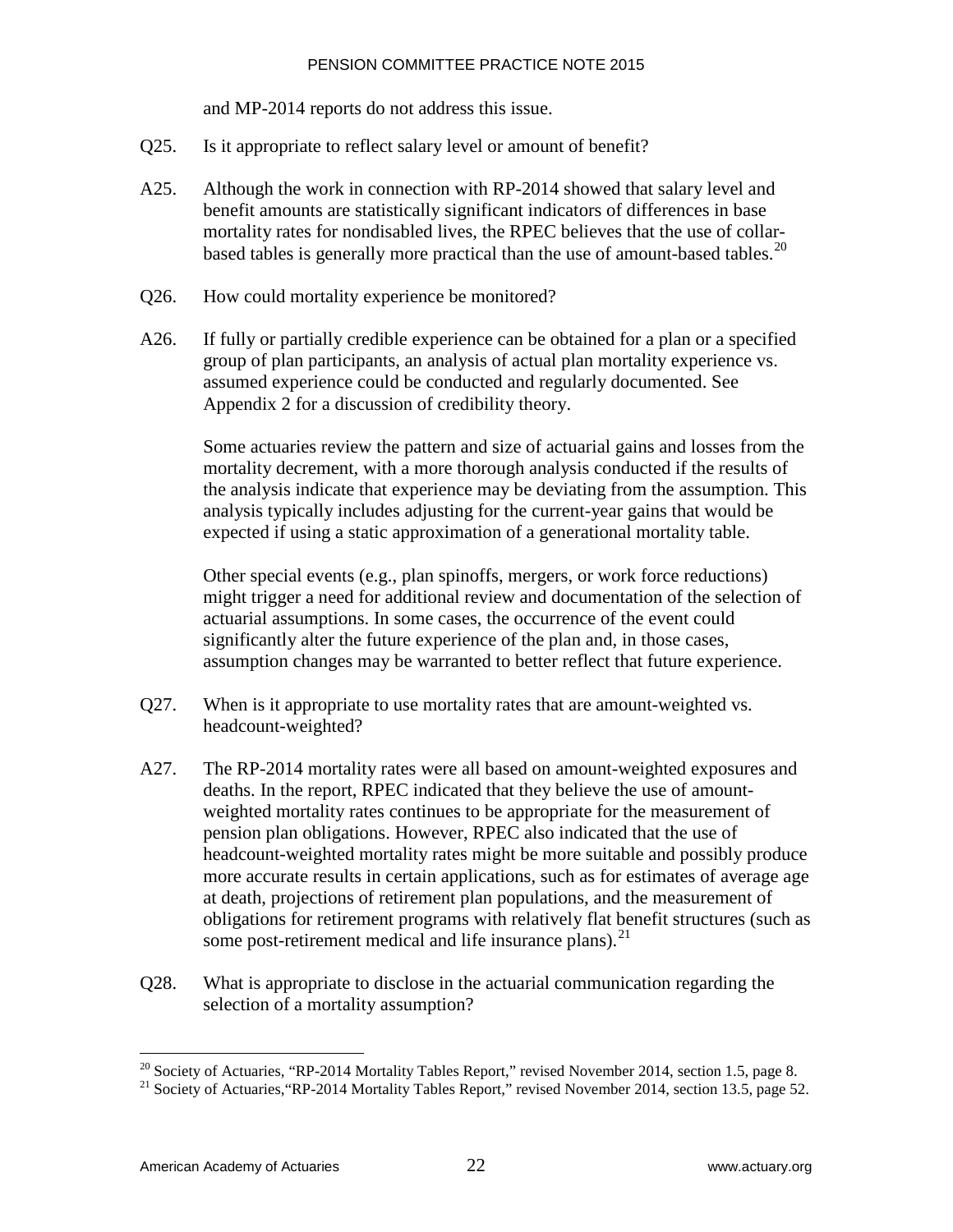- A28. See Section II of this practice note.
- Q29. What might be documented in internal actuarial workpapers regarding the selection of a mortality assumption?
- A29. Guidance regarding documentation is contained primarily in Section 3.8 of ASOP No. 41, *Actuarial Communications*. In addition to the documentation required by the ASOPs, documentation in internal workpapers could describe the assumptions selected for the analysis, the process used to review the assumptions, the results of any experience or gain/loss analysis, the effect of any special events, the effect of any assumption changes, and the basis for the selection of the assumptions used in the analysis. This is one possible approach; alternative approaches also may be appropriate.
- Q30. When performing a f[or](#page-26-0)ecast valuation for which the future-year valuations use a prescribed mortality assumption, when is it appropriate to use a nonprescribed mortality assumption in the forecast?
- A30. A forecast valuation involves the development of multiple valuations for multiple future years. This type of valuation uses two sets of assumptions, and the mortality assumption can be different for each set:
	- Valuation Assumptions (which may use prescribed assumptions for funding calculations), and
	- Forecast Assumptions.

In a forecast valuation, the participant data are rolled forward each year using the Forecast Assumptions. This is followed by a valuation as of the future valuation date using the Valuation Assumptions. This two-step process is repeated throughout the study period. If the actuary believes the prescribed table is not the best estimate of the underlying mortality of the applicable population, then he or she may use a nonprescribed mortality table for the Forecast Assumptions. For the Valuation Assumption set, the actuary also may need to make an assumption as to the future prescribed assumptions.

- Q31. What are some sample disclosures of a mortality table and mortality improvement assumption?
- <span id="page-26-0"></span>A31. The disclosure will depend on the mortality table and mortality improvement assumptions used.

The MP-2014 Report said that "to preempt any misunderstanding in connection to projection scales based on alternate assumption sets, the name 'Scale MP-2014' should be reserved exclusively for the rates displayed in Appendix A, which are based on the committee-selected assumption set described in Section 4. Any other set of two-dimensional mortality rates based on the RPEC\_2014 model should explicitly identify (1) the assumed gender-specific long-term rates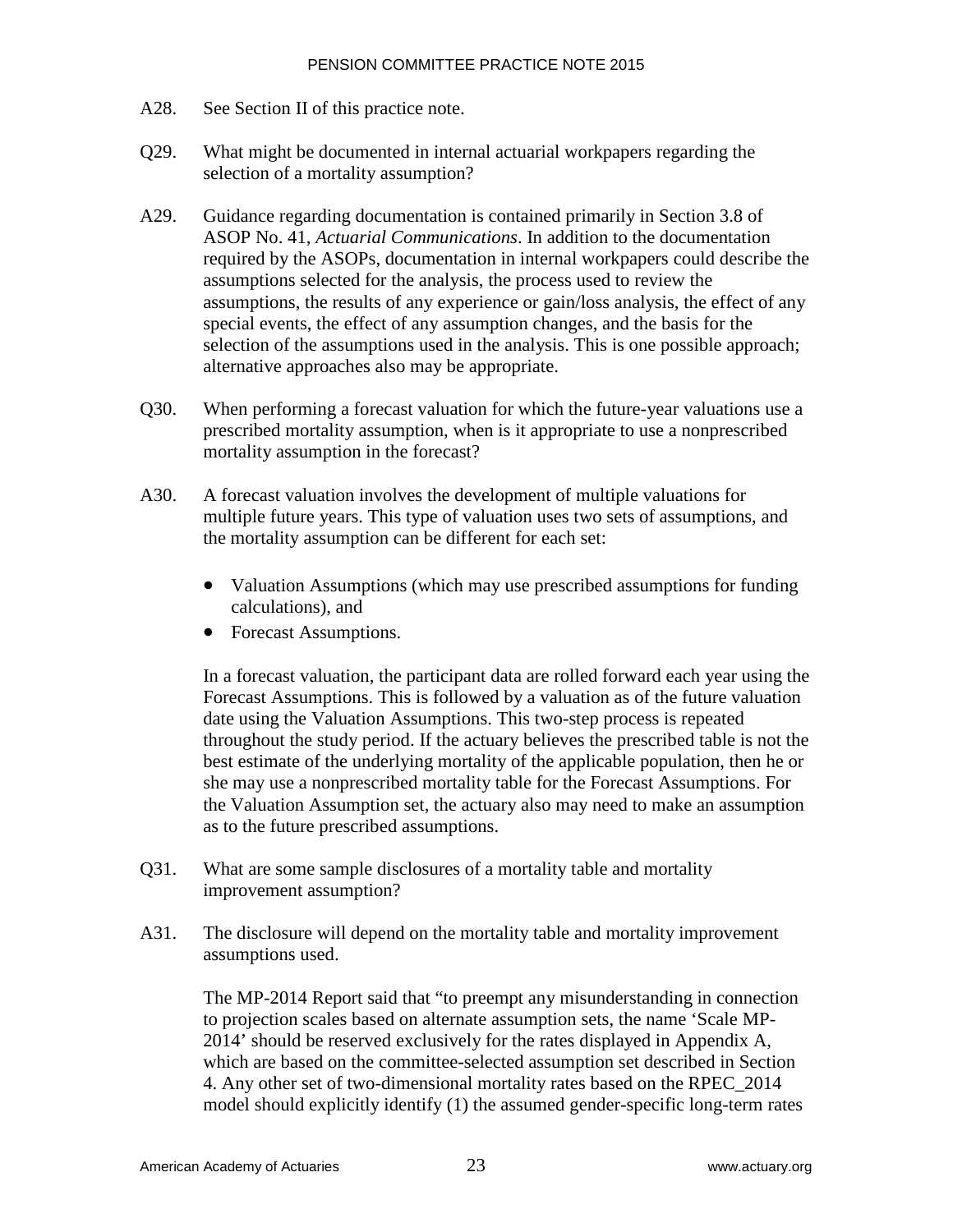for all ages between 20 and 120, (2) the assumed beginning and ending calendar years for each of the age/period and cohort convergence periods, and (3) the relative weighting percentages for the age/period (horizontal) and year-of-birth cohort (diagonal) interpolations."<sup>22</sup>

Some examples follow. Note that these examples are for illustrative purposes [only and are not standards or safe harbors.](http://www.soa.org/research/experience-study/pension/research-rp-2000-mortality-tables.aspx) 

### *[Example A](http://www.soa.org/research/experience-study/pension/research-rp-2000-mortality-tables.aspx): RP-2014 and generational projection of mortality improvement [using MP-2014](http://www.soa.org/professional-interests/pension/resources/pen-mortality-resources.aspx)*

[Separate rates](http://www.soa.org/professional-interests/pension/resources/pen-mortality-resources.aspx) for non-annuitants (based on RP-2014 "Employees" table without collar or amount adjustments, generationally projected using Scale MP-2014) and annuitants (based on RP-2014 "Healthy Annuitants" table without collar or amount adjustments, generationally projected using Scale MP-2014).

## *Example B: RP-2014 blue-collar with generational improvement but with a change to the ultimate rate of mortality improvement from that used in MP-2014*

Separate rates for non-annuitants (based on RP-2014 "Employees" table with blue collar adjustment and without amount adjustment, projected generationally as described below) and annuitants (based on RP-2014 "Healthy Annuitants" table with blue collar adjustment and without amount adjustment, projected generationally as described below). The generational mortality projection was determined using the same data, assumptions, and methods as was used for Scale MP-2014, except the ultimate mortality improvement assumed to age 85 was 0.7 percent instead of 1.0 percent, grading down to 0 percent by age 115. The convergence period was unchanged, so rates during the convergence period were also reduced to reach the ultimate rate of 0.7 percent by 2027.

 $\overline{a}$  $22$  Society of Actuaries, "MP-2014 Mortality Tables Report," page 5.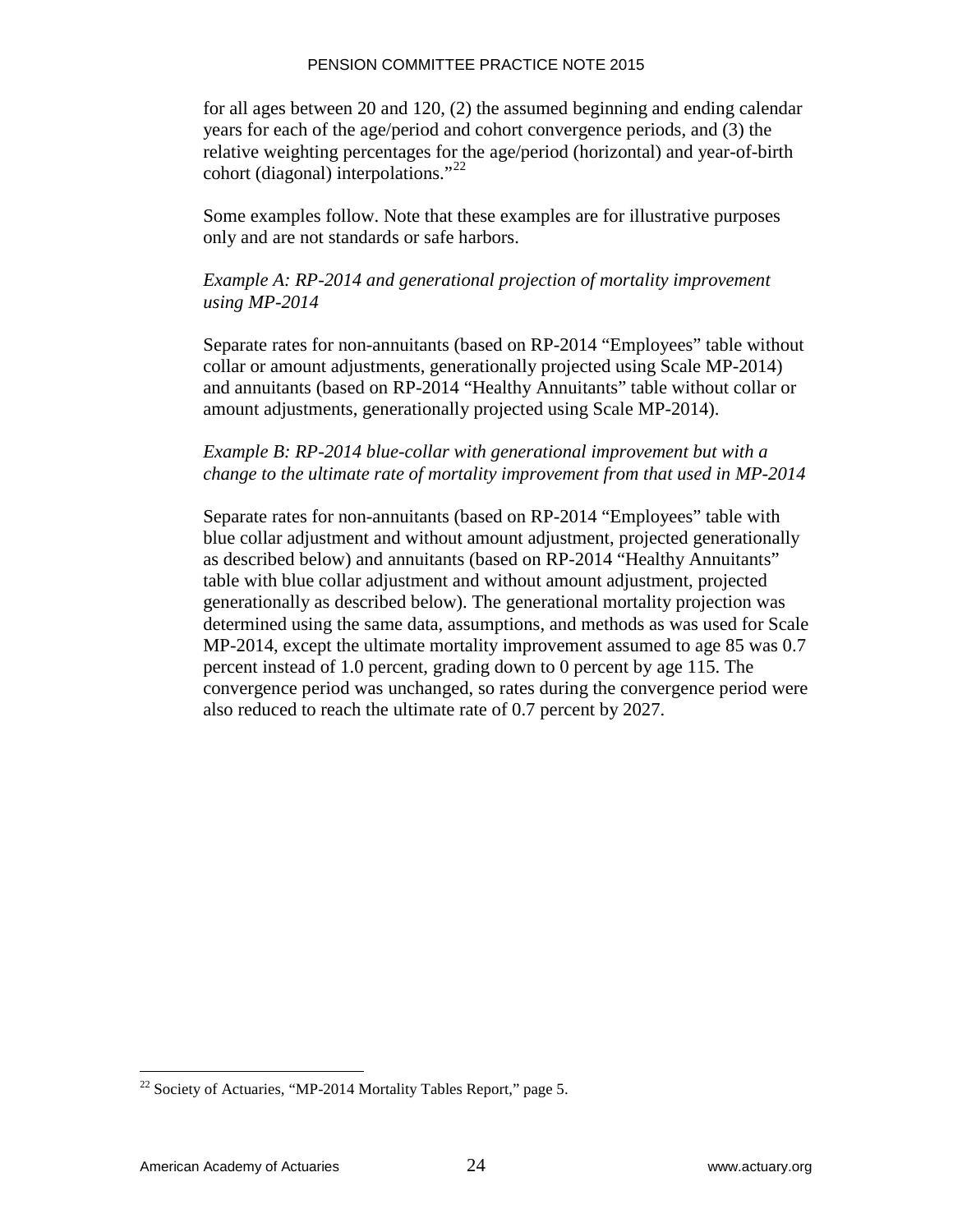# **Appendix 1**

# **Published Mortality Tables and Mortality Improvement Scales (2015)**

The following is a summary of materials published by the task forces and committees that were responsible for publishing the various tables. For more details on each table, refer to the reports for each table.

# Table Name: **RP-2014 Mortality Tables**

Table Location: The RP-2014 Table report can be found at this location:

www.soa.org/research/experience-study/pension/research-2014-rp.aspx or http://www.soa.org/professional-interests/pension/resources/pen-mortalityresources.aspx

Purpose: To provide a comprehensive review of recent mortality experience of uninsured private retirement plans in the United States.

Common Naming Convention: RP-2014.

Data Used to Develop Table: Approximately 10.5 million life-years of exposure and over 220,000 deaths, all from uninsured private pension plans subject to the funding rules of the Pension Protection Act of 2006. The experience is for calendar years 2004 through 2008. Data were projected to 2014 based on Scale MP-2014 mortality improvement rates. Public plan experience was excluded in developing the table.

Margins: None

Different Variations of Tables: Separate tables were developed by gender for employees, healthy annuitants (including retirees and beneficiaries, combined), and disabled retirees. The study also looked at the effect of collar and size of annuity/salary. The following is a brief discussion of factors to consider about these different variations:

• Employees vs. Annuitants—The report recommends separate tables be used for employees and annuitants. The report does not include a "combined" table as was present in the RP-2000 report and instead encourages actuaries "to blend appropriately selected RP-2014 Employee and Annuitant tables, taking plan-specific demographic information into account."<sup>23</sup>

 $\overline{a}$  $23$  Society of Actuaries "RP-2014 Mortality Tables Report," revised November, 2014, Section 1.3.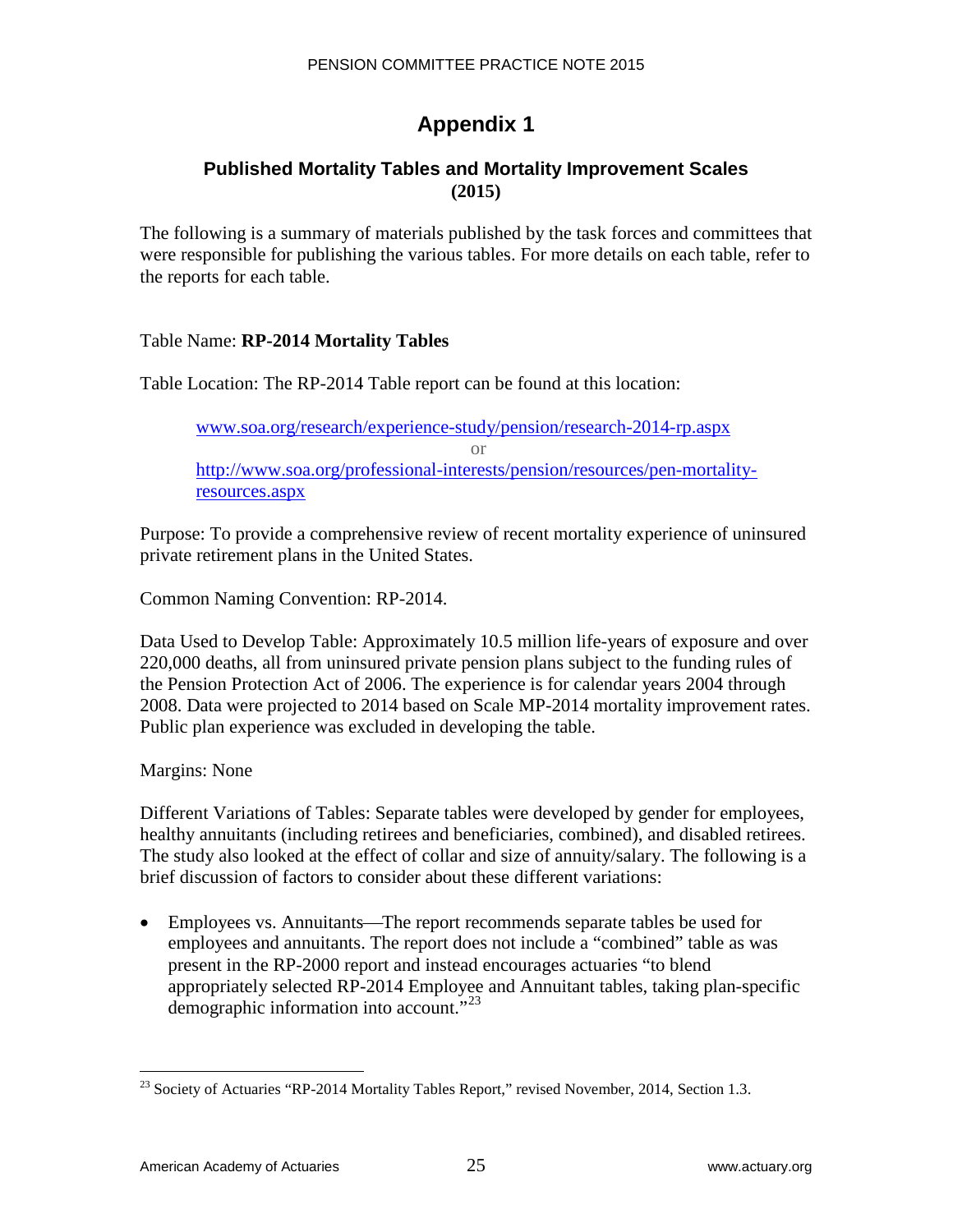# Table Name: **RP-2014 Mortality Tables** (Continued)

- Healthy vs. Disabled Reti[re](#page-29-0)es—Use of the table for healthy annuitants may overstate liabilities if used for healthy and disabled retirees; the disability mortality table includes all disabled retirees, regardless of whether they are eligible for Social Security. Thus, the disabled life table may not be appropriate if valuing a group of disabled participants with a different definition of disability. Also, although the analysis determined that mortality rates in the early years of disability were considerably higher than those in subsequent years, the RP-2014 disability mortality rates do not vary by duration because of lack of credible data. "RPEC performed a number of logistic regressions on the final Disabled Retiree dataset. Although some variations in mortality by collar and amount were identified, those variations were significantly less pronounced than those found in the nondisabled populations."<sup>24</sup>
- White vs. Blue vs. Mixed Collar—Collar is a significant predictor of mortality in this data. As for the RP-2000 table, collar was set to blue if more than 70 percent of participants were hourly and/or union and to white if more than 70 percent of participants were both salaried and non-union. All others were defined as mixed collar. The RP-2014 standard (no collar) table reflects the data for all three groups.
- Amount—Size of annuity/salary is a significant predictor of mortality in these data. The study analyzed quartile-based mortality trends for both Employees and Annuitants based on annual salary and annual retirement benefit amount, respectively. The quartile breakpoints were developed based on gender-specific "head count" exposure, and not based on exposure weighted by either salary or benefit amount. Some participants, such as terminated vested participants, have lower benefit amounts due to short service or other factors rather than due to income level. Also benefit levels tend to decrease in real value over time because few plans provide automatic cost-of-living adjustments.
- Combined Effect of Collar and Amount—Combined tables were not produced because the RPEC decided the extra complexity was not warranted given the high degree of correlation between collar and amount. Although the work in connection with RP-2014 confirmed that both collar and amount quartile are statistically significant indicators of differences in base mortality rates for nondisabled lives, the RPEC believed that the use of collar-based tables will generally be more practical that the use of amount-based tables.
- Other—Industry (SIC) code was not analyzed in this study.

Uses: Uninsured private retirement plans in the United States.

Projection Scale: The RP-2014 Table Report recommends Scale MP-2014 for generationally projecting rates beyond 2014 or an appropriately parameterized version of the RPEC\_2014 model. The report also recommends the use of the same improvement scale for disabled lives.

<span id="page-29-0"></span> $\overline{a}$  $24$  Society of Actuaries, "RP-2014 Mortality Tables Report," revised November 2014, Section 4.4.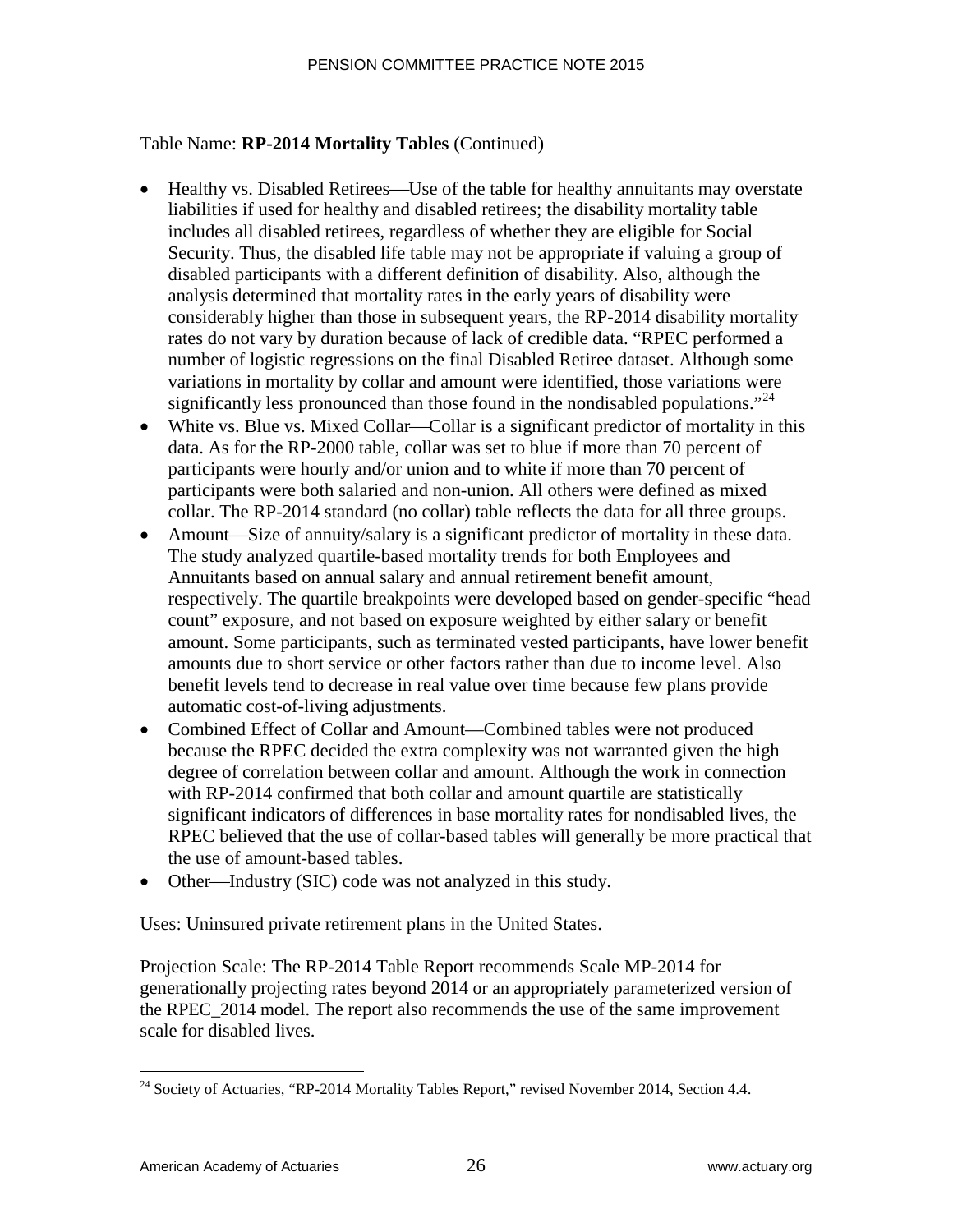# Table Name: **RP-2014 Mortality Tables** (Continued)

Approximation based on a static projection of mortality rates to a specific duration: RPEC did not provide any recommendations in this regard.

Relationship to Other Tables:  $25$  The RP-2014 table with Scale MP-2014 produces a [deferred to 62 annuity due values with a discount rate of 6.0 percent](http://www.soa.org/library/research/transactions-of-society-of-actuaries/1990-95/1995/january/tsa95v4721.pdf) of between 3.0 [percent \(age 55\) and 4.4 percent](http://www.soa.org/library/research/transactions-of-society-of-actuaries/1990-95/1995/january/tsa95v4721.pdf) (age 65) percent higher for males, and between 6.3 percent (age 55) and 5.5 percent (age 65) higher for females than RP-2000 with generational mortality improvement projection using Scale AA based on individuals at these ages in 2014.

 $\overline{a}$ <sup>25</sup> Society of Actuaries, "RP-2014 Mortality Tables Report," revised November 2014, section 12.2.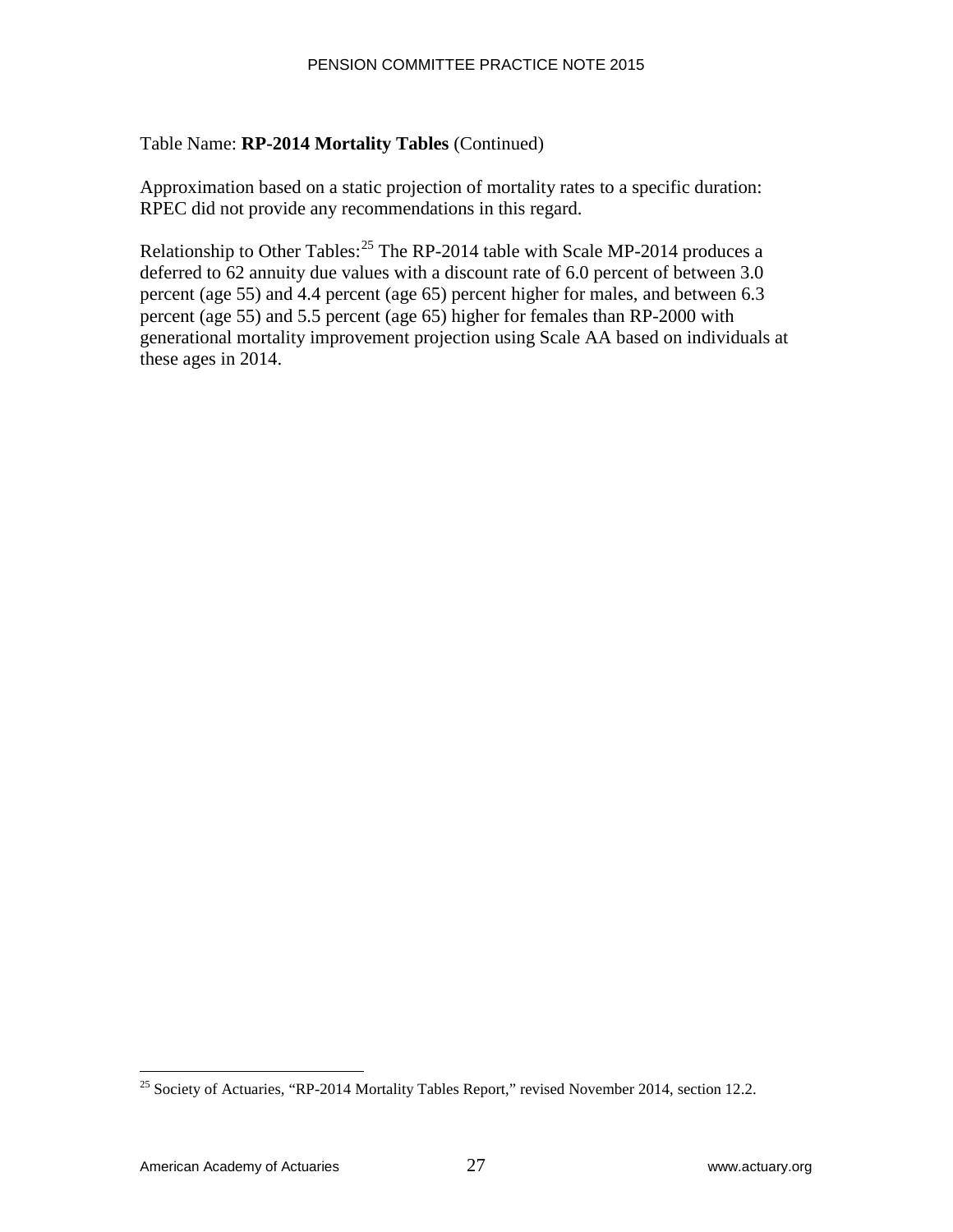### Table Name: **RP-2000 Mortality Tables**

Table Location: The RP-2000 Table report, supplemental report, and additional notes can be found at this location:

www.soa.org/research/experience-study/pension/research-rp-2000-mortalitytables.aspx

or

http://www.soa.org/professional-interests/pension/resources/pen-mortalityresources.aspx

Purpose: To provide a suitable table for calculating Current Liabilities for singleemployer retirement programs following the Retirement Protection Act of 1994 (RPA).

Common Naming Conventions: RP-2000, RP-2000 projected to YEAR (for table projected to YEAR)

While the RP-2000 report did not suggest the same type of naming conventions as the UP-94 tables, the following would be appropriate:

- [Table projected to a specific year wit](http://www.soa.org/library/research/transactions-of-society-of-actuaries/1990-95/1995/january/tsa95v4720.pdf)hout further projection: RP-2000@YEAR;
- The generational table: RP-2000G;
- Generational table already projected to a specific year with the projection continuing thereafter: RP-2000G@YEAR.

Data Used to Develop Table: Nearly 11 million life-years of exposure and more than 190,000 deaths, all from uninsured pension plans subject to RPA Current Liability rules. The experience is from more than 100 pension plans that submitted data for plan years 1990 through 1994. Data were projected to 2000 based on data from the Social Security Administration and federal Office of Personnel Management.

# Margins: None

Different Variations of Tables: Separate tables were developed by gender for employees, healthy annuitants (including retirees and beneficiaries), and disabled retirees. The study also looked at the effect of collar and size of annuity. Following is a brief discussion of factors to consider about these different variations:

- Employees vs. Annuitants—The report recommends separate tables be used for employees and annuitants.
- Healthy vs. Disabled Retirees—Use of the table for healthy annuitants may overstate liabilities if used for healthy and disabled retirees; the disability mortality table includes all disabled retirees, regardless of whether they are eligible for Social Security. Thus, the disabled life table may not be appropriate if valuing a group of disabled participants with a different definition of disability.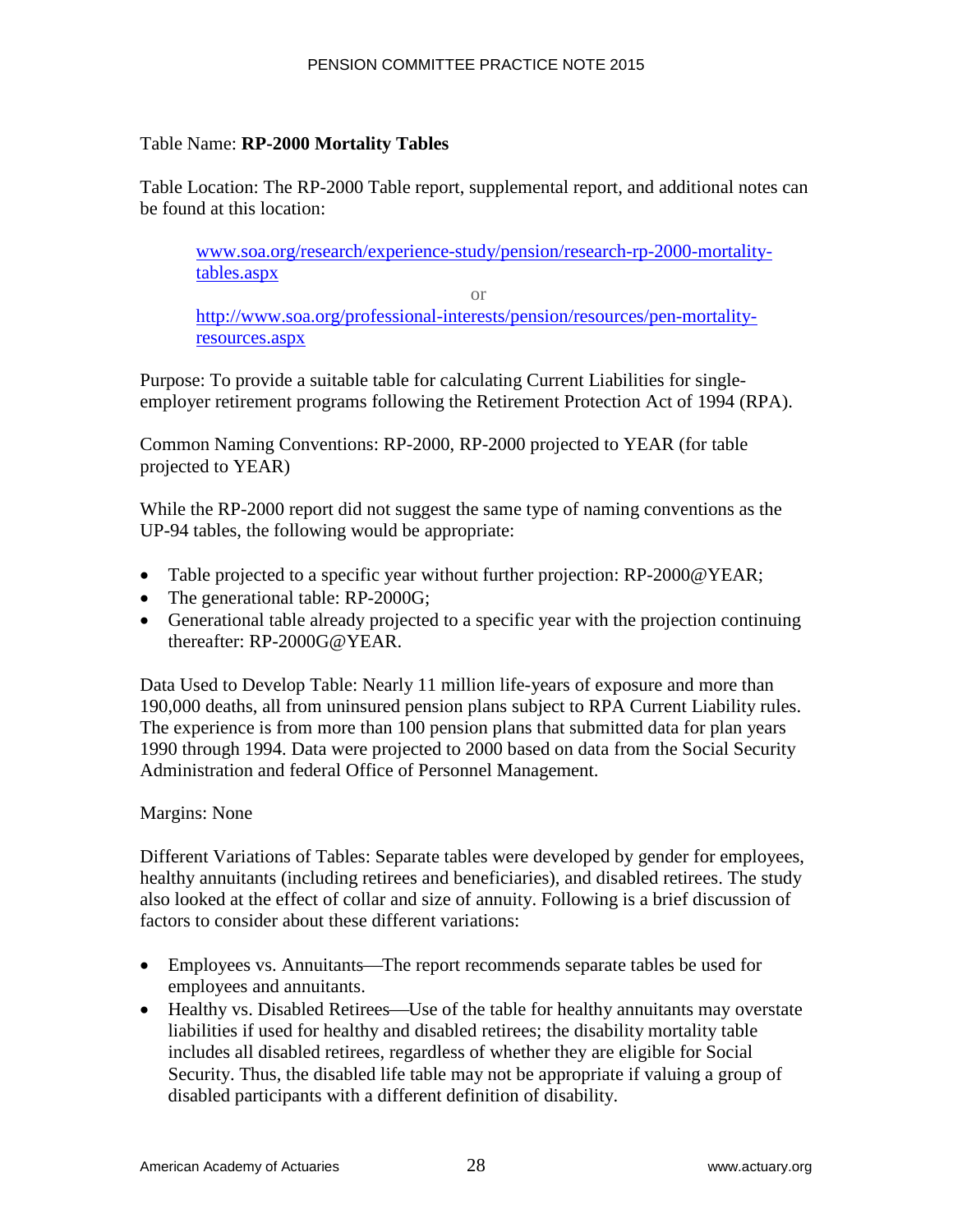# Table Name: **RP-2000 Mortality Tables** (Continued)

- White vs. Blue vs. Mixed Collar—Collar is a significant predictor of mortality in this data. Collar was set to blue if more than 70 percent of participants were hourly and/or union and to white if more than 70 percent of participants were salaried and nonunion. All others were defined as mixed collar.
- Size of Annuity—Size of annuity is a significant predictor of mortality in these data. [Small annuities were considered to be less than \\$6,000 per year and large to be more](http://www.soa.org/library/research/transactions-of-society-of-actuaries/1990-95/1995/january/tsa95v4722.pdf)  [than \\$14,400 per year, with medium](http://www.soa.org/library/research/transactions-of-society-of-actuaries/1990-95/1995/january/tsa95v4722.pdf) being between those two amounts. Note that some participants, such as terminated vested participants, have lower benefit amounts due to short service or other factors rather than due to income level. Also note that benefit levels tend to decrease in real value over time because few plans provide automatic cost-of-living adjustments.
- Combined Effect of Collar and Size of Annuity—There was no practical way to reflect both of these effects in the mortality tables.
- Other—Industry (SIC) code was not found to be a consistent predictor of mortality in these data.

Uses: Uninsured, single employer, private sector pension plans.

Projection Scale: The RP-2000 Table Report recommends Scale AA for projecting rates beyond 2000 (same table as is recommended for UP-94 and GAR-94).

Approximation: The Society of Actuaries' Committee on Retirement Plans Experience found that a static projection for *n* years, where *n* is the duration of the liabilities, is a very close approximation of the full generational table.

Relationship to Other Tables:<sup>26</sup> The GAM-83, GAR-94, and UP-94 tables (for annuitants) were developed by amount of annuity and not by number of lives. The RP-2000 Table was developed by amount of annuity, where available, and then the amount of annuity was estimated for those records providing only lives. In general, the RP-2000 annuity values are between 2 and 9 percent higher for males and between 3 and 5 percent lower for females than GAM-83. For males under 80, the RP-2000 values are within 4 percent of the UP-94 projected to 2000. For females, the RP-2000 values are 2 to 4 percent lower than UP-94 projected to 2000.

 $\overline{a}$  $^{26}$  Chapter 8 of "The RP-2000 Mortality Tables Report."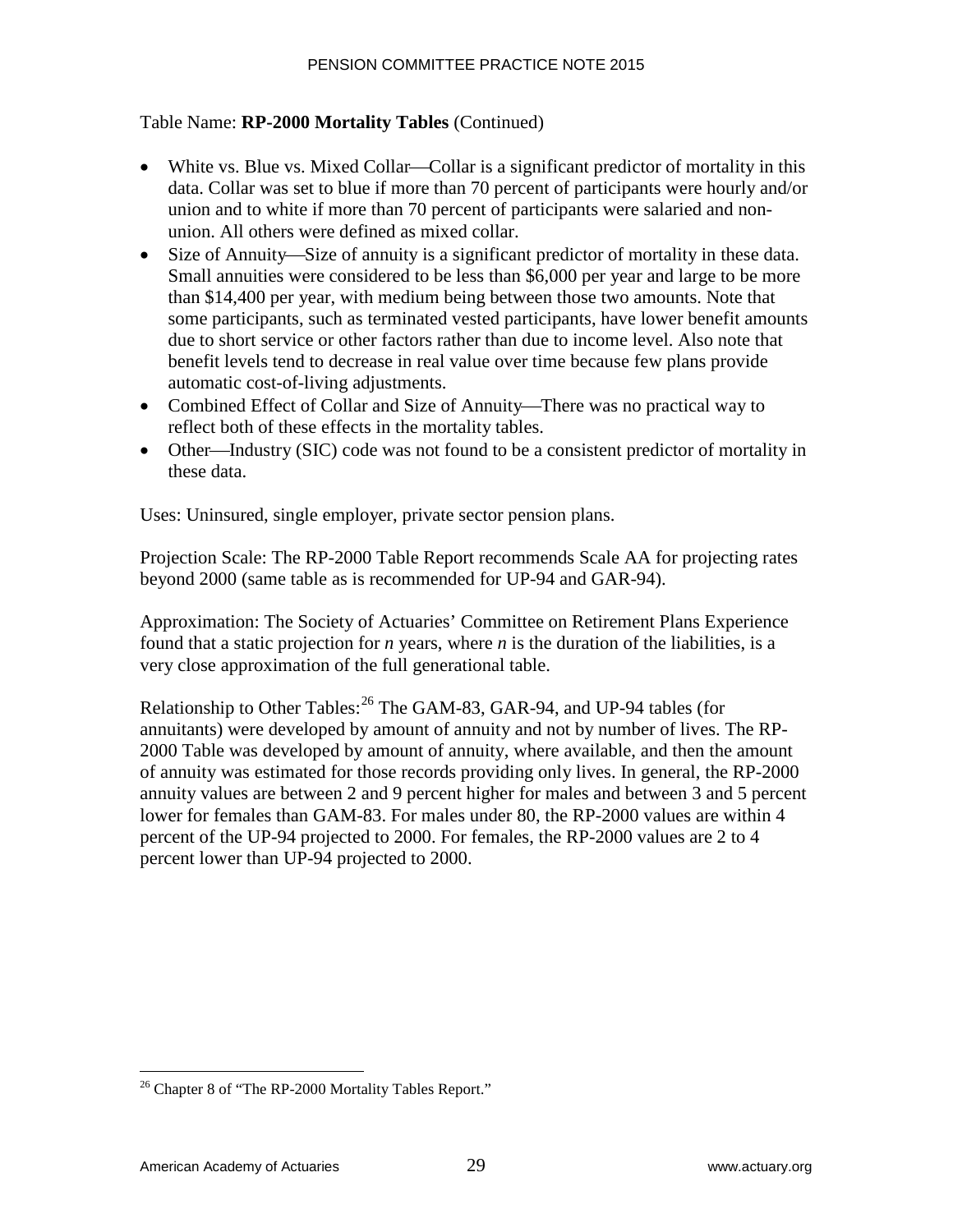### Table Name: **The 1994 Uninsured Pensioner Mortality Table**

Table Location: The UP-94 Table report, including a discussion of the development and appropriate use of Scale AA (page 827), was issued in the 1995 Transactions of the Society of Actuaries (Volume 47) and can be found at this location:

http://www.soa.org/library/research/transactions-of-society-of-actuaries/1990- [95/1995/january/tsa95v4721.pdf](http://www.soa.org/research/experience-study/pension/research-2014-mp.aspx) 

Purpose: Update UP-84 table.

Common Naming Conventions: UP-94, UP-94 @ YEAR (for table projected to YEAR (e.g., 2008)), UP-94G (for a generational table), UP-94G @ YEAR (for generational table already projected to YEAR which will continue to be projected).

Data Used to Develop Table: Experience collected for this study was sufficiently close to insurance experience used for the GAR-94 Table, so the same underlying data were used for both (see GAR-94, below).

Margins: None

Uses: Tool to develop mortality assumptions for a population under study, primarily for the use of actuaries of uninsured plans. This is the latest table reflecting public plan experience. The independent RPEC Data Review Team has stated a public plan mortality study is needed.<sup>27</sup>

Projection Scale: The factors for projecting mortality improvement beyond 1994 are based on the average of the CSRS and Social Security mortality improvement trends from 1977 to 1993, with adjustments, and are referred to as "Scale AA."

Rule of Thumb: The task force found that a static projection for *n* years, where *n* is the duration of the liabilities, is a very close approximation of the full generational table.

Relationship to Other Tables: The UP-94 Table is the same as the GAM-94 Table, except it excludes the 7 percent margin added (5 percent for random variation in mortality rates and 2 percent for other contingencies).

Unisex: The task force did not recommend the use of unisex factors for purposes of valuing pension plans.

As noted above, the UP-94, GAM-94, and GAR-94 tables are based on the same data. For a paper on issues in choosing among these tables, see: http://www.soa.org/library/research/transactions-of-society-of-actuaries/1990- 95/1995/january/tsa95v4720.pdf

<sup>&</sup>lt;sup>27</sup> RPEC Response to Comments on RP-2014 Mortality Tables Exposure Draft (November 2014, p. 3).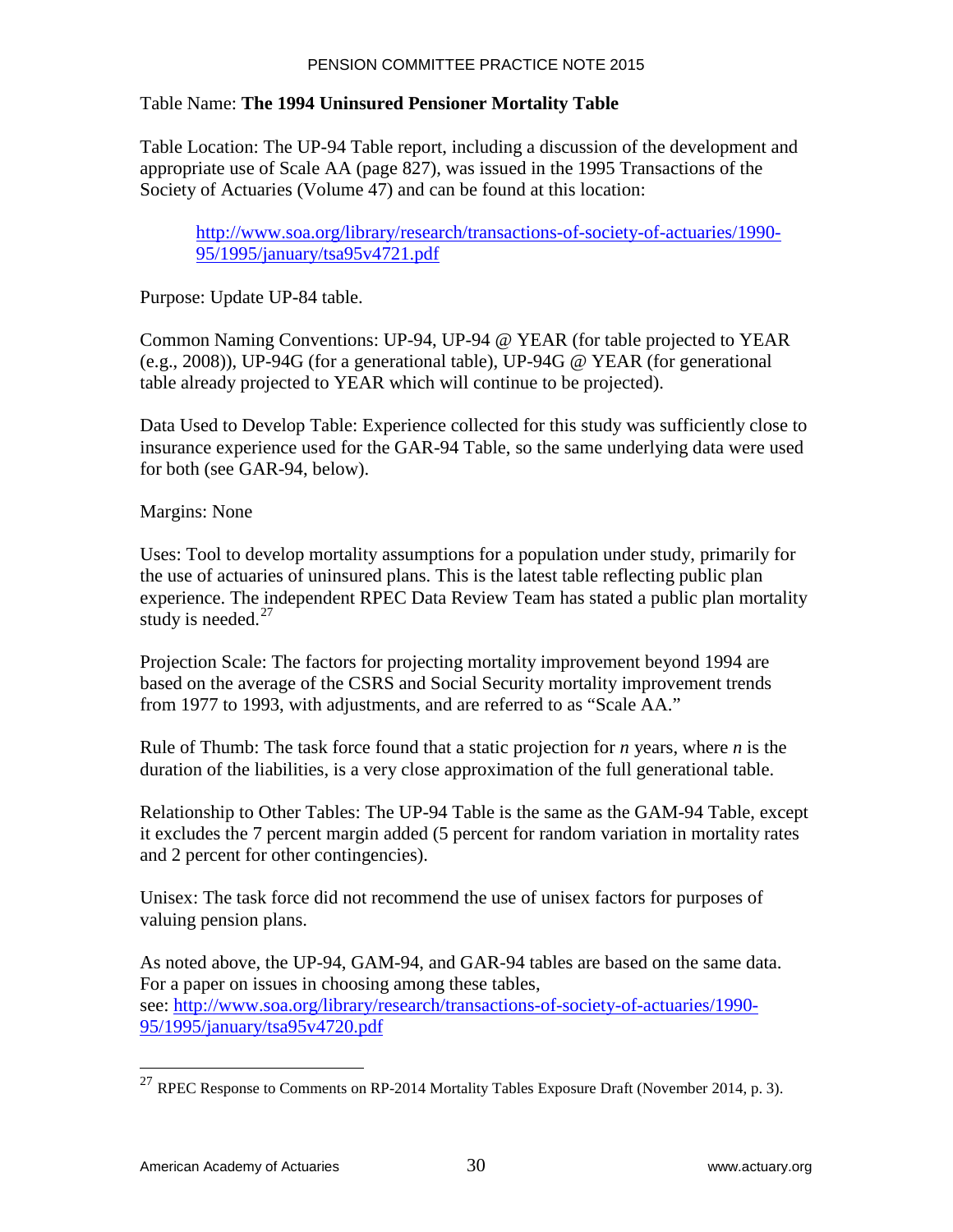# Table Names: **1994 Group Annuity Mortality Table** and **1994 Group Annuity Reserving Table**

Table Location: The GAM-94 and GAR-94 Table report was issued in the 1995 Transactions of the Society of Actuaries (Volume 47) and can be found at this location:

http://www.soa.org/library/research/transactions-of-society-of-actuaries/1990- 95/1995/january/tsa95v4722.pdf

Purpose: Update the Group Annuity Reserve Valuation Standard (previously based on GAM 83), incorporating generational mortality for the first time. Goal was to develop a table that would last for at least 15 years.

Common Naming Conventions: "GAM-94 Basic" (static, unloaded mortality table for calendar year 1994, Table 13 of TSA), "GAM-94 Static" (static, loaded mortality table for calendar year 1994, Table 18 of TSA), and GAR-94 (combination of GAM-94 Static and Scale AA).

Data Used to Develop Table: 1986−1990 data (insured annuit[ant](#page-34-0) experience from 11 large insurance companies for those at or over age 66 and the CSRS for those under age 66 and Actuarial Study No. 107 for under 25 and over 95), projected to 1994 based on CSRS experience from 1987 to 1993.

Margins in GAM-94 Static: 7 percent added (5 percent for random variation in mortality rates and 2 percent for other contingencies).

Uses: Determining reserves for insured group annuities.

Projection Scale: See UP-94, above.

Relationship to Other Tables: The GAM-94 Static Table is the same as the UP-94 Table, except it includes a 7 percent margin (see above).

In Revenue Ruling 2001-62, the IRS published a variation of the GAM-94 table, projected to 2002 with Scale AA, blended 50 percent male and 50 percent female. This table did not include the 7 percent load for adverse experience that was included in the GAM-94 table. Therefore, the table in Revenue Ruling 2001-62 is not the same as the GAR-94 or GAM-94 tables.

As noted above, the UP-94 and GAR-94 tables are based on the same data. For a paper on issues in choosing between these tables see the following 1995 Transactions of the Society of Actuaries (Volume 47):

<span id="page-34-0"></span>http://www.soa.org/library/research/transactions-of-society-of-actuaries/1990- 95/1995/january/tsa95v4720.pdf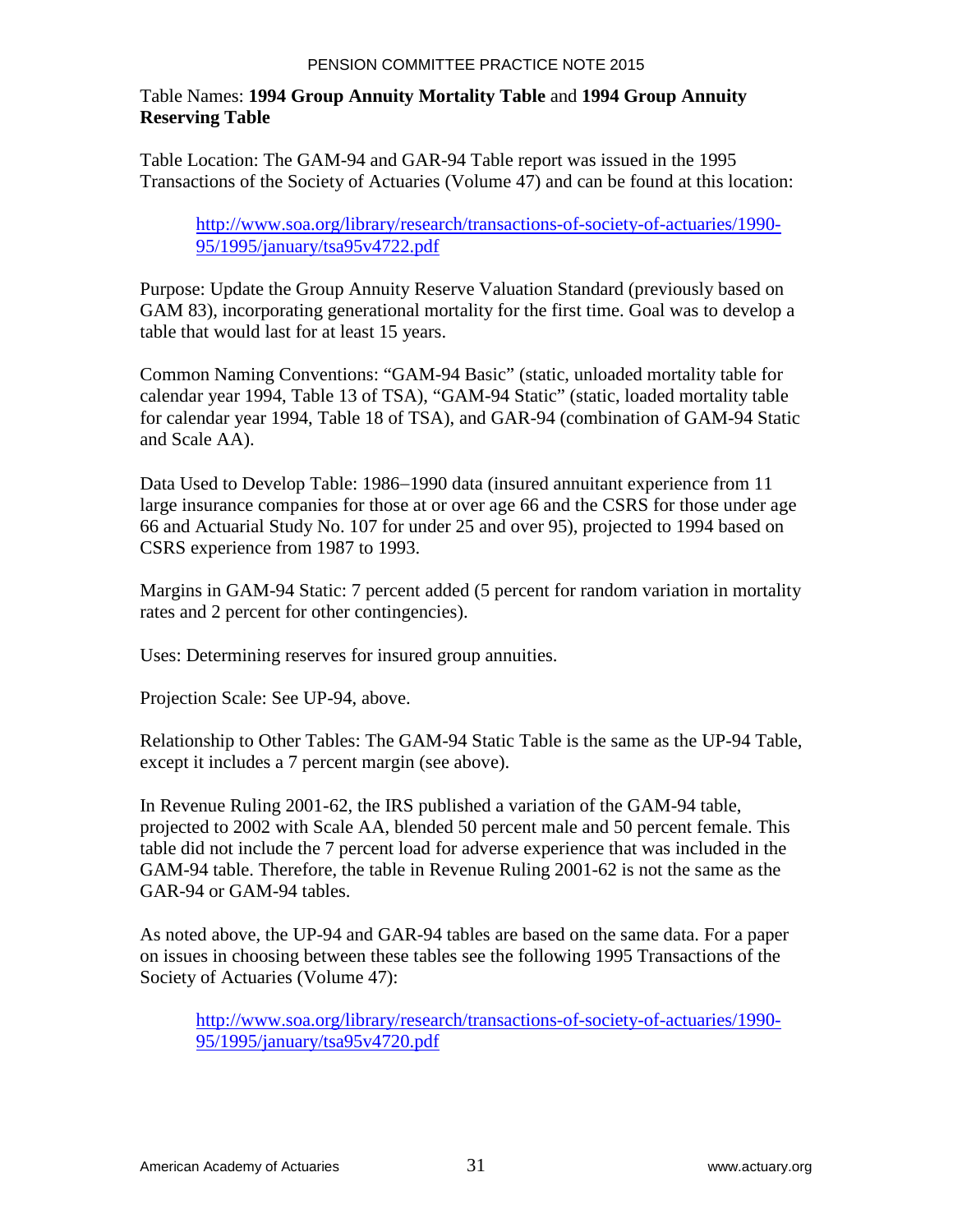#### Mortality Improvement Scale Name: **MP-2014**

Scale Location: The Mortality Improvement Scale MP-2014 was issued by the Society of Actuaries in a report titled "Mortality Improvement Scale MP-2014 Report" in conjunction with mortality tables RP-2014.

#### www.soa.org/research/experience-study/pension/research-2014-mp.aspx

[RPEC Recommendations: RPEC recommends that](http://www.soa.org/professional-interests/pension/resources/pen-mortality-resources.aspx) users carefully consider the [committee-selected ass](http://www.soa.org/professional-interests/pension/resources/pen-mortality-resources.aspx)umption set described in Section 4 of the Scale MP-2014 report and encourages the application of Scale MP-2014 (or an appropriately parameterized RPEC 2014 model) on a generational basis to all pension-related mortality tables, [including those for disabl](http://www.soa.org/Research/Experience-Study/Pension/research-mortality-improve-bb.aspx)ed lives.

Purpose: Provide a scale to project mortality rates from 2007 forward and include historical Social Security-based experience from 1951.

Data Used to Develop Scale: The short-term assumption was based on the Social Security Administration (SSA) mortality dataset<sup>28</sup> gender-specific mortality rates through calendar year 2009 for ages 0 through 120. The long-term assumption is based on the RPEC's review of relevant mortality topics and an assessment of U.S. mortality improvement rates. Since the data used for this scale were from the SSA, public plan actuaries could consider whether it is appropriate to use Scale MP-2014 for future mortality improvement in a public pension plan.

In the study that developed Scale MP-2014, the Society of Actuaries' RPEC found mortality improvement varies by gender, age, and year of birth and thus recommends a two dimensional gender-specific table be used in pension valuations. The scale supports both a short-term and long-term view of mortality improvement. The short-term view considers recent experience, which the RPEC felt was the best predictor of future nearterm mortality improvement rates. The long-term view was based on expert opinion. The MP-2014 scale [uses an ultimate mortality improvement of 1.0 percent to a](http://www.soa.org/Files/Xls/research-full2d-mi-rates.xls)ge 85, a linear decrease to 0.85 percent at age 95, and a linear decrease to zero at age 115. It also transitions smoothly from the short-term to long-term assumptions over a period of 20 years beginning in 2007.

The MP-2014 Report states the experience "contains information from a variety of sources. It may or may not reflect the experience of any individual company."<sup>29</sup> The MP-2014 Report also indicated that "as with all forward-looking actuarial assumptions, the selection of future mortality improvement rates involves a certain degree of subjectivity. While RPEC considers the committee-selected set of assumptions underpinning Scale MP-2014 to be its best estimate, the Committee is fully aware that any number of future developments (e.g., medical breakthroughs, environmental changes and societal factors) could result in actual future rates of mortality improvement varying significantly from

 $28$  Society of Actuaries, "Mortality Improvement Scale MP-2014 Report," page 4.

<sup>&</sup>lt;sup>29</sup> Society of Actuaries, "Mortality Improvement Scale MP-2014 Report," cover page.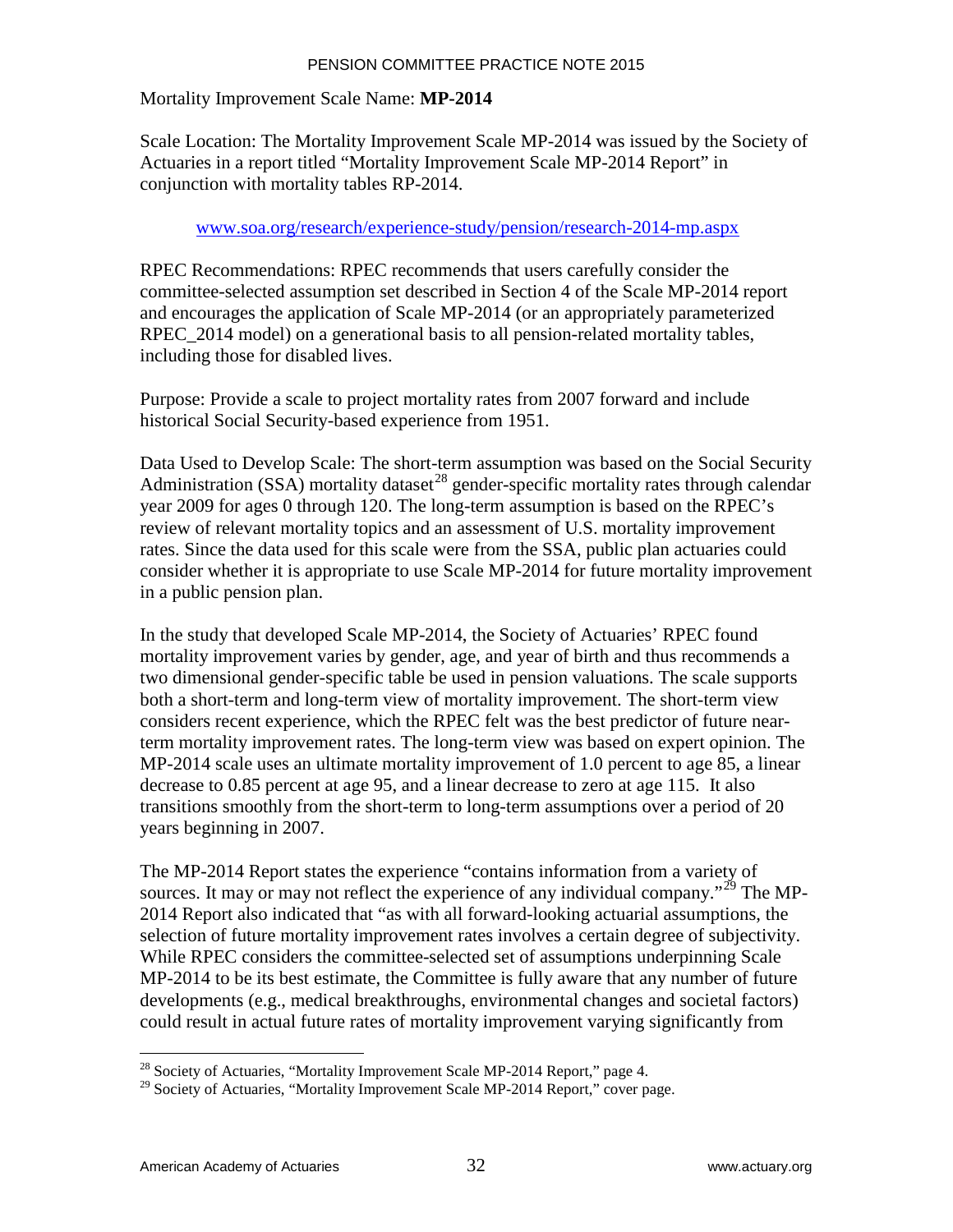#### Mortality Improvement Scale Name: **MP-2014** (Continued)

projected levels. Actuaries may reasonably conclude that alternative mortality improvement scales, including those developed from assumption sets other than that selected by RPEC for Scale MP-2014, lie within an appropriate assumptions universe for modeling mortality improvement. Accordingly, the RPEC\_2014 model described in Section 3 was specifically designed to enable users to develop gender-specific two[dimensional mortality improvement rates based on alternate assumption sets for a variety](http://www.soa.org/library/research/transactions-of-society-of-actuaries/1990-95/1995/january/tsa95v4722.pdf)  [of purposes, including model assumption](http://www.soa.org/library/research/transactions-of-society-of-actuaries/1990-95/1995/january/tsa95v4722.pdf) sensitivity analysis."<sup>30</sup>

Common Naming Conventions: The RPEC requests that actuaries who build a scale that is different than the scales published in the MP-2014 report **not** refer to it using the term MP-2014. Instead, the phrase "Scale MP-2014" should be reserved exclusively for the rates displayed in Appendix A of the MP-2014 report.

[More Frequent Updates: RPEC anticipate](http://www.soa.org/library/research/transactions-of-society-of-actuaries/1990-95/1995/january/tsa95v4721.pdf)s that it will update this table triennially, at which point the latest SSA mortality data would be integrated and the committee-selected assumption set would be reviewed for continued appropriateness.

<sup>&</sup>lt;sup>30</sup> Society of Actuaries, "Mortality Improvement Scale MP-2014 Report," page 19.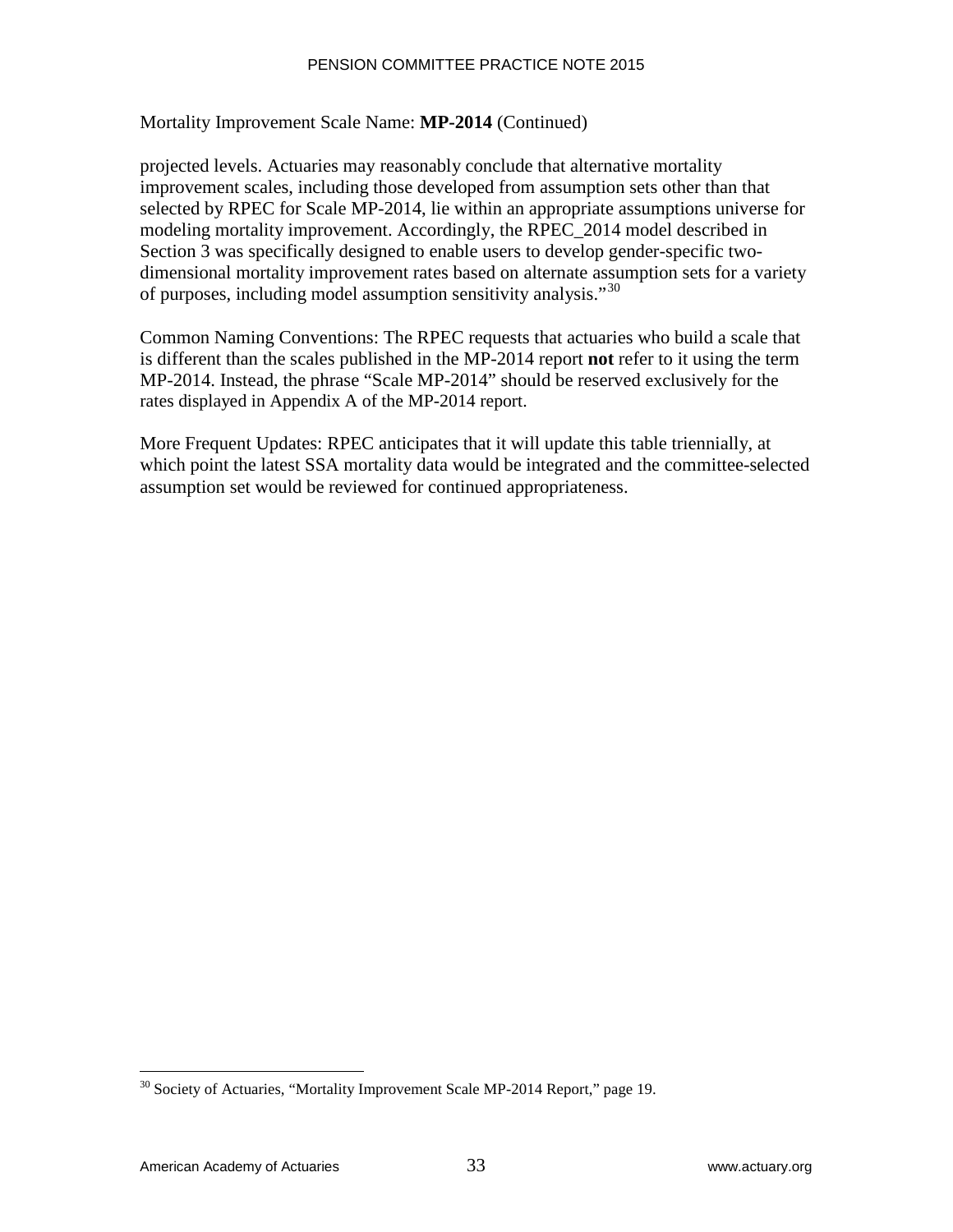#### Mortality Improvement Scale Name: **Scale BB**

Scale Location: The Mortality Improvement Scale BB Report (September 2012), including a discussion of the development and appropriate use of Scale BB, was issued by the Society of Actuaries in the "Mortality Improvement Scale BB Report":

http://www.soa.org/professional-interests/pension/resources/pen-mortalityresources.aspx

or http://www.soa.org/Research/Experience-Study/Pension/research-mortalityimprove-bb.aspx

Retire[ment Plans Experience Committee \(RPEC\) recommendations: RPEC re](http://www.actuarialstandardsboard.org/pdf/asops/asop025_174.pdf)commends use of Scale BB projected generationally over a static projection period. However RPEC believes that the use of static projections may be an adequate approximation of the generational approach in certain situations (such as actuarially equivalent optional forms, certain regulatory purposes and for valuations of smaller plans or plans whose primary form of benefit payment is lump sum).

Purpose: Provide an interim scale as an alternative to Scale AA.

Data Used to Develop Scale: The final scales are based on the SSA mortality dataset gender-specific mortality rates through calendar year 2007 for ages 0 through 120.

Scale Development: Two-dimensional tables of gender-specific rates were developed based on the SSA data and a future long-term mortality improvement rate of 1.0 percent up to age 90 was assumed. These tables were converted to the one-dimensional Scale BB tables. The derivation of Scale BB is described beginning on page 13 of the Report. The two-dimensional scale (BB-2D) and rates used to develop the one-dimensional Scale BB can be found at http://www.soa.org/Files/Xls/research-full2d-mi-rates.xls.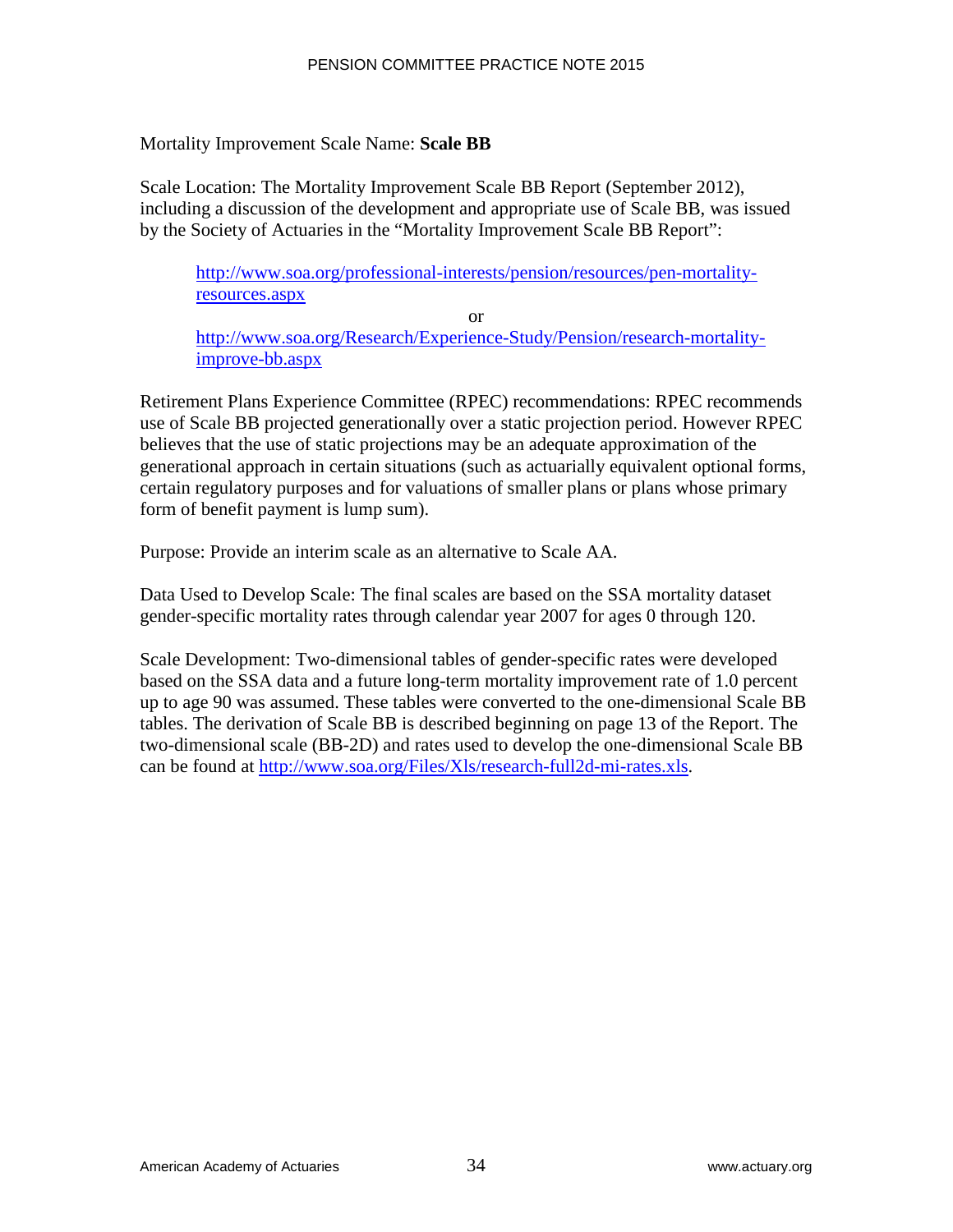### Mortality Improvement Scale Name: **Scale AA**

Scale Location: A discussion of the development of Scale AA is included in the GAM-94 and GAR-94 Table report (page 885), which was issued in the 1995 Transactions of the Society of Actuaries (Volume 47):

http://www.soa.org/library/research/transactions-of-society-of-actuaries/1990- 95/1995/january/tsa95v4722.pdf

In addition, a discussion of the appropriate use of Scale AA is included in the UP-94 Table report (page 827), which was issued in the 1995 Transactions of the Society of Actuaries (Volume 47):

http://www.soa.org/library/research/transactions-of-society-of-actuaries/1990- 95/1995/january/tsa95v4721.pdf

Purpose: Provide a scale to project mortality rates beyond the date of the 1994 mortality tables.

Data Used to Develop Scale: Social Security Administration (SSA) 107 and Civil Service Retirement System (CSRS) mortality reduction trends (1977-1993), with additional data provided by the Office of the Actuary at the SSA, including central death rates for fiveyear age groups for each calendar year over the period 1960-1988.

Scale Development: A blend of the CSRS and Social Security mortality improvement trends from 1977 to 1993, with a minimum of 0.5 percent for ages under 85 and a maximum of 2.0 percent for ages under 60, as well as other minor adjustments.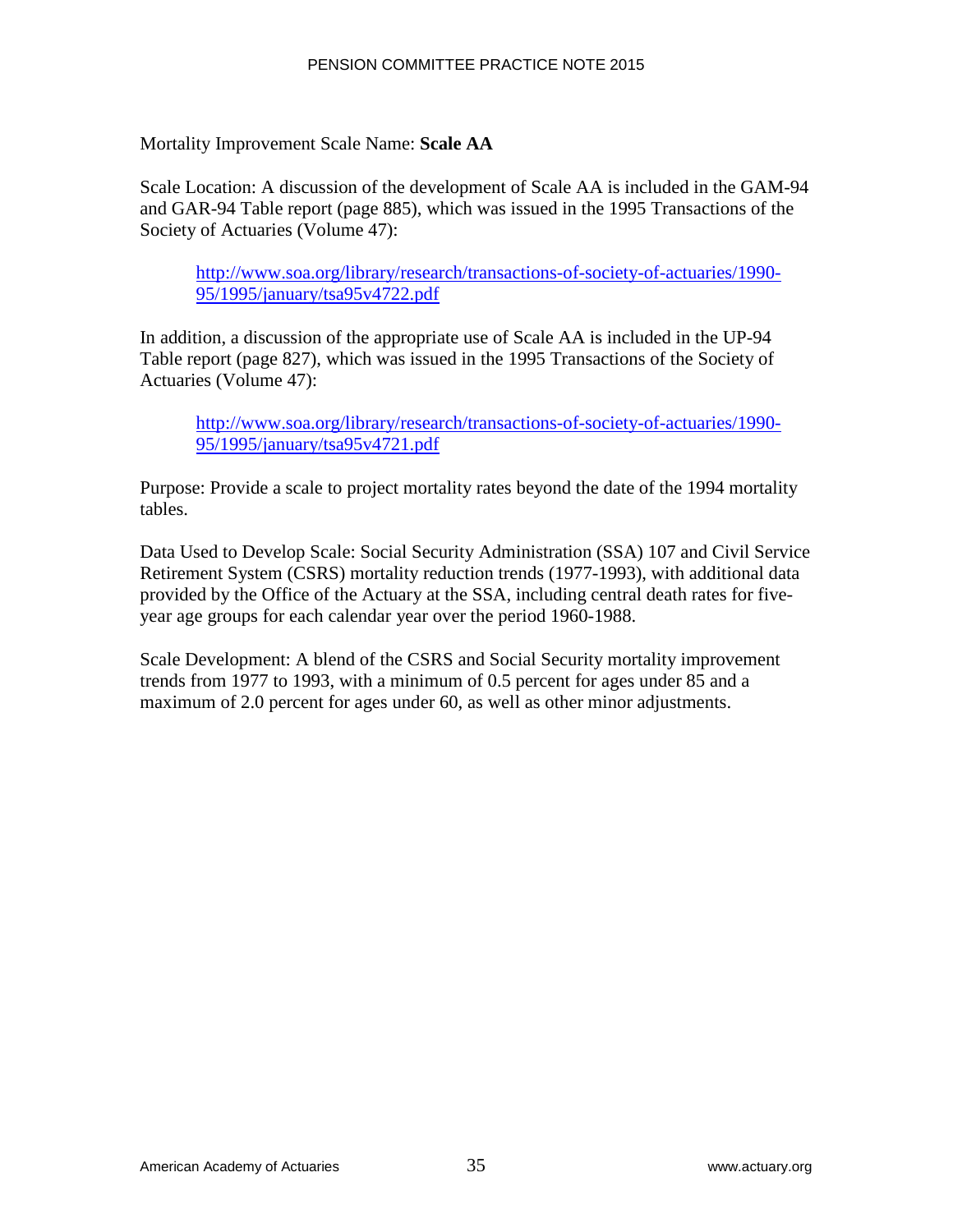# **Appendix 2**

# **Discussion of Experience-Based Mortality and Credibility**

This Appendix discusses:

- General considerations in developing experience-based mortality rates, and
- Three approaches used by pension actuaries to determine the credibility given to mortality experience. These are some of the methods used to determine the credibility of experience data, as outlined in Appendix 1 of Actuarial Standard of Practice No. 25 (http://www.actuarialstandardsboard.org/pdf/asops/asop025\_174.pdf).

### **Considerations in Developing Experience-Based Mortality Rates**

Hundreds of thousands of lives are generally needed to build a fully credible mortality table from scratch, so only the largest plans can consider that option. In this section, we discuss the case where an actuary has enough fully credible experience to develop a custom mortality table for a plan by multiplying the mortality rates in a published table by the ratio of actual to expected deaths (and grading into  $q_x$  equal to 100 percent at the last age). A single ratio can be developed for an entire table, or separate ratios can be determined for ranges of ages (e.g. five-year age bands). (See later discussion for adjustments needed if the experience is only partially credible.)

The actuary generally starts by choosing a published table to use as the base for this calculation. For example, a blue-collar or white-collar (as applicable) table may be appropriate. In some cases, the published table is used with an age set-back (or setforward) so that the expected deaths are closer to the actual number of deaths. Finetuning could be achieved by further multiplying the adjusted  $q_x$  values by the ratio of actual deaths to expected deaths.

The experience-based rates are generally weighted by benefit or liability amount, as participants with higher amounts typically have lower mortality. This practice is especially important if a wide range of socioeconomic status is represented in the experience data.

Experience studies usually focus on older ages (i.e., retirement eligible) because the mortality rates at younger ages are relatively small and may have only a small effect on the resulting measurement of the benefit obligations.

Large plans might have enough data to determine the ratios for different age groupings, for males and females separately, or for the annuitant and non-annuitant tables separately.

For the very high ages where there is little experience, one technique is to consider experience just below age x (e.g., age 90) to develop rates through age x, and then phase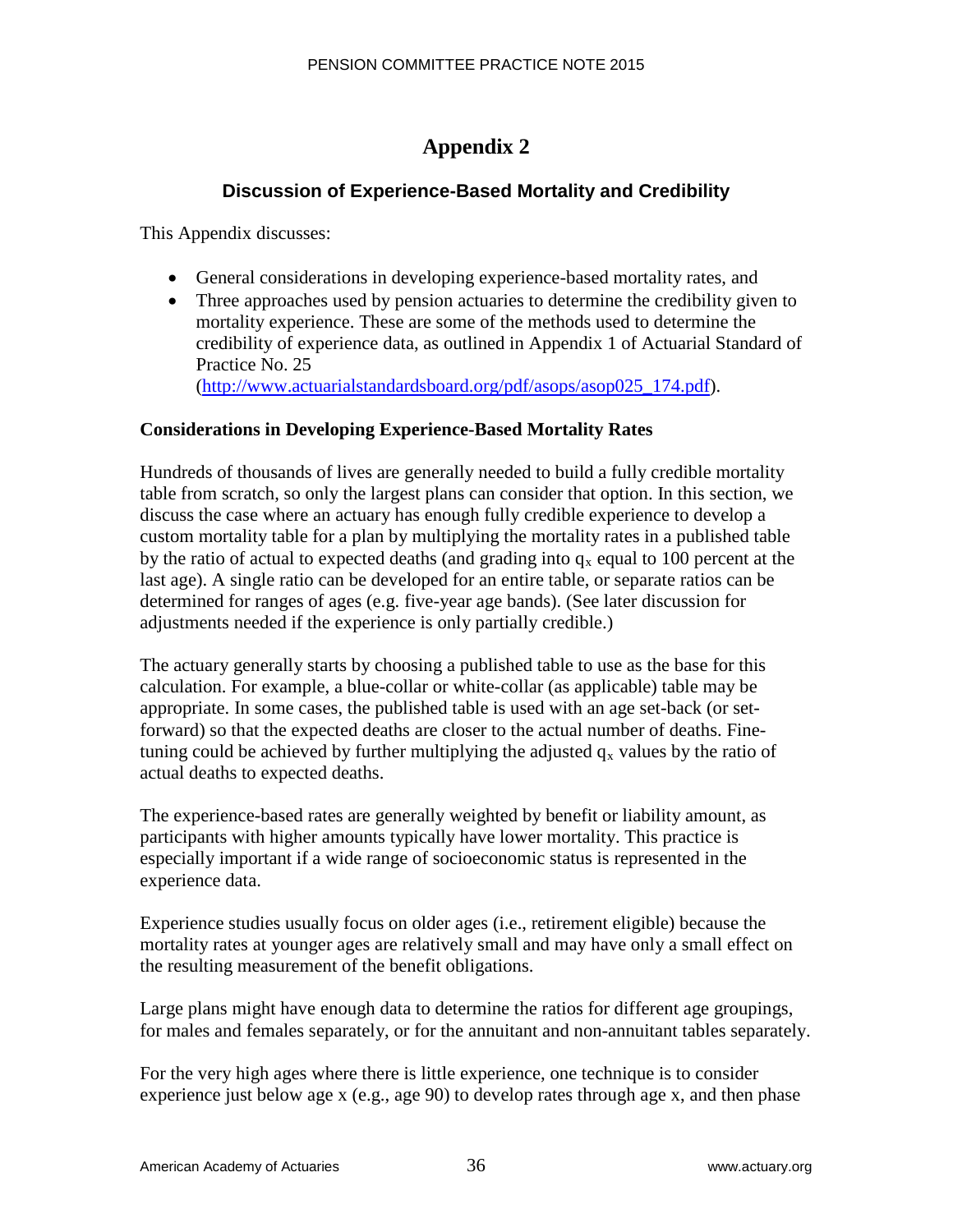the modified table into the published table from age x over some phase-in period (e.g., 10 years).

# **Limited Fluctuation Approach to Credibility**

The "limited fluctuation approach" to credibility is commonly used in determining the mortality assumption for pension valuations, and is so called because it limits the probable effect of random fluctuations in the experience data on the resulting assumption.

# *Full Credibility*

The first step is to solve for the volume of experience needed so that the data has full credibility (in other words, the mortality rates of a published table can be adjusted to fully reflect the ratio of actual to expected mortality experience).

One chooses a small constant "r" (say 0.05) and a large confidence level "p" (say 0.90), and determines how much experience is needed so that:

Probability  $\lceil$  |Actual Deaths - Expected Deaths| / Expected Deaths  $\lt = r$  | = p

In words, there is a 90 percent probability  $(p=0.90)$  that the sample (experience) mortality rate will be within 5 percent  $(r=0.05)$  of the true (expected) mortality rate. Below we show the derivation for the case where all experience is equally weighted and all deaths have the same probability. In actuality, similar results hold for the more typical situations as well, with some adjustments to the number of required deaths. For example, see the Benjamin article (in the reference at the end of this Appendix), which derives an adjustment factor to apply to the q values in a mortality table. (For the population in Benjamin's example, the number of deaths would be 1,635 rather than the 1,082 amount in the simple example below.) Thus, for simplicity, let's assume the experience consists of N participants, all equally weighted, with a probability of death equal to q. The actual number of deaths can generally be assumed to be a binomial distribution, with mean (expected deaths) equal to  $N^*q$  and standard deviation equal to the square root of  $N^*q^*(1-q)$ .

If N is large enough, this binomial distribution can be approximated by a normal distribution with the same mean and standard deviation. Thus, we can rearrange the equation above so that the expression to the left of the inequality is the absolute value of a random variable that is approximately normal with a mean of 0 and a standard deviation of 1:

Probability  $\{|(\text{Actual deaths} - N^*q)/\sqrt{sqrt(N^*q^*(1-q)}| \leq r^* \sqrt{N^*q/(1-q)}|\} = p$ 

This equation can be solved for N using known facts about the normal distribution. For example, with  $p = 0.90$ ,  $r * sqrt[N*q/(1-q)$  equals 1.645 (a two-tailed normal probability with 5 percent in each tail). Supposing further that  $r = 0.05$ ,  $N \cdot q/(1-q)$  equals (1.645/.05)  $\gamma$  2 = 1,082. Assuming q is relatively small (hence 1-q close to 1), we can be 90 percent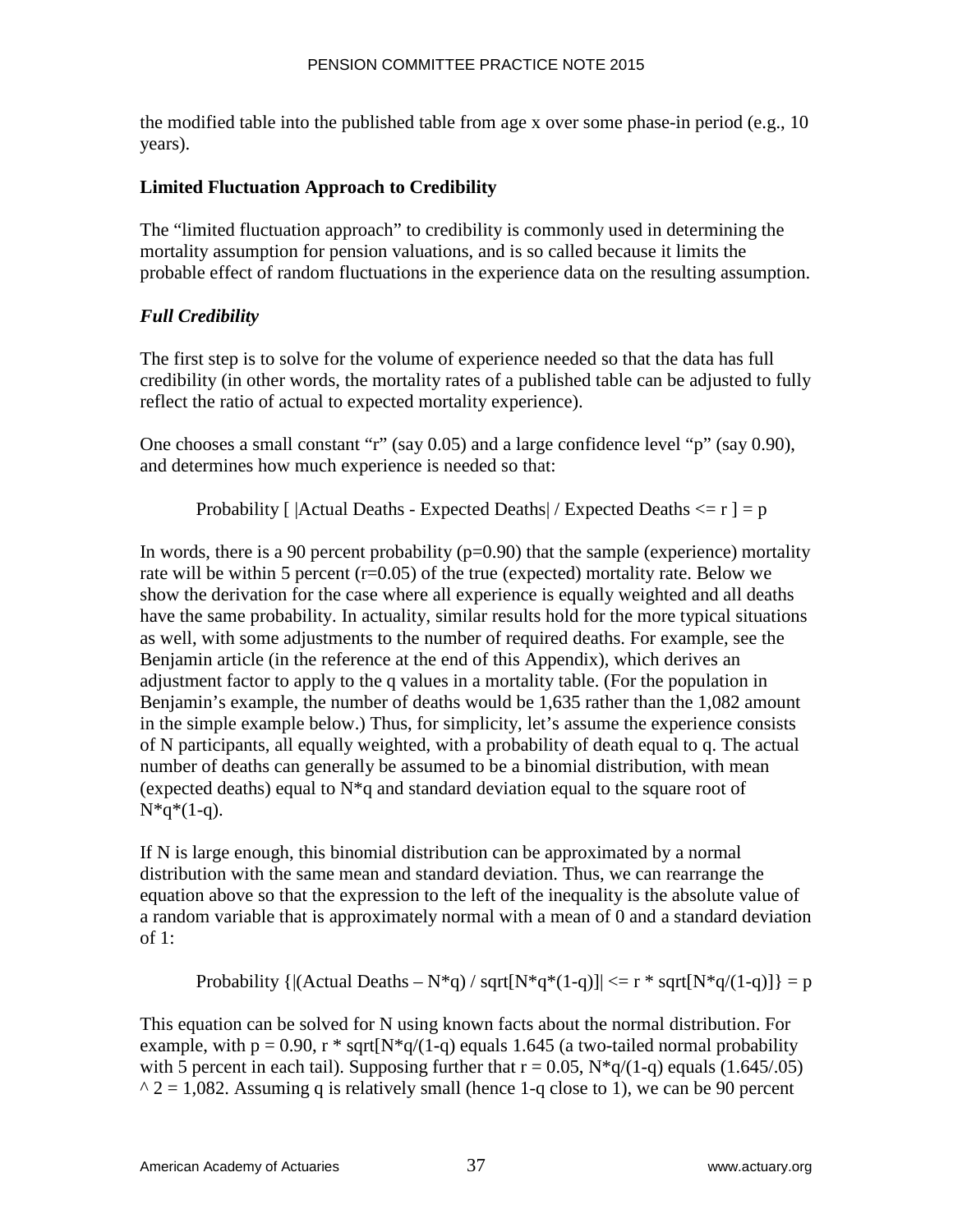confident that actual experience will be within 5 percent of expected experience when the expected number of deaths  $(N^*q)$  is 1,082.

Note that the actual number of deaths is often used in lieu of the expected number of deaths in determining the full credibility threshold. It is also worth noting that because this approach is based on experience related to total number of deaths, conclusions do not necessarily carry over with equal precision to resulting life expectancies or present values generated by mortality tables inferred from that aggregate rate. A sample with 1,100 deaths would be sufficient to estimate to within 5 percent the aggregate mortality rate 90 percent of the time—as detailed above. Assume that analysis indicated the sample population's aggregate mortality was 6 percent lower than a published table predicts. We have no statistical reason to conclude that life expectancy (or present value factors) generated by a mortality table that is a 94 percent load (6 percent lower mortality) of the published table will be within 5 percent of true life expectancy 90 percent of the time, especially at higher ages where data tends to be sparse and  $q_x$  not small.

# *Partial Credibility*

When N is less than the number required for full credibility, this approach uses a formula of the form:

 $Z^*$  plan's actual experience +  $(1 – Z)^*$  published mortality.

The larger the number of deaths, the greater the value of *Z*. The partial credibility factor, *Z*, is determined as:

 $Z =$  sqrt (Actual deaths / required deaths for full credibility).

The rationale is based on comparing this to the principles used when combining observations in the physical sciences, for which each observation's weighting is based on the reciprocal of its standard deviation. Since the standard deviation varies linearly with the square root of the number of deaths, the amount of credibility varies inversely with the square root of the number of deaths.

Thus, for example, if the ratio of the actual number of deaths to the number needed for full credibility is  $\frac{1}{4}$ , *Z* would equal  $\frac{1}{2}$ .

An [important consideration in this method is that the published ta](http://www.soa.org/files/research/projects/research-2008-benjamin.pdf)ble represents the actuary's best estimate assumptions **before** reflecting the experience data. (Otherwise, one would be double-counting the experience.) The published table would generally be a variation of a recently published set of tables, based on the characteristics of the plan population, or the table used in the previous valuation.

In situations with a small volume of experience (e.g., *Z* is less than 0.25 or there are fewer than 100 deaths), actual experience is often entirely disregarded and only the published mortality is used.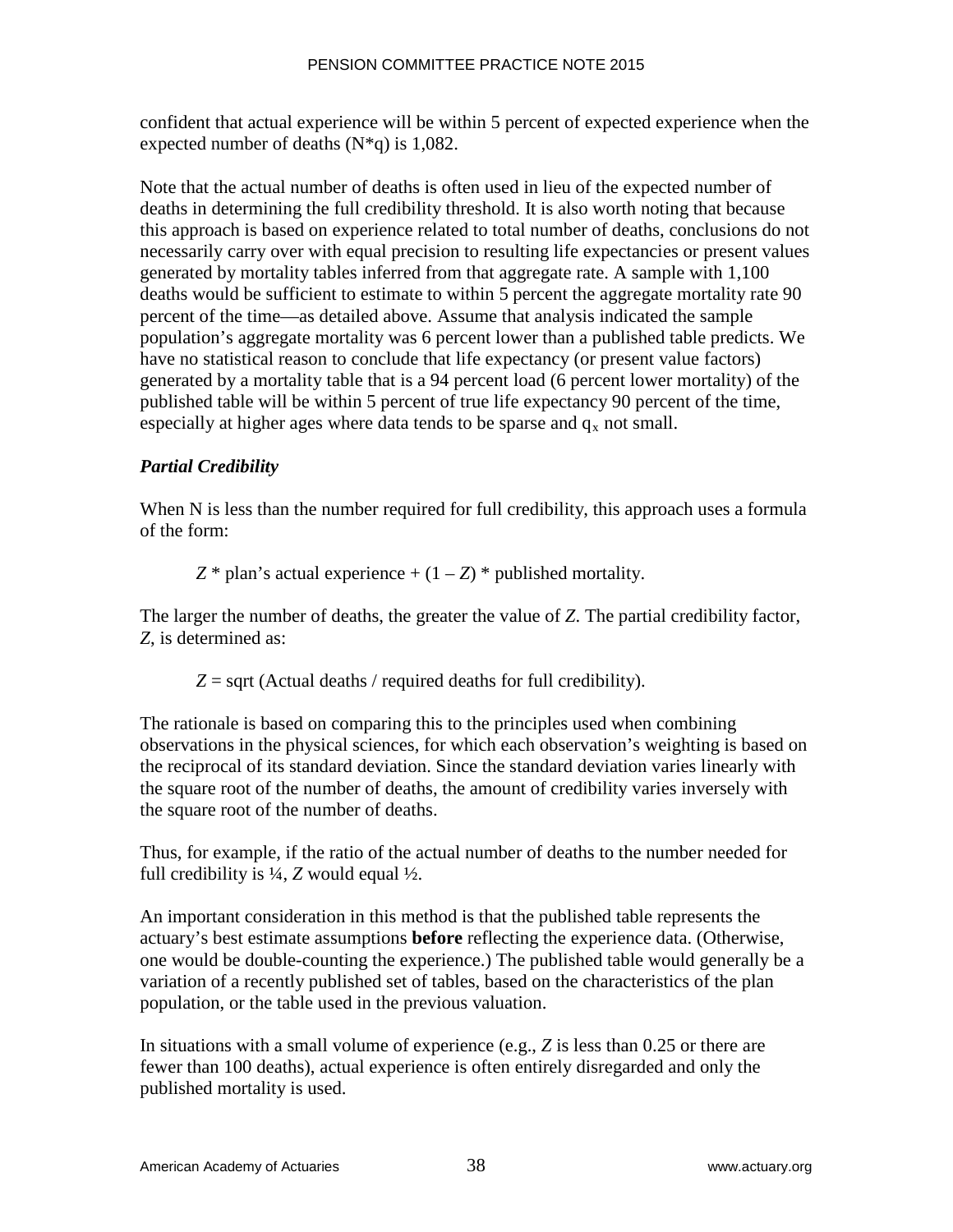# **Alternative Approach**

An alternative approach, similar to limited fluctuation, is also used by pension actuaries. This approach only uses the plan's experience if there is a statistically significant difference between the plan's actual number of deaths and the expected number of deaths under published mortality.

Using classical statistical methods, the null hypothesis is that the mortality of the plan matches that of the published mortality table, and the analysis tests that hypothesis by comparing the actual number of deaths (a random variable) with the expected number of deaths (given by the published table).

As part of the analysis, it is necessary to set the number of standard deviations by which to judge whether the difference between actual and expected deaths is due merely to random fluctuation. That is, mortality differences might be considered statistically significant if the ratio of actual to expected deaths exceeds (or is less than) 1 by more than a certain number of standard deviations. The number of standard deviations used to make this judgment would determine the likelihood of making an incorrect assessment as to whether the actual mortality experience matches the published table.

For example, if the analysis used 1.645 standard deviations, for situations in which the plan's true mortality matches the published table against which it is being tested, the data would *incorrectly* lead to the conclusion that the plan's mortality experience is more than the published mortality table only 5 percent of the time. Similarly the data would *incorrectly* lead to the conclusion that the plan's mortality experience is less than the published mortality table only 5 percent of the time. If 1.962 standard deviations were used, the 5 percent thresholds would change to 2.5 percent.

# *Example*

Assume that a sample population of 5,000 people has 100 expected deaths using the published mortality table. Assume, as discussed in the prior section, that the standard deviation is approximately 10 (the square root of  $Nq(1-q) \approx Nq$ ). Also assume that the actuary uses 1.96 standard deviations to test the null hypothesis. The actual deaths would have to be greater than  $119.6 (100 + 10 \text{ x } 1.96)$ , or almost 20 percent more, to conclude that the plan's mortality was higher than the published table's mortality. Similarly, actual deaths less than 80.4 (100 – 10 x 1.96) would lead to the conclusion the plan's mortality was lower than the published table.

If the sample population were larger by a factor of 100 (i.e., 500,000 people), expected deaths would be 10,000 and the standard deviation would be 100 deaths. In this case, actual deaths would have to be greater than  $10,196 (10,000 + 100 \text{ x } 1.96)$ , or about 2 percent more, to conclude that the plan's mortality was higher than reflected in the published table.